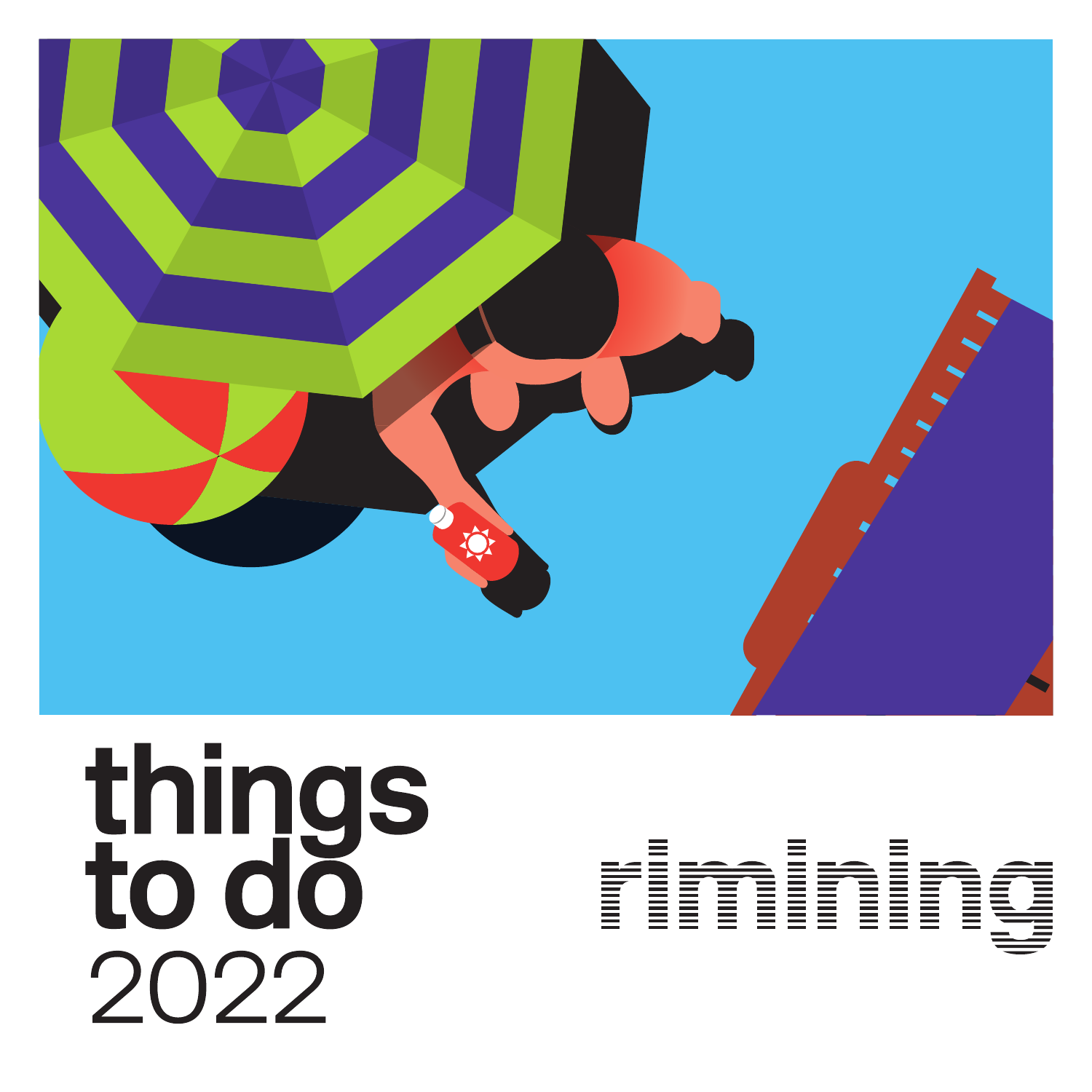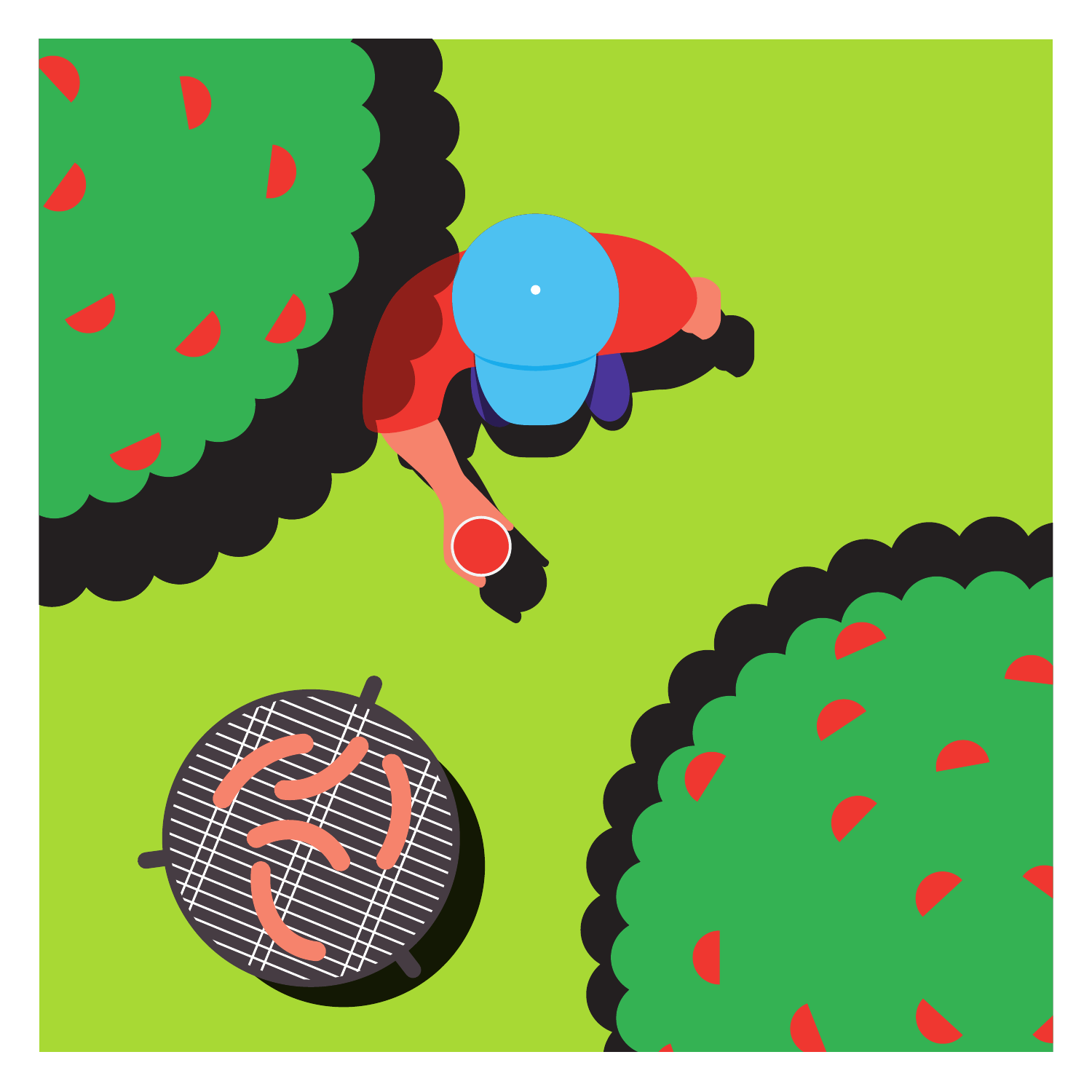# what to do in rimini between may and new year's eve 2022

#### UNTIL 8 MAY 2022

RIMINI, FELLINI MUSEUM – PALAZZO DEL FULGOR, PIAZZETTA SAN MARTINO FELLINI, BETWEEN DREAMS AND REALITY. RODRIGO PAIS' PHOTOGRAPHIC CONTRIBUTION

Photo exhibit curated by Glenda Furini and Guido Gambetta. The series of images that makes up this exhibit, bears witness to some of the most important times in Federico Fellini's artistic career. Rodrigo Pais shows him on the road, at public events, in interviews, previews and award shows. A section of the exhibit is dedicated to the events that inspired or were inspired by 'La Dolce Vita'.

Time: 10 AM – 7 PM.

Admission included in the FM - Fellini Museum trail, or admission to the Fulgor Building only: €3 Info: +39 0541.704494/96 cineteca@comune.rimini.it

#### EVERY TUESDAY, UNTIL DECEMBER 2022 RIMINI, FELLINI MUSEUM – PALAZZO DEL FULGOR, PIAZZETTA SAN MARTINO FFLLINLIN RETROSPETTIVA (FELLINI IN HINDSIGHT)

At the Cinemino set up inside the Palazzo del Fulgor, films by or about Fellini are shown every Tuesday at 4 PM. Admission included in the FM - Fellini

Museum trail. Admission to Palazzo del Fulgor only: €3.

Films and schedule on: www.fellinimuseum.it

#### UNTIL DECEMBER 2022 RIMINI, FELLINI MUSEUM – PALAZZO DEL FULGOR, PIAZZETTA SAN MARTINO PHOTO EXHIBITS

A temporary photo exhibit program inside Palazzo del Fulgor, to complement Fellini Museum's permanent collection. The events include: in June, Patrizia Mannajuolo's exhibit on the set of Federico Fellini's *La Città*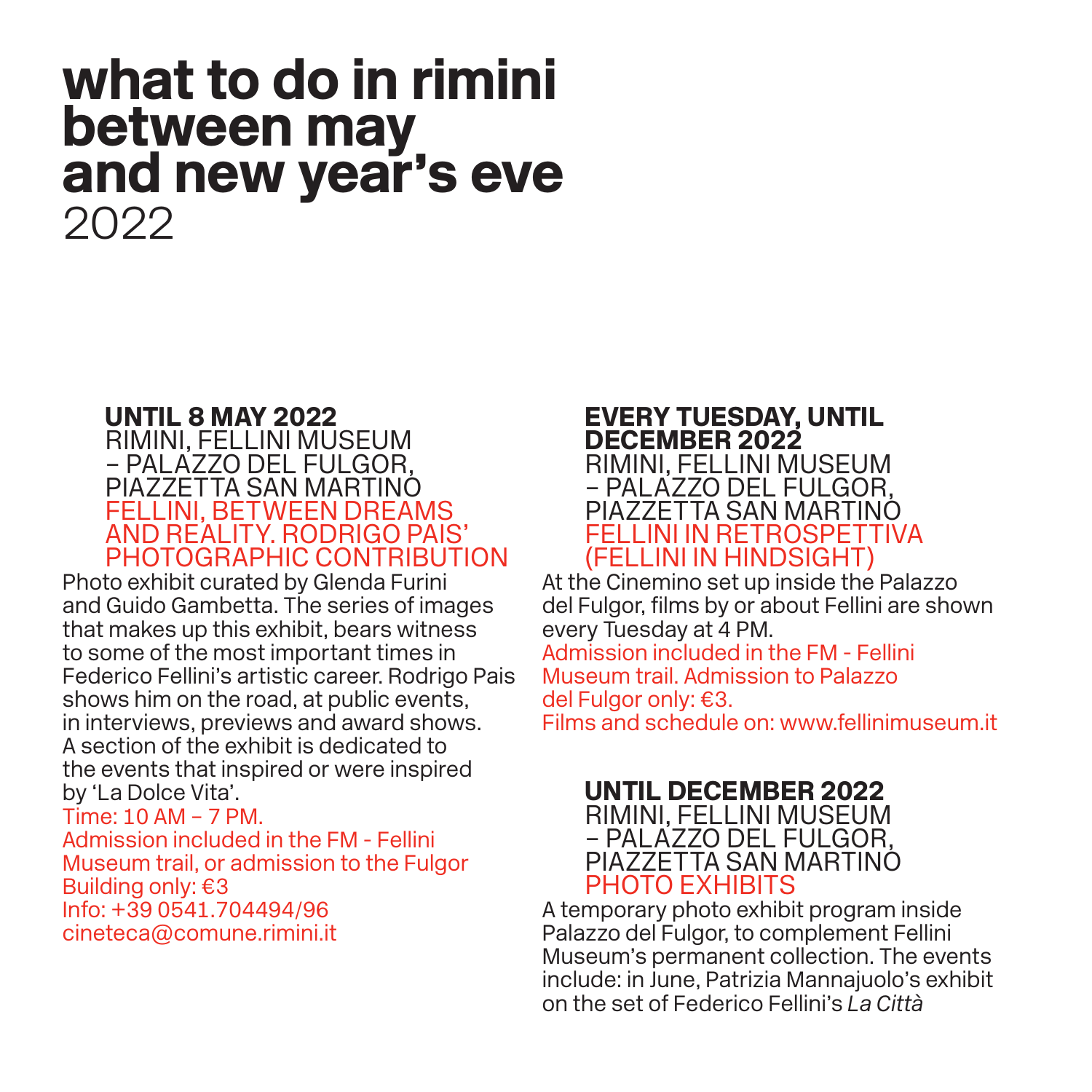*delle Donne*; in September, Roberto Villa's unpublished shots on the set of Pier Paolo Pasolini's *Il Fiore delle Mille e Una Notte*. Admission included in the FM - Fellini Museum trail. Admission to Palazzo del Fulgor only: €3. Info: www.fellinimuseum.it

#### 4-6 MAY 2022 RIMINI FAIR, VIA EMILIA **MACFRUT**

Fruit & Veg Professional Show is the star event for fruit and vegetable field professionals, in Italy and abroad. This trade fair represents the entire fruit & vegetable field supply chain. Among the news, cherry will be the star of the 2022 edition, and the Fair will house the International Cherry Symposium, with leading international experts Info: www.macfrut.it

#### 5-8 MAY 2022 RIMINI, PARCO FELLINI AND HISTORICAL CENTRE 93RD RIMINI – SAN MARINO NATIONAL ALPINE MEETING

Penne Nere arrive on the Rimini Coast for the first time ever, to take part in the 93rd National Meeting. An unmissable event for Alpine veterans and for everyone else. A celebration of the people, between meetings, ceremonies, exhibits and celebrations. The opening ceremony of the national meeting - which has been delayed for two years, due to the pandemic - will be held on 5 May, at the Romeo Neri Stadium. Some of the highlights include:

Friday 6 May, flag parade in the historical centre;

Saturday 7 May, skydiving show at Parco XXV Aprile and 33 fanfares will perform their anthems at the Rimini stadium. The big final parade will be held on the promenade, between Piazzale Gondar and Piazzale Marvelli, on Sunday 8 May. The military citadel in Piazzale Fellini, the historical citadel in Piazza Malatesta, the field hospital and the field school in Parco XXV Aprile, the documentary exhibits at the Museo della Città can all be visited starting from Thursday 5 May. The 93th National Meeting, apart from commemorating the centenary of the first meeting in 1920, also marks the 150th anniversary of the Alpine corps establishment, and the 100th anniversary of the Bolognese-Romagnola section. Moreover, this is the first Meeting to be held in Romagna, and it can also be considered the first meeting abroad, since it also extends to the Republic of San Marino. Info: +39 0541.1419554 www.adunatalpini.it

#### 10 MAY 2022 RIMINI, GALLI THEATRE CINEMA SAMUELE TOUR SAMUELE BERSANI ON TOUR IN THEATRES

Samuele Bersani is back live and presents "Cinema Samuele", an album that marks a new sound path for the artist, after a long and careful musical quest. The album ranges and expands between electro-music and songs, and - word after word - tells real-life stories, as if they were short films to watch with your eyes closed. It was named Best Album of the Year at the Tenco Award. Time: 9 PM

Info: pulp concerti +39 3290058054 - www.friendsandpartners.it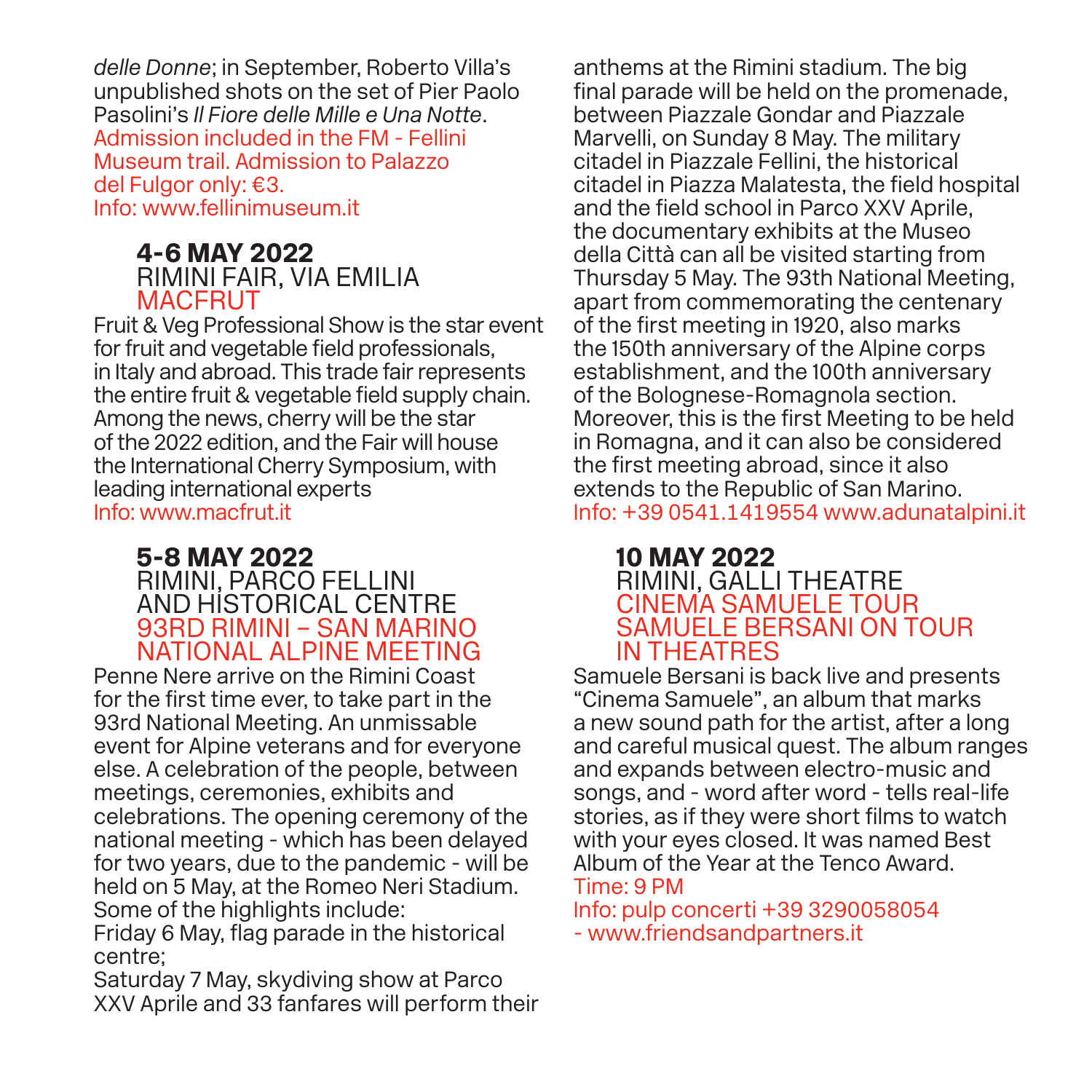#### 11 MAY 2022 RIMINI, GALLI THEATRE ALICE SINGS BATTIATO IN CONCERT

An homage to Maestro Franco Battiato, by Alice, one of the most popular and beloved Italian singers, his friend and collaborator since the beginning, whose artistic affinity - which has always linked her to this great Sicilian artist - make her a unique performer of his music. In this journey, she is accompanied on the piano by Maestro Carlo Guaitoli, who also worked for a very long time with Battiato, as pianist and conductor.

Time: 9 PM Tickets on sale on ticketone. Info: pulp concerti +39 3290058054

#### 13-15 MAY 2022 VISERBA DI RIMINI, BEACH RESORTS 29-36 TCHOUKBALL FESTIVAL 2022

International Tchouckball festival, an occasion to discover this sport that combines entertainment, fair-play, competitiveness and friendship. The Festival comprises 5 tournaments: Under14, Under19, Slam, and Open and OverAnta open tournaments. On the 20 fields set up for the occasion on Rimini's beach, 1000 games will take place, involving 150 teams from all over the world. The perfect chance to learn more about this sport and have fun.

Games schedule: 9 AM - 6 PM; side events from Friday night to Sunday afternoon. Free admission for the audience - Subject to a participation fee for competing athletes. Info: www.tchoukballfestival.com

#### 14 MAY-2 OCTOBER 2022 RIMINI, PART PALAZZI DELL'ARTE, PIAZZA CAVOUR 26 PREMIO ARTISTI ITALIANI PART (ITALIAN ARTISTS AWARD)

An exhibit dedicated to the 12 finalists of the 1st PART Edition, the new two-year award for contemporary Italian (or with Italian residence) art talents younger than 40 years of age, in partnership with the Municipality of Rimini and Fondazione San Patrignano. The protagonists of the 1st edition, selected by the special Committee, are: Benni Bosetto, Costanza Candeloro, Caterina De Nicola, Binta Diaw, Lorenza Longhi, Beatrice Marchi, Diego Marcon, Daniele Milvio, Margherita Raso, Andrea Romano, Giangiacomo Rossetti, Davide Stucchi. The exhibit (and museum) set-up project is curated by Luca Cipelletti.

PART's visitors can express their preference on the artworks showcased, which will aid the Committee in choosing the first three artworks that will become part of the San Patrignano Collection, and will be displayed at the PART.

Info: +39 0541.793879 part@comune.rimini.it

#### FROM MID-MAY TO THE FIRST RIMINI, MUSEO DELLA CITTÀ, VIA TONINI, 1 FRANCESCA 2021: THE FIGURED COMEDY. DANTE'S INFERNO, PURGATORIO AND PARADISO ILLUSTRATED BY FAMOUS ARTISTS

Within the Francesca 2021 project, the exhibit documenting the birth of figured Comedy is once again open to the public. The exhibit gathers some rare examples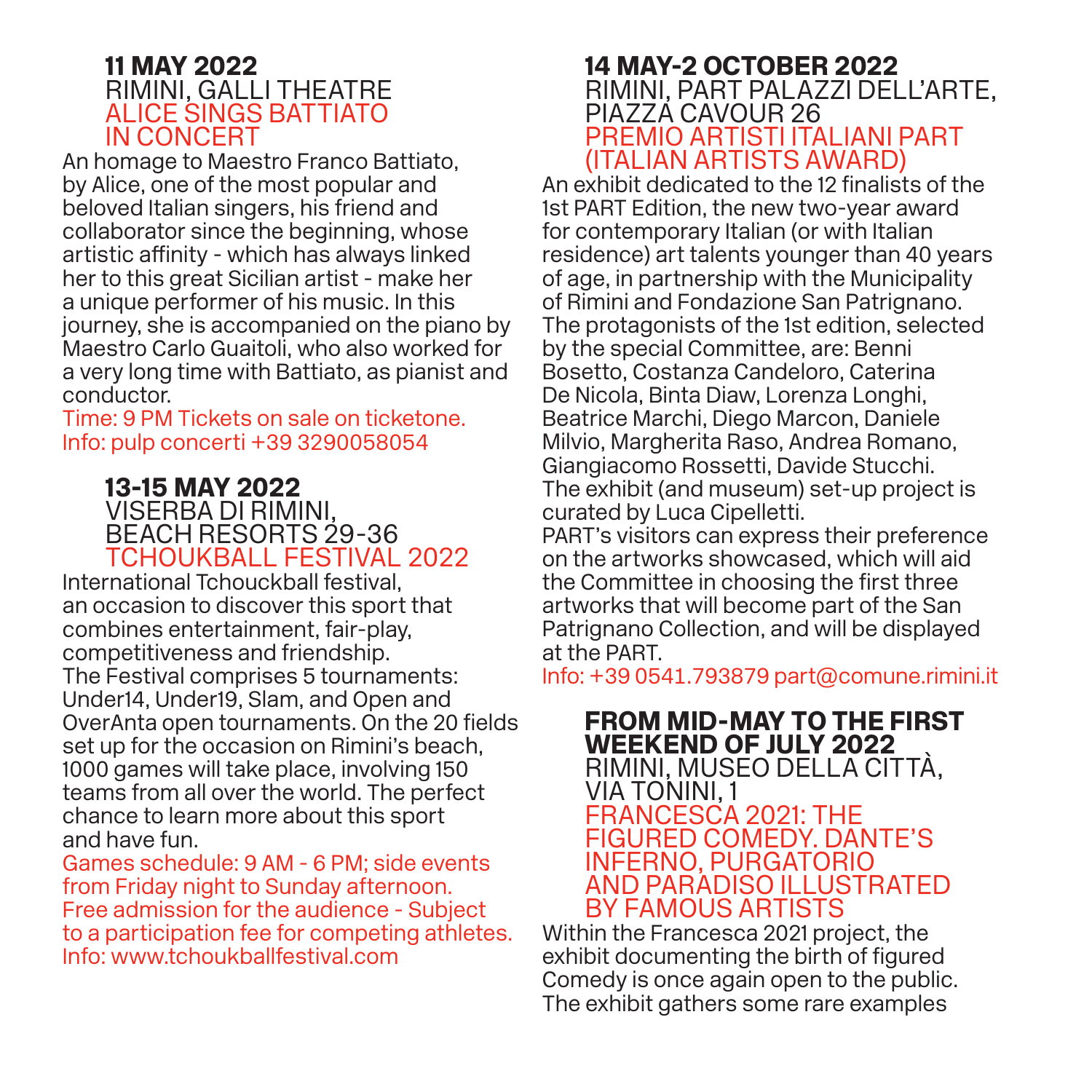of ancient Comedies, along with the most recent illustrated narratives: from graphic novels to mangas and pop-up books. The collection is complemented by engravings made by Franz Adolf Adolf Stürler in 1850. The exhibit will be open until Francesca da Rimini's birthday, on 1 July. Opening hours: Tuesday to Friday 10 AM - 1 PM and 4 PM - 7 PM; Saturday and holidays 10 AM - 7 PM; closed on Mondays (except for holidays). Summer opening hours (June - August): Tuesday to Sunday and Holidays 10 AM - 7 PM. Free admission. Info: +39 0541 793851 www.francescadarimini.it

#### UNTIL FRIDAY 30 SEPTEMBER 2022 RIMINI, PALACONGRESSI (SPAZIO CONVIVIO), VIA DELLA FIERA 23/D PERL\_ARTE - EXHIBITS AT RIMINI'S PALACONGRESSI DAVIDE CONTI'S PHOTO EXHIBIT AT THE CONVIVIO HALL

Photographer Davide Conti exhibits his works with a message inspired by the concept of courage. His images are inspired by Shibari art, mythology and culture, in a constant contamination between painting, visual art, graphic design and photography. The exhibit is curated by Matteo Sormani / Art Preview / Augeo Art Spac.

The Convivio Hall and the exhibit will be open during the events held at the Palacongressi, or they can be viewed on request. Info +39 0541 711500 info@riminipalacongressi.it

#### 18 MAY AND EVERY MONTH UNTIL DECEMBER 2022 RIMINI, CINETECA AND OTHER VENUES AROUND THE WORLD IN 80 SHORT FILMS

Nine stops, one each month, to discover cinema as a universal language. A selection of 80 quality short films from the entire world with Italian subtitles is shown at every stop. The audience will have the chance to vote and choose the best short film; the 8 finalists will compete in the 9th (and last) stop, scheduled for December.

Time: 9 PM. Free admission. Info: +39 327 9537101 www.amarcort.it

#### 19-21 MAY 2022 RIMINI FAIR, VIA EMILIA EXPODENTAL MEETING

The most important Italian dental sector fair; a reference point for companies. buyers and operators.

Info: www.expodental.it

#### 20 MAY 2022 RIMINI, TEATRO DEGLI ATTI **AMADEUS**

A concert entirely dedicated to Wolfgang Amadeus Mozart, with two of his masterpieces.

In the first part, young pianist Beatrice Magnani plays the Salzburg Genius' Concerto in D Minor K466, accompanied by the Orchestra Rimini Classica, conducted by Daniele Rossi. The second part will feature Mozart's famous penultimate symphony, the 40th Symphony in G Minor. Time: 9 PM. Tickets on the Liveticket circuit. Info: www.riminiclassica.it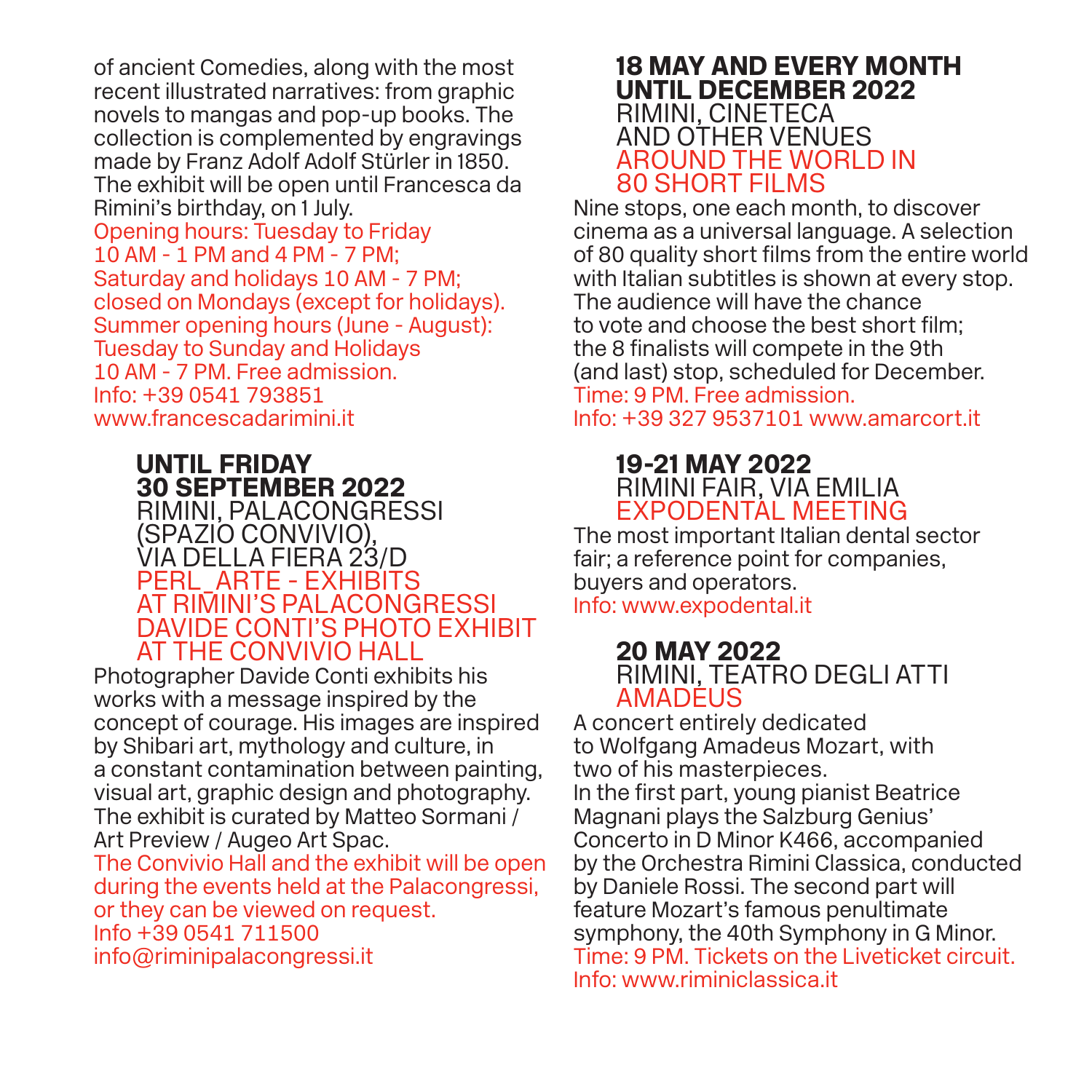#### 20-22 MAY 2022 RIMINI, STADIO ROMEO NERI, PIAZZA DEL POPOLO, 1 TORNEO MEMORIAL FLAVIO PROTTI

One of the most important soccer tournaments for Under 14 Beginners - 2009 Professionals - 2008 Amateurs - is back. The tournament is organized by Asd S.Ermete 1970, and dedicated to the memory of Flavio Protti, founder of the sports club and Igor's father - former soccer player in the Rimini, Bari, Lazio and Livorno clubs. Info: www.facebook.com/

memorialflavioprotti/

#### 21-22 MAY 2022 RIMINI, CLUB NAUTICO ITALIAN FORMULA ITALIA JUNIOR MOTORBOATING CHAMPIONSHIP

For the first time in Rimini, young motorboating pilots with race against each other in the First Stage of the Italian Championship.

Info: www.cnrimini.com

# 22 MAY 2022

RIMINI, PIAZZA SULL'ACQUA AND PARCO MARECCHIA STRARIMINI BABY

A race for children, between Piazza sull'acqua and Parco Marecchia. This miniwalk for children will anticipate the return, in 2023, of the traditional Rimini half-marathon. Info: www.strarimini.it

#### 26-28 MAY 2022 RIMINI FAIR, VIA EMILIA OLYMPIC BAR WORLD CUP AND JUNIOR CUP

For the first time in history, a World Cup will be held, at the beginning of June, followed right after by the European Championship of this sport, in the Rimini Fair district, for a total of eight days of sport competitions, with the best athletes in the world of this sport that became an Olympic discipline in 1998. Info: www.facebook.com/Trampoline. rimini22/

#### FROM FRIDAY 27 TO SUNDAY 29 MAY 2022 RIMINI, ROMEO NERI STADIUM AND OTHER SOCCER FIELDS 10TH MEMORIAL VINCENZO **BELLAVISTA**

The Città di Rimini International Junior Soccer Tournament is back for the 10th year, Mixed Rookies 2009/2010 class, in partnership with F.I.G.C. Comitato di Rimini. The Tournament is dedicated to the memory of Vincenzo Bellavista, president of the Rimini Calcio F.C. srl, after which the current Soccer School is named.

Info: www.accademiariminicalciovb.it

#### ALL WEEKENDS FROM 28 MAY TO SEPTEMBER 2022 PARCO DEGLI ARTISTI, VIA MARECCHIESE, 387 SUMMER FESTIVAL AT PARCO DEGLI ARTISTI

During the summer 2022, the Sorridolibero Association's cultural and entertainment centre on the banks of the Marecchia River, led by singer Sergio Casabianca, will bring a performing schedule - also in partnership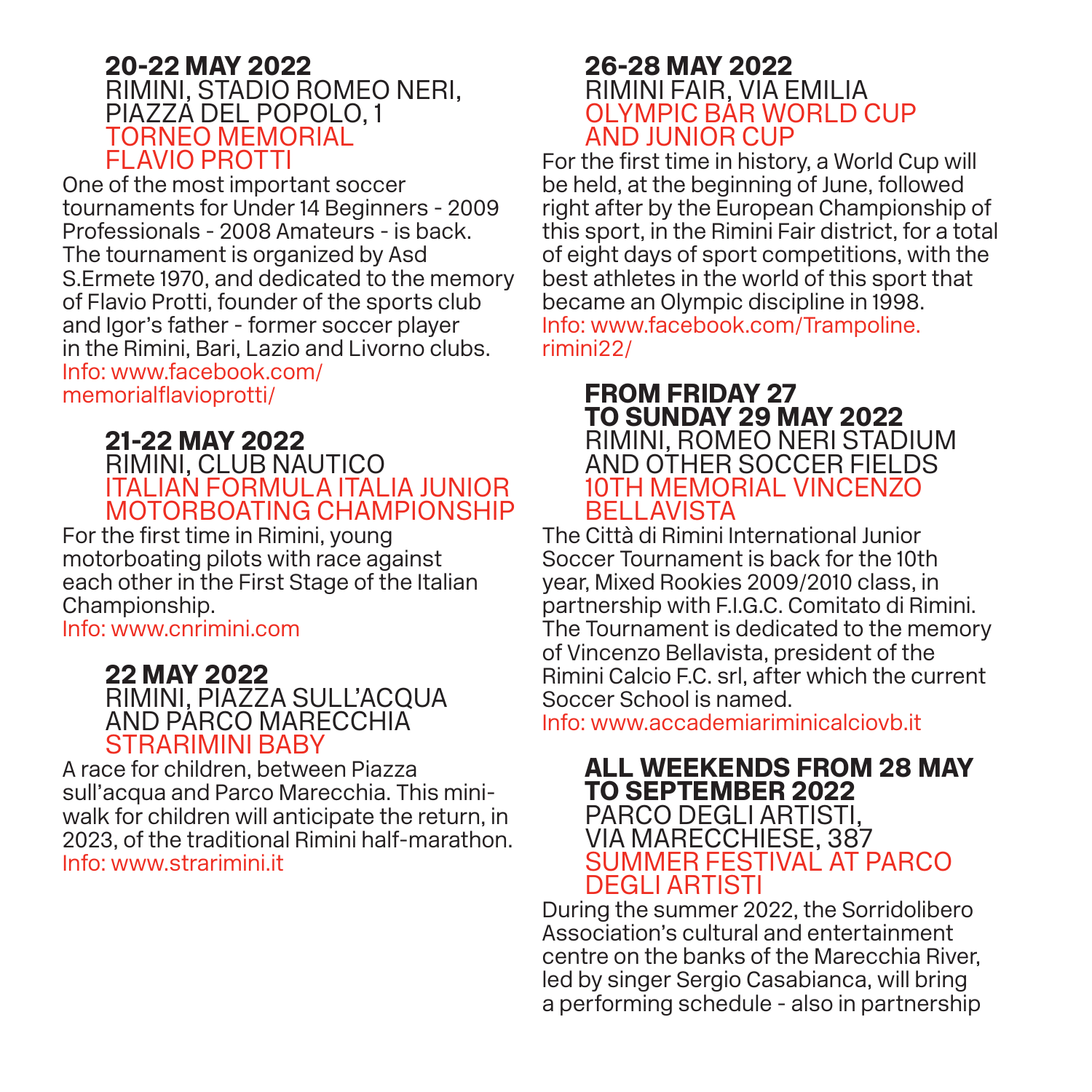with Rimini Classica - ranging from concerts to theatre in all its forms: cabaret, monologues and ballet shows. The program also includes poetry readings, local craft exhibits and open-air film screenings. Info: Parco degli Artisti di Rimini and Sorridolibero facebook pages

#### 28-29 MAY 2022 RIMINI, CLUB NAUTICO ITALIAN KITEFOIL OPEN CHAMPIONSHIP

2nd round- Porsche on board Spectacular kitefoil event, which will colour Rimini's sky with its kites. Info: www.cnrimini.com

#### 29 MAY 2022  $R$ IMINI S.ERMETE  $\rightarrow$ SANTARCANGELO COPPA DELLA PACE (PEACE CUP)

50th edition of the Coppa della Pace, 47th Trofeo F.lli Anelli and 32nd Trofeo Gabriele Dini, and the "Memorial Fabio Casartelli". This Under 23 cat. 1.2 MU international amateur bike race is valid for the UCI Europe Tour, under the umbrella of UCI, FCI and CONI. The race will take place on a historical circuit, with departure and arrival at the F.lli Anelli's headquarters, in Sant'Ermete. Time: 1:30 - 6 PM.

Info: ww.fratellianelli.com/coppadellapace

#### 1-5 JUNE 2022 RIMINI FAIR, VIA EMILIA OLYMPIC BAR, TUMBLING AND DOUBLE-MINI TRAMPOLINE 2022 EUROPEAN CHAMPIONSHIP

Just a few days after the World Cup, Italy hosts the Individual and Synchronized Olympic Bar, Double Mini Trampoline and

Tumbling European Championship, for the first time during the same event. Over 700 athletes, chosen among the best gymnasts from 35 Countries, will be the stars at the Rimini Fair. Among the most important gymnasts present in Rimini: Bryony Page and Dylan Schmidt: bronze medals in Tokyo 2020. Bryony is also the running world champion, and she also won the silver medal in Rio 2016 - Brazil.

Info: www.europeangymnastics.com www.facebook.com/Trampoline.rimini22/

# 1-2 JUNE 2022

RIMINI, PIAZZALE BOSCOVICH AND THE BEACH IN FRONT OF IT, PIAZZA SULL'ACQUA AT TIBERIUS BRIDGE 2022 SPORTS DAY: ADRIATICO SULL'ONDA DELLO SPORT

An event to promote water/sea sports and raise awareness on the need to protect the Adriatic sea's animals and plants, organized by CONI Emilia-Romagna. There will be many water sports featured: sailing, rowing, kayak, swimming (rescue and distance swimming sections), motorboating, sport fishing and water skiing. The following associations will also be present: Club Nautico, Fondazione Cetacea, Capitaneria di Porto and Guardia di Finanza.

Info: www.cnrimini.com

#### 2-5 JUNE 2022 RIMINI FAIR RIMINI WELLNESS

The biggest festival in the world dedicated to fitness, wellness, sports, physical culture and healthy eating is back, with an event that includes all the major wellness universe companies under the same roof: from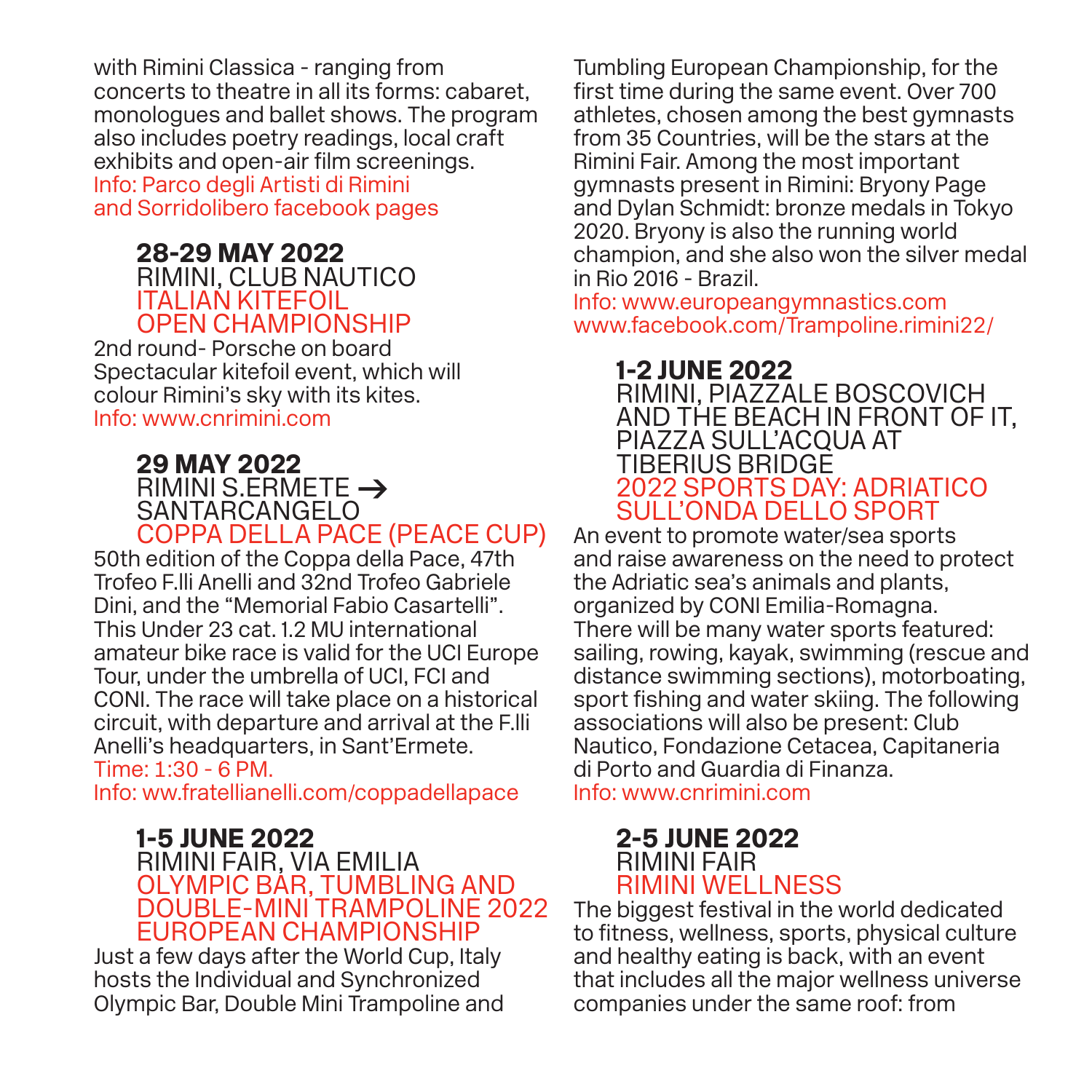physical activity machine manufacturers to gyms, schools and associations, bodybuilders, and also relaxation SPAs, physical rehabilitation centres, dance, and also tourism and design. The 16th edition will be a huge happening, completely devoted to the fitness, wellness and sports community. Info: www.riminiwellness.com

#### FROM JUNE TO THE BEGINNING OF SEPTEMBER RIMINI AND SEASIDE LOCATIONS CENTO GIORNI IN FESTA (100 DAYS OF CELEBRATION)

Events for the entire summer. Small and big events, organized by Tourist Committees, to liven up squares, alleys and the promenade between Torre Pedrera and Miramare, promoting the culture of hospitality and levering the local traditional identity. Info: 0541.53399

#### 3-5 JUNE 2022 RIMINI, RDS STADIUM RITMICA E ARTISTICA **OLTREMARE**

A very popular gymnastics event, which is becoming one of the most important in Italy. Artistica Europa is an independent competitive circuit, which flanks the already popular Ritmica Europa, with the purpose of promoting men and women's gymnastics, by addressing athletes of any age. Info: www.sporteuropa.eu

#### 4 JUNE 2022 RIMINI, GALLI THEATRE FESTIVAL DI RIMINI

Rimini Festival's Final, organized by YourVoice Records and Rimini Classica and presented by Laura Miuccia Padovani. The 16 competing songs will be performed by the Orchestra Rimini Classica, conducted by Maestro Aldo Maria Zangheri. Audience Award and Orchestra Award in partnership with the Lions Club Rimini Riccione Host and the Club Soroptimist Rimini Tickets available on Liveticket.

Time: 8:30 PM Info: www.riminiclassica.it

#### 4-5 JUNE 2022 **RIMINI** TROFEO DELFINO

International junior soccer tournament with 150 participating teams from 9 European countries. Info: www.euro-sportring.com

#### 5 JUNE 2022 RIMINI, PIAZZALE FELLINI CITROËN DS VINTAGE CAR RALLY

A day in the sign of vintage cars, exhibited at Parco Fellini, in front of the Grand Hotel The rally is held by IDéeSse Club, which reunites Citroën (and DS in particular the iconic car produced between 1955 and 1975) vintage car lovers. The Club, which has approximately 600 members throughout Italy, is recognized by the Mother House, registered to the R.I.A.S.C. (Registro Italiano Auto Storiche Citroën) and is a member of the FIVA (Federazione Internazionale Veicoli d'Epoca).

Info: www.facebook.com/ideesseclub/

#### 6-12 JUNE 2022 RIMINI, GALLI THEATRE MASTERCLASS CONCORSO RUDOLF NUREEV

In view of the third edition of the Rudolf Nureev Contest, the second Masterclass session will be held in Rimini. The dancers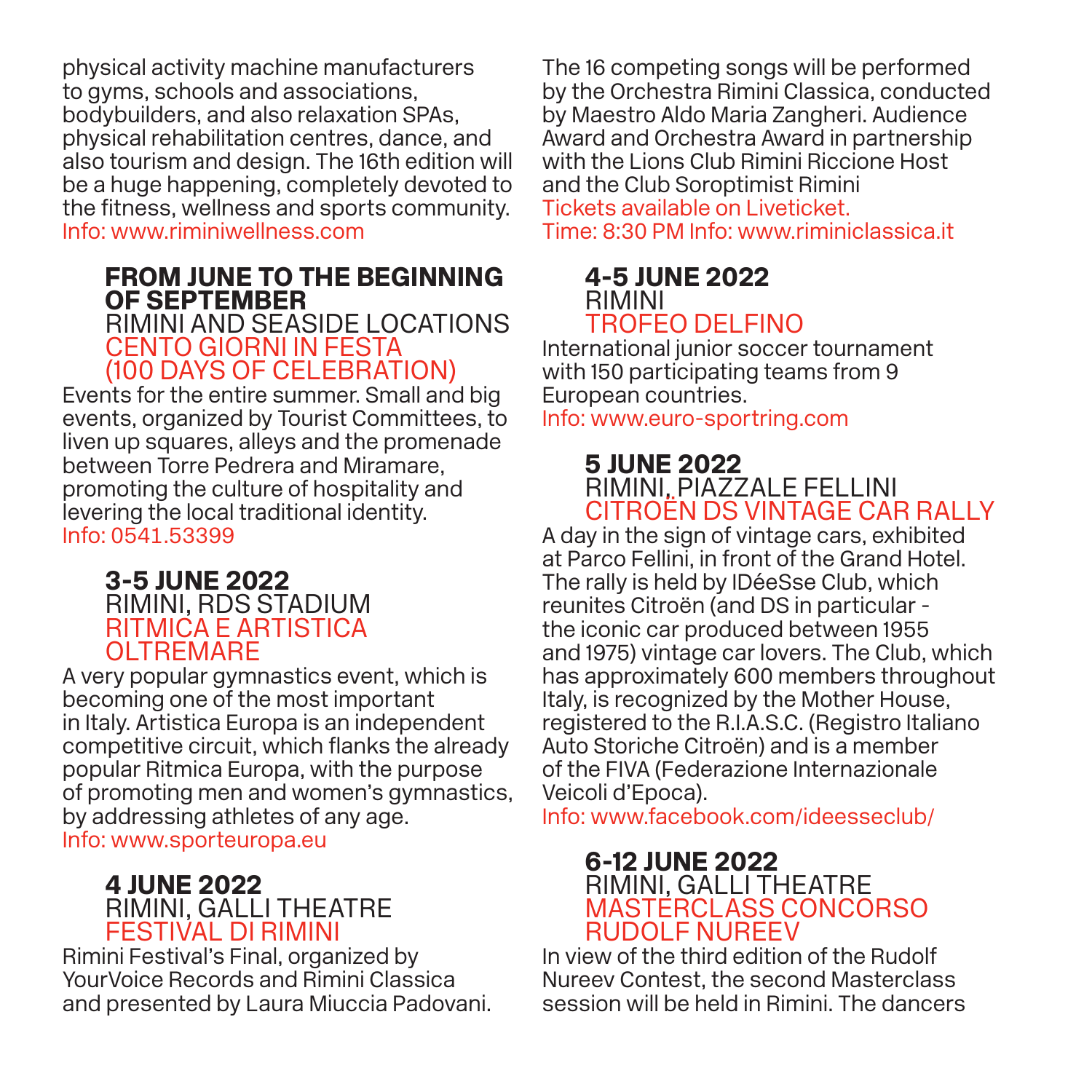and ballerinas who had the privilege of dancing personally with the ballet Genius who formed them and shaped their careers -Etoiles and Teachers Charles Jude, Monique Loudières, Elisabeth Maurin and Wilfried Romoli - will take care of the young dancers. The baton of the "Nureev lesson" is handed down to new generations through them. Info: www.concoursrudolfnoureev.org/ calendario-stage/calendario-stage/

#### 11 JUNE 2022 RIMINI, PORTO CANALE DI RIMINI - PIAZZALE BOSCOVICH VELE AL TERZO RIMINI, PAST AND PRESENT OF OUR SEAFARING

At the Rimini harbour, Historical Boats with their colourful sails bring traditional customs and traditions of local seafaring back to life. A cultural re-enactment for all ages, to admire the traditional "Vele al Terzo", the characteristic rig with two masts and the trapezoidal sail, and get to know the crews that offer guided visits on moored boats, telling the story and the characteristics of Romagna's historical boats. Historical fishing equipment will also be on exhibit, thanks to the Museo E'Scaion.

Free admission. In case of adverse weather, the event is postponed to Sunday 12 June. Time: from 7 PM to 8 PM

Info: www.facebook.com/velealterzorimini/

#### 14 JUNE 2022 RIMINITERME BEACH, VIA PRINCIPE DI PIEMONTE, 56 – RIMINI MIRAMARE DAVID RIONDINO IN DON CHISCIOTTE

David Riondino reinterprets the most popular character of chivalric literature

- Don Chisciotte - in a contemporary key, and, switching from comedy to tragedy, he suggests new narratives ranging between horses and horsemen, dames and love. Guitarist Andrea Candeli, flautist Matteo Ferrai and violist Aldo Maria Zangheri accompany the artist along this narrative journey. Event by Rimini Classica, in partnership with Blue Beach and Riminiterme. Tickets available on www.liveticket.it Info: www.riminiclassica.it

# 14-18 JUNE 2022

RIMINI, FELLINI MUSEUM – PALAZZO DEL FULGOR, CINEMA FULGOR, PIAZZA FRANCESCA DA RIMINI I LUOGHI DELL'ANIMA

Some of the events (screenings, master-classes, presentations) of the 3rd edition of the Film Festival on Territories and Beauty, organized by the Associazione culturale Tonino Guerra, will be held in the indoor and outdoor spaces of the Fellini Museum.

Info: www.luoghidellanima.it or www.fellinimuseum.it

#### 15-16 JUNE 2022 RIMINI, PIAZZALE BOSCOVICH AND VIA DESTRA DEL PORTO FERRARI TRIBUTE 1000 MIGLIA 2022

Tribute to the Ferrari brand, with the regularity race reserved to Maranello cars, on the same year as the 40th edition of the historical car race re-enactment. Cars will once again cross Italy clockwise, stopping on Rimini's beach on the evening between 15 and 16 June. Info: www.ferraritribute.1000miglia.it/ edizione-2022/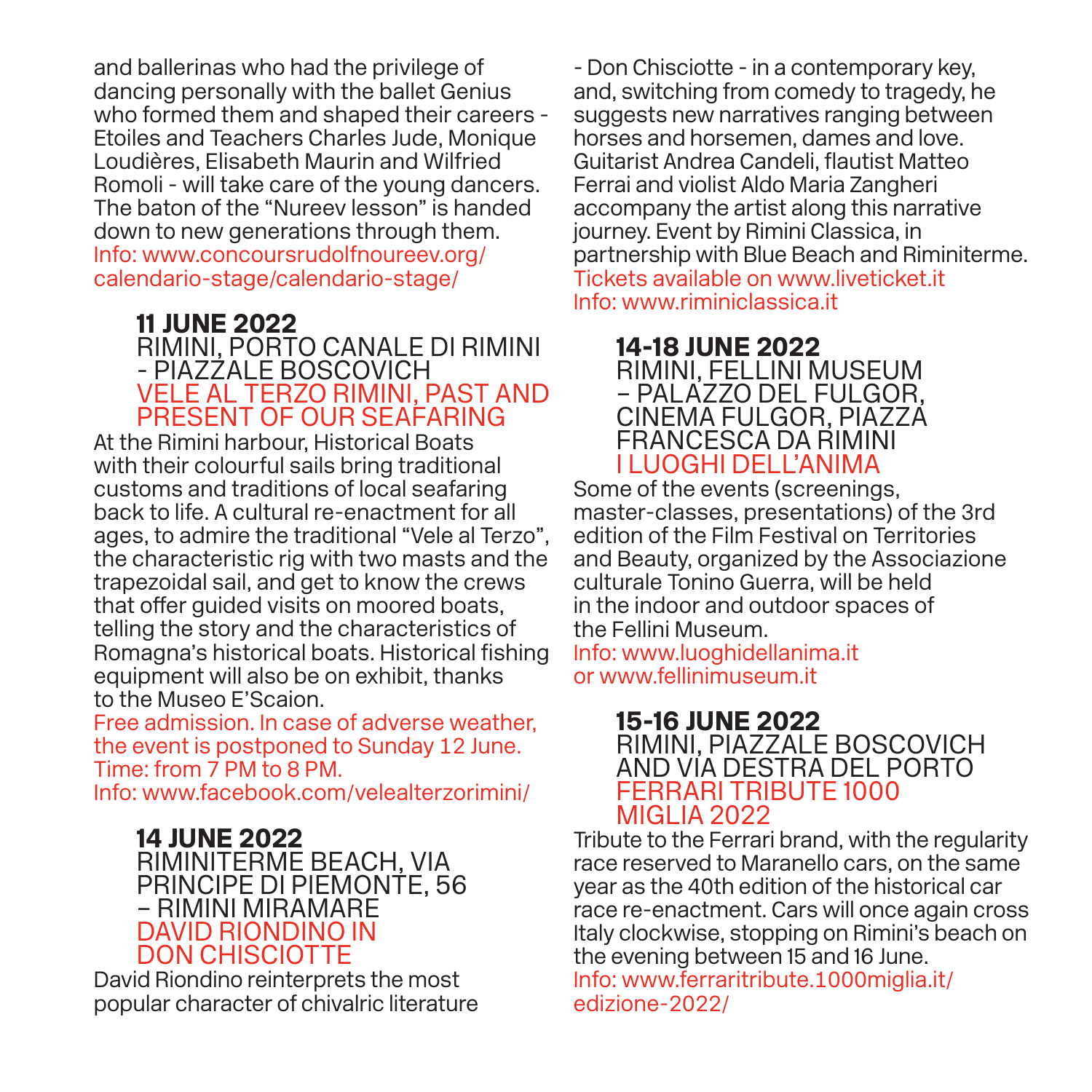#### 16-17-18 JUNE 2022 RIMINI FAIR WEB MARKETING FESTIVAL 2022 "WE MAKE FUTURE"

In Rimini, the biggest Festival on Digital and Social Innovation, with a look to innovation and digital as collective human, social and economic development tools. The path to the Future resumes with the construction of a WMF2022, a 3-day International Fair with over 100 events of training, business, networking, culture, show and entertainment, to explore the world of innovation.

Info: www.webmarketingfestival.it

#### 16-17 JUNE 2022 RIMINI'S PALACONGRESSI ITFORUM RIMINI 2022

The greatest Italian event dedicated to investments, trading and personal finance, is back in its historical venue in Rimini Info: www.itforum.it/eventi2022/

#### 17-18-19 JUNE 2022 RIMINI, HISTORICAL CENTRE MARE DI LIBRI - FESTIVAL DEI RAGAZZI CHE LEGGONO

The only Italian festival for young adult literature, will take place also in 2022, reaching an important anniversary: its 15th edition. The events will take place, as usual, in the context offered by the most important venues in Rimini's historical centre, which has always been the amazing backdrop of this unmissable event for young Italian readers. Info: www.maredilibri.it

17 AND 18 JUNE 2022 RIMINI, PIAZZALE KENNEDY PAN - FRECCE TRICOLORI

The national acrobatic team will spread the Italian flag in Rimini's sky, showing the stunts and figures that make the Frecce Tricolori famous in the entire world. Rehearsal will take place on Friday 17 June, while the Pattuglia Acrobatica Nazionale will perform on Saturday 18 June. Approx. time: 5 PM. Free admission Info: www.aviation-report.com/esibizionipan-frecce-tricolori-2022

#### 18-19 JUNE 2022 RIMINI, PIAZZALE FELLINI AND PROMENADE AL MENI - IL CIRCO 8 E 1/2 DEI SAPORI

Rimini becomes the Italian capital of taste, with the Circo 8 e 1/2 dei Sapori, between chefs' showcooking, gourmet street food, stellar ice-cream, and a farmer, craft and designer market. Massimo Bottura summons 12 national Michelin-starred chefs to meet 12 international young chefs, inside and outside a Fellini-inspired circus, for an event celebrating the protagonists and the wealth of such a unique territory. The event, which this year will have the Mediterranean as its main theme, is back in Marina Centro, where the market with the best PDO and PGI products of the Region, and Matrioska the craft and designer lab store, with their "hand-made" creations - can be found in front of the big circus tent. Info: www.almeni.it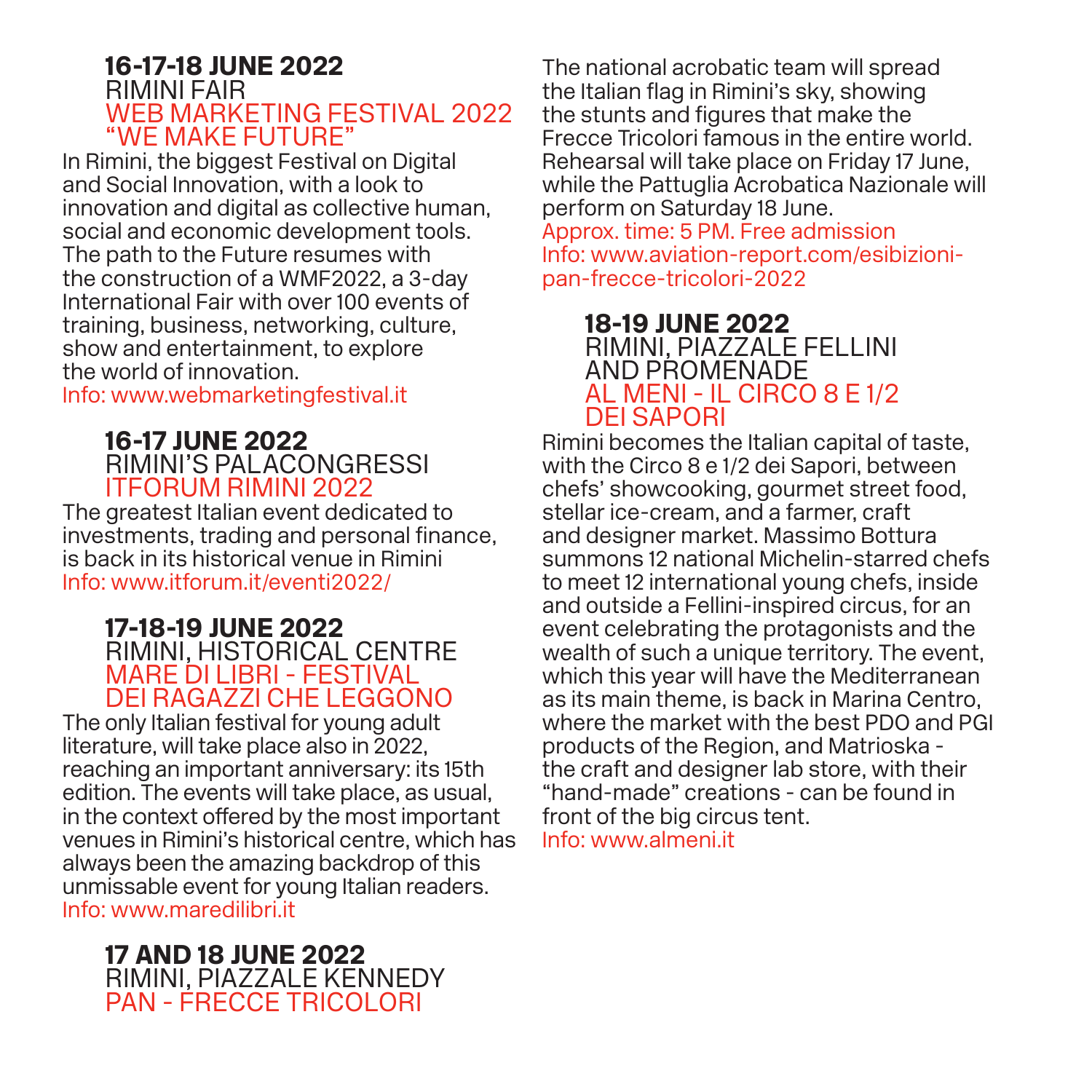#### 21 JUNE 2022 RIMINI, ARENA AGOSTINIANI BENVENUTA ESTATE/FESTA EUROPEA DELLA MUSICA

Concert by Rimini's Banda Città, conducted by Maestro Jader Abbondanza

Time: 9 PM Free admission Info: www.facebook.com/bandacittadirimini

#### 21 GIUGNO-26 JUNE 2022 RIMINI, VARIOUS LOCATIONS MSP DAY 2022

Event of the popular Italian sporting community which includes several disciplines, such as figure skating at the RDS Stadium, combat arts at the Palestra Sforza, tennis at the Circolo Tennis Rimini, soccer at Resort 11 in Miramare, and beach tennis at the Garden Sporting Center. Info: rimini@maspitalia.it - www.mspitalia.it

#### 24 JUNE-3 JULY 2022 RIMINI FAIR, SOUTH ENTRANCE: VIA EMILIA, 155 RIMINI 2022 – NATIONAL SILVER FINALS SUMMER EDITION

Very popular sport event. The event is organized by Esatour Sport Events and ASD Pesaro Gym, in partnership with the Federazione Ginnastica d'Italia. The latest edition featured many athletes at the Rimini Fair, confirming itself as one of the most awaited and popular events in the Italian gymnastic community. The event includes ten days of competitions, exhibits and activities. Schedule: 8 AM - 1 PM - 2 PM - 6 PM -

Admission fee.

Info: www.ginnasticainfestarimini.it

#### 25 JUNE-2 JULY 2022 RIMINI FAIR, VIA EMILIA 155 VETERAN EUROPEAN TABLE TENNIS CHAMPIONSHIPS

An event that gathers table tennis players and fans from all over Europe. There will be two "special nights", curated directly by the Organizing Committee: Wednesday 29 June, from 8 PM, EVC Gala Dinner Party at Rimini's Grand Hotel; and Friday 1 July, from 8 PM, the traditional EVC Farewell Party.

Offers and reservations on www.visitrimini.com Info: www.evc2022.it

#### 28-30 JUNE 2022 RIMINI HISTORICAL CENTRE BIGLIETTI AGLI AMICI. RACCONTI, SUONI E VOCI (LETTERS TO FRIENDS. STORIES, SOUNDS AND VOICES)

In Rimini historical centre, the festival that celebrates the power of storytelling as the engine of a contemporary transformation is back once again. Rimini will host three summer nights dedicated to the voice, with guests from the literature, music, cinema and podcast world.

Info: www.museicomunalirimini.it

#### 27 JUNE-10 JULY 2022 RIMINI, NEW BELVEDERE PIAZZALE KENNEDY RDS 100% GRANDI SUCCESSI

Rimini's summer schedule welcomes back the entertainment and music of RDS 100% Grandi Successi - its summer Radio Partner - with two weeks of radio and TV lives from Piazzale Kennedy, and the voices of Claudio Guerrini, Roberta Lanfranchi and Beppe De Marco. Among the many special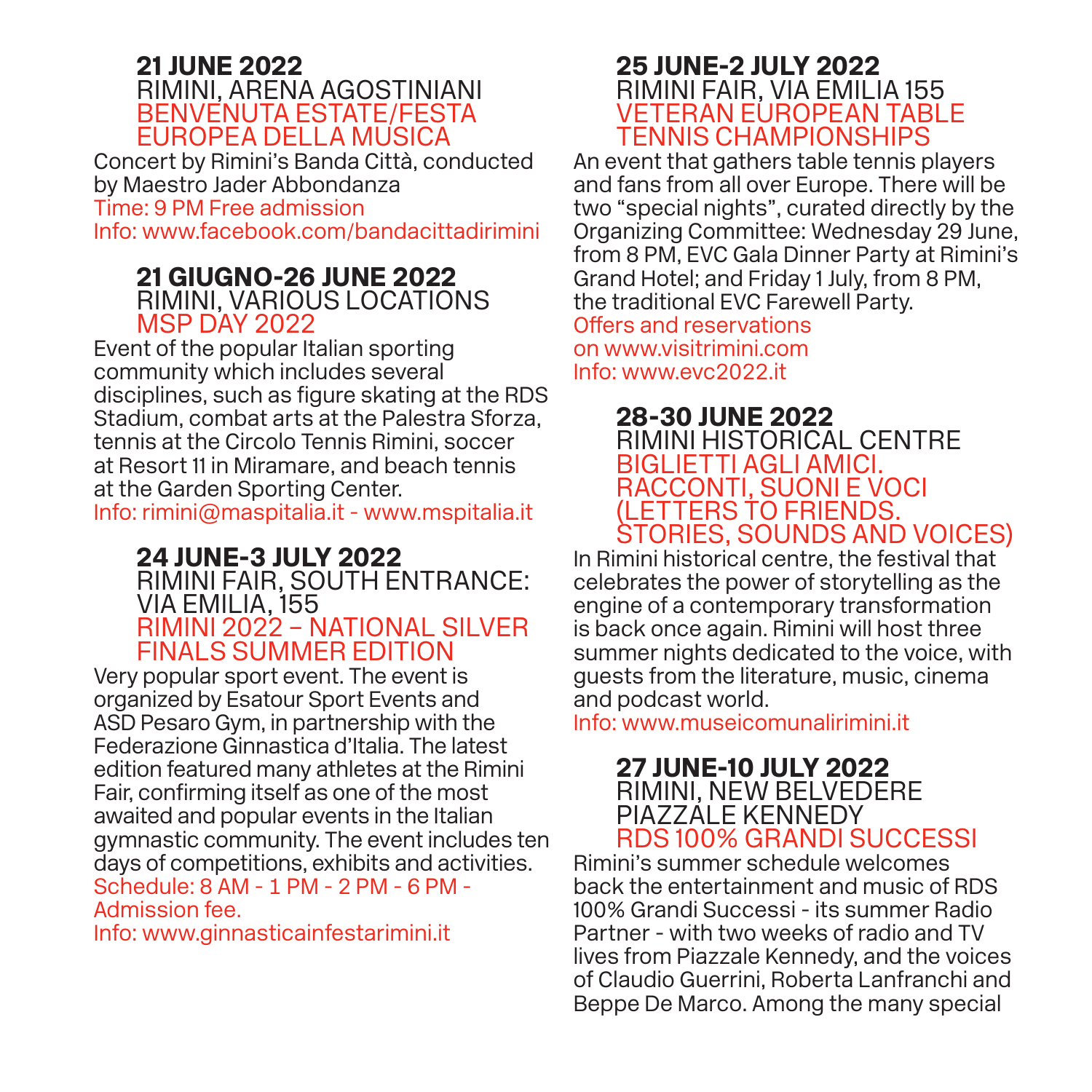entertainment activities through which RDS brings so much music and fun on Rimini's promenade: during the entire period, Claudio Guerrini and Roberta Lanfranchi's DJ-sets will liven up the square - at 6:30 PM. Tuesday to Friday - and at 10 PM on weekends. On Pink Night, the Piazzale Kennedy location will host the Discoradio Party - Discoradio's travelling party with the more upbeat hits, from the 90s to date, mixed by Edo Munari and Matteo Epis, with Valentina Guidi and Don Cash's entertainment. At the end of the season, RDS will host the performance of two music artists, on Friday 9 July and on Saturday 9 July. Info: www.rds.it

#### 28 JUNE-20 AUGUST 2022 RIMINI, VIALE PRINCIPE DI PIEMONTE, 56/62, BEACH ON THE FORMER COLONIA MARINA BOLOGNESE RIMINI BEACH ARENA

A series of concerts and DJ-sets on the beach, in the sign of versatility, perfect for such a diverse audience as the Riviera's. A musical schedule with live sessions from the best urban Italian artists, and a series of DJs from the most important electromusic festivals. Some of the guests include: Maluma, Paul Kalkbrenner, Salmo, Loco Dice, Marco Carola, Armonica e Brina Knauss, Ghali, Lazza, Ozuna, Tyga, Elodie, Anuel, Myke Towers, Ryan Castro, Fred de Palma and many more.

Info: www.riminibeacharena.com - www.facebook.com/riminibeacharena/

#### 28 JUNE 2022 RIMINI BEACH ARENA, VIALE PRINCIPE DI PIEMONTE, 56/62 MALUMA - PAPI JUANCHO EUROPE TOUR 2022

The icon of Latin music opens the musical season at the Rimini Beach Arena. Today, the Colombian singer is one of the leading names of the Latin-American pop-reggaeton scene. The singer boasts a great music career, filled with great hits, awards, acknowledgements and over 18 million copies sold, between singles and albums, all over the world.

Time: 9 PM Admission fee. www.ticketone.it/artist/maluma/



An event with this original tribute production to Nina Simone - jazz icon and civil rights activists - where Maria Pia De Vito - special quest of the Italian Jazz Orchestra - will perform alongside trumpet player Flavio Boltro at the Corte degli Agostiniani. Fabio Petretti conducts the Orchestra. An original production by Jazz Network/Crossroads – Entroterre Festival - Associazione Scuola Musicale Dante Alighieri Bertinoro. In partnership with Percuotere la mente Time: 9:15 PM. Admission fee. Info: www.crossroads-it.org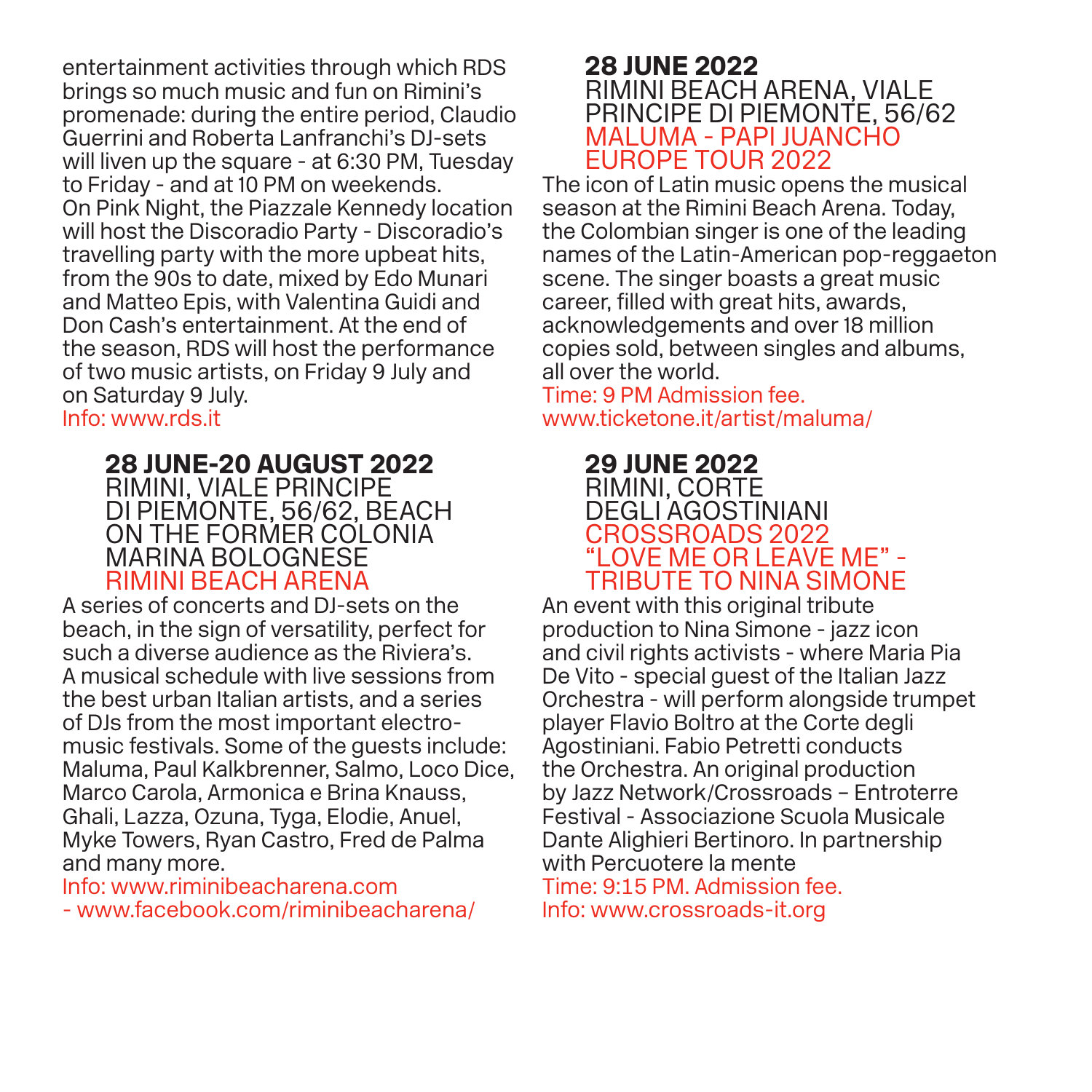## 30 JUNE 2022 RIMINI, PIAZZA CAVOUR GRAN PREMIO DI BALLO LISCIO CITTÀ DI RIMINI - EDIZIONI MUSICALI CASADEI SONORA (RIMINI BALLROOM DANCING GRAND PRIX)

Debuting at the Pink Night, a ballroom dancing night, to once again enjoy the golden times atmosphere in the heart of Rimini; and, above all, a night of fun open to everyone, in the name of Romagna's traditions. The Show is curated by Rimini's community centres, in partnership with the Sempre Giovani centre.

#### 1-3 JULY 2022 RIMINI RIVIERA PINK NIGHT

Summer's "New Year's Eve", the great party on the Riviera, reaches its 17th edition. The entire coast - and Rimini as its beating heart - turns pink, from sunset to dawn, in an explosion of lights, sounds, images and colours. A widespread event with music, shows and magic sets. "Pink & Love" is this edition's claim. In Rimini, two days of concerts on Piazzale Fellini, and after Friday's concert, at midnight, the entire Riviera will be brightly lit by the popular fire show, one of the most anticipated moments of this magical night. On the morning of Sunday July 3, on the Riminiterme beach, there will be the traditional Concerto all'Alba della Notte Rosa (5 AM), with the amazing backdrop of the sun rising over the sea Info: www.lanotterosa.it

#### 1 AND 2 JULY 2022 RIMINI'S BEACH, RESORTS 1-150 UN MARE DI ROSA

Under the firmament of lights along the beach, the Pink Night on the beach is back, with two maxi events: Un Mare di Vino and Un Mare di Fuoco, pink edition. Dozens of wineries from the Emilia-Romagna hinterland will set up tasting points right by the water, for wine tastings. Countless music spots with bands performing unplugged, and stokers' shows from all over Italy, with three replicas until midnight. Chiringuitos, relaxation areas for romantic strolls with the sound of the waves crashing against the backwash: Un Mare di Rosa is the soul of the Pink Night on the beach, and this year, it doubles the fun, for two nights of flavour, traditions and music on the beach. Info: www.spiaggiarimini.net

#### JULY-AUGUST 2022 RIMINI, CORTE AGOSTINIANI, VIA CAIROLI 40 AGOSTINIANI ESTATE: FILMS UNDER THE STARS

Open-air film festival in the heart of the historical centre, with the best films of the winter season to enjoy 'under the stars'. A selection that blends quality and entertainment, food for thought and light-heartedness, with a few previews. Time: 9:30 PM. Admission: € 6 (full price) - € 5 (discounted price)

#### 1 JULY-30 AUGUST 2022 RIMINI'S BEACH LA VITA DOLCE

An exhibit arranged over several km of beach, about the most intimate and hidden Rimini, through some of Gianni Donati and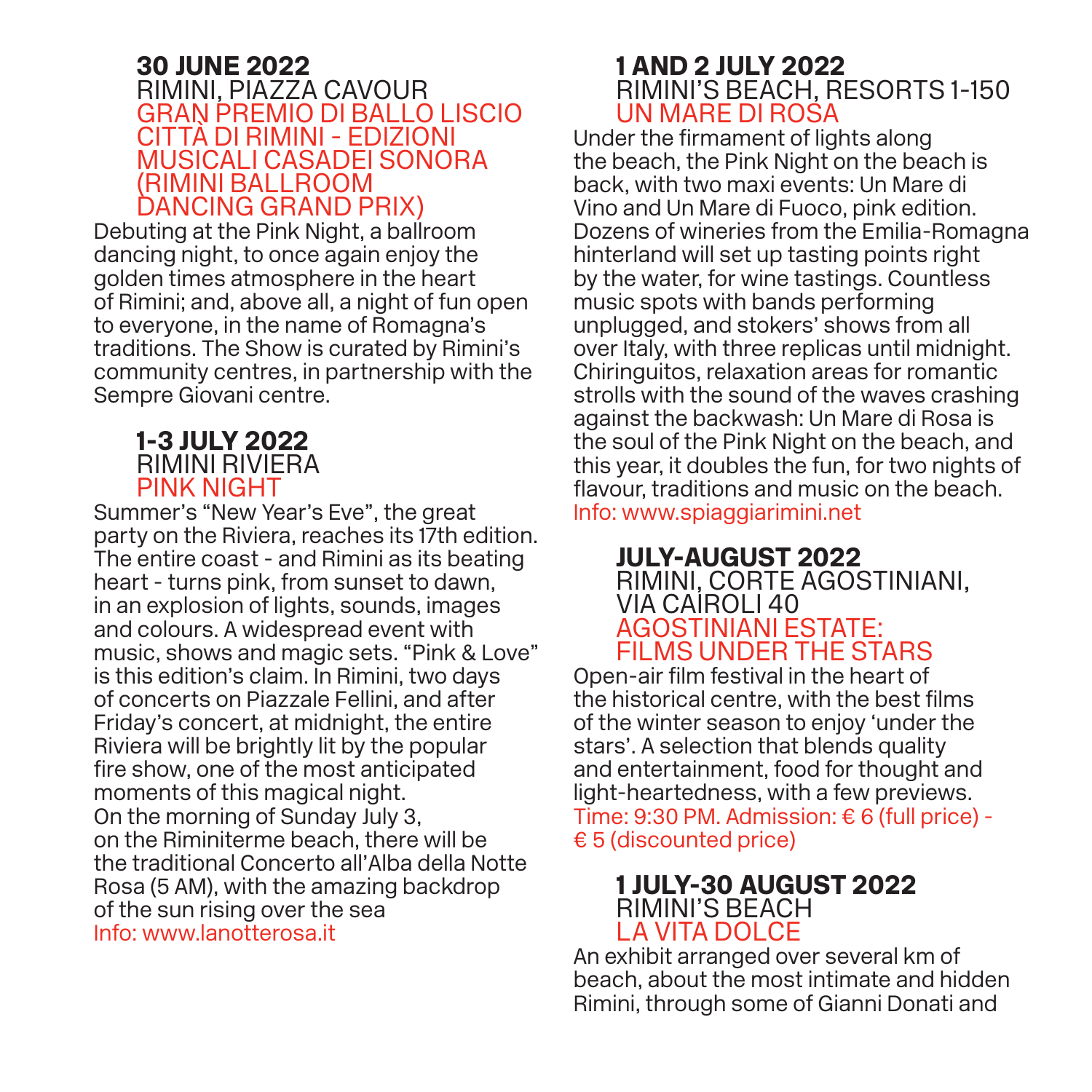Pio Sbrighi's black and white shots. The photo exhibit unwinds right next to the beach, and is divided into five chapters, through which the city of Rimini is described with nostalgia, irony, clarity and imagination. The photo-telling is complemented by sentences, quotes, the authors' thoughts and Romagna anecdotes. The images show a Rimini whose secrets belong to its residents, and articulated in sections dedicated to many different characters from Rimini's day-to-day life, universal archetypes where to recognize oneself, among sunbathers, fishermen and children, the stars of real-life scenes. The photos are taken from Gianni Donati and Pio Sbrighi's book, with the contribution of the famous Rimini author, Marco Missiroli. Free admission.

Info: www.spiaggiarimini.net

#### 1-3 JULY 2022 MISANO WORLD CIRCUIT MARCO SIMONCELLI FANATEC GT WORLD CHALLENGE POWERED BY AWS – SPRINT CUP

The most important motor sports brands worldwide, from Audi to Bentley, from Ferrari to Lamborghini to BMW and Aston Martin, race in the Misano International Circuit, where Valentino Rossi is back to running on 4 wheels with Audi. And Saturday, the spectacular night race for the GT World Challenge Europe categories Info: www.misanocircuit.com

#### 2-27 JULY AND 7 AUGUST 2022 RIMINI, BEACH AND PIAZZA CAVOUR RIMINI FOR MUTOKO

A project for humanitarian purposes that, through play, sports and fun, raises money for humanitarian projects in Zimbabwe and in Italy. Among the beach events: beach tennis (9-17 July Bagno 34), beach volley (2-17 July Bagno Carlino 65 – Torre Pedrera), foot volley (2-17 July Bagno 53-54-55) and couples bocce (16-17 July Bagno 34) tournaments, open to everyone. On 23 July, you can take part also to the summer edition of the RunRise Rimini for Mutoko, the run-walk at dawn on the beach (5:48 AM from Bagno 34). One last appointment on Saturday 7 August, at 8 PM, on Piazza Cavour, with the Couples Burraco Tournament for charity. Info: +39 335 1270914

www.riminiformutoko.it

# 3 JULY 2022

#### RIMINI, GALLI THEATRE LA MESSA ARCAICA AND CANZONI MISTICHE BY FRANCO BATTIATO SPECIAL PREVIEW OF THE 73RD EDITION OF THE SAGRA MUSICALE MALATESTIANA

The 73rd edition of the Sagra Musicale Malatestiana is a tribute to Franco Battiato, with a special, precious preview: an original production of his Messa Arcaica e Canzoni Mistiche, interpreted by three singers who worked alongside the Sicilian singersongwriter, such as Simone Cristicchi, Juri Camisasca and Alice. Alongside mezzo-soprano Cristina Baggio, they will accompany the Orchestra Bruno Maderna and the "Guido Chigi Saracini" Siena Cathedral's Choir.

Time: 9 PM Info: tel. +39 0541.793811 – biglietteria@teatrogalli.it – www.teatrogalli.it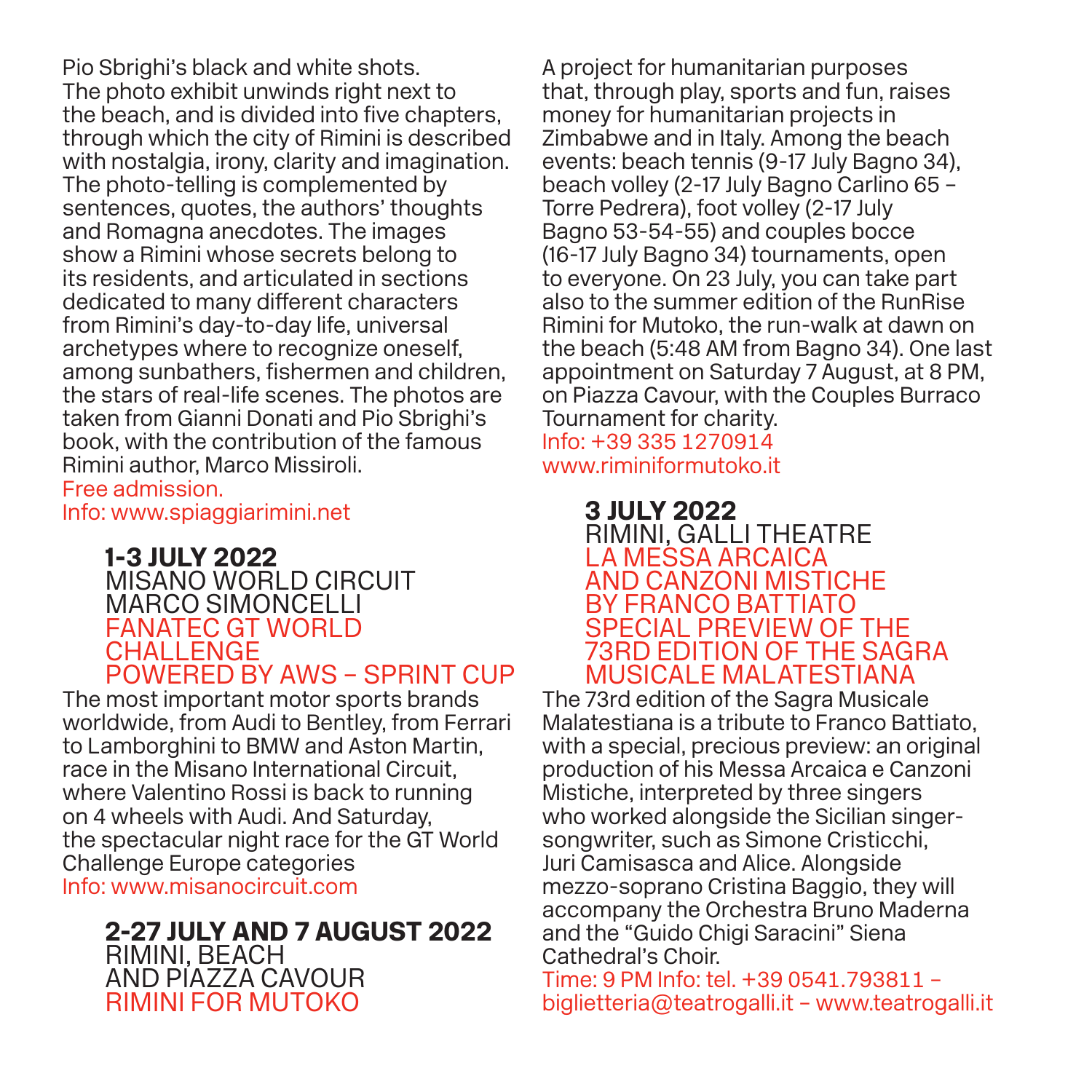#### JULY-DECEMBER 2022 RIMINI, COMPLESSO DEGLI AGOSTINIANI, GALLI THEATRE AND OTHER VENUES SAGRA MUSICALE MALATESTIANA - 73RD EDITION

Since 1950, the Sagra Musicale Malatestiana has brought the most popular international conductors, soloists and orchestras to Rimini, for this prestigious cultural event, one of the most long-standing in Italy. Apart from symphony concerts, the program includes the usual sections: Percuotere la Mente, chamber music and ancient music concerts, and special projects Admission fee.

Info: www.sagramusicalemalatestiana.it

#### 4 JULY 2022 RIMINI, ARENA AGOSTINIANI VALCOL JAZZ

Concert by the AB Rimini Big Band, conducted by Maestro Renzo Angelini Time: 9 PM Free admission Info: www.facebook.com/bandacittadirimini

# 6-31 JULY 2022

#### RIMINI, VARIOUS LOCATIONS ANTICO/PRESENTE - FESTIVAL DEL MONDO ANTICO CONSENSO / CON-SENSO: 24TH EDITION

The festival of conferences, meetings, round tables, book presentations, guided tours and shows is back, to read the past to understand the present and build our future with greater awareness.

Several summer events on July. Participation to the meetings is free. Info: www.antico.comune.rimini.it

#### WEDNESDAYS ON JULY AND AUGUST 2022 RIMINI, HISTORICAL CENTRE RIMINI SHOPPING NIGHT

Nights in the historical centre with the stores open.

On summer Wednesday nights, the historical centre livens up with several initiatives, and stores open their doors for a few extra hours, with special prices, cocktails and entertainment. Many stores, shops and cafés/bars participating to the initiative. A chance to enjoy the city and shop also on summer nights.

Info: www.facebook.com/ riminishoppingnight

#### 8-10 JULY 2022 RIMINI, PIAZZA SULL'ACQUA P.ASSAGGI DI VINO

The wineries of Rimini's hinterland await you at Piazza sull'Acqua, at the bridge of Tiberius, to enjoy two nights of wine tastings and entertainment, devoted to local DOC wine and its centuries-old ties with the territory.

Info: www.stradadeivinidirimini.com

#### 9 JULY 2022 RIMINI BEACH ARENA, VIALE PRINCIPE DI PIEMONTE, 56/62 LAZZA IN CONCERT

After the success of his last album 'Sirio', the Milan rapper makes a stop on the stage of the Rimini Beach Arena, with his Sirio Tour. For the first time ever, the artist will perform his latest album - which conquered national and international top-tens - live, in a self-reflective journey to the discovery of his most intimate and hidden side. Info: www.riminibeacharena.com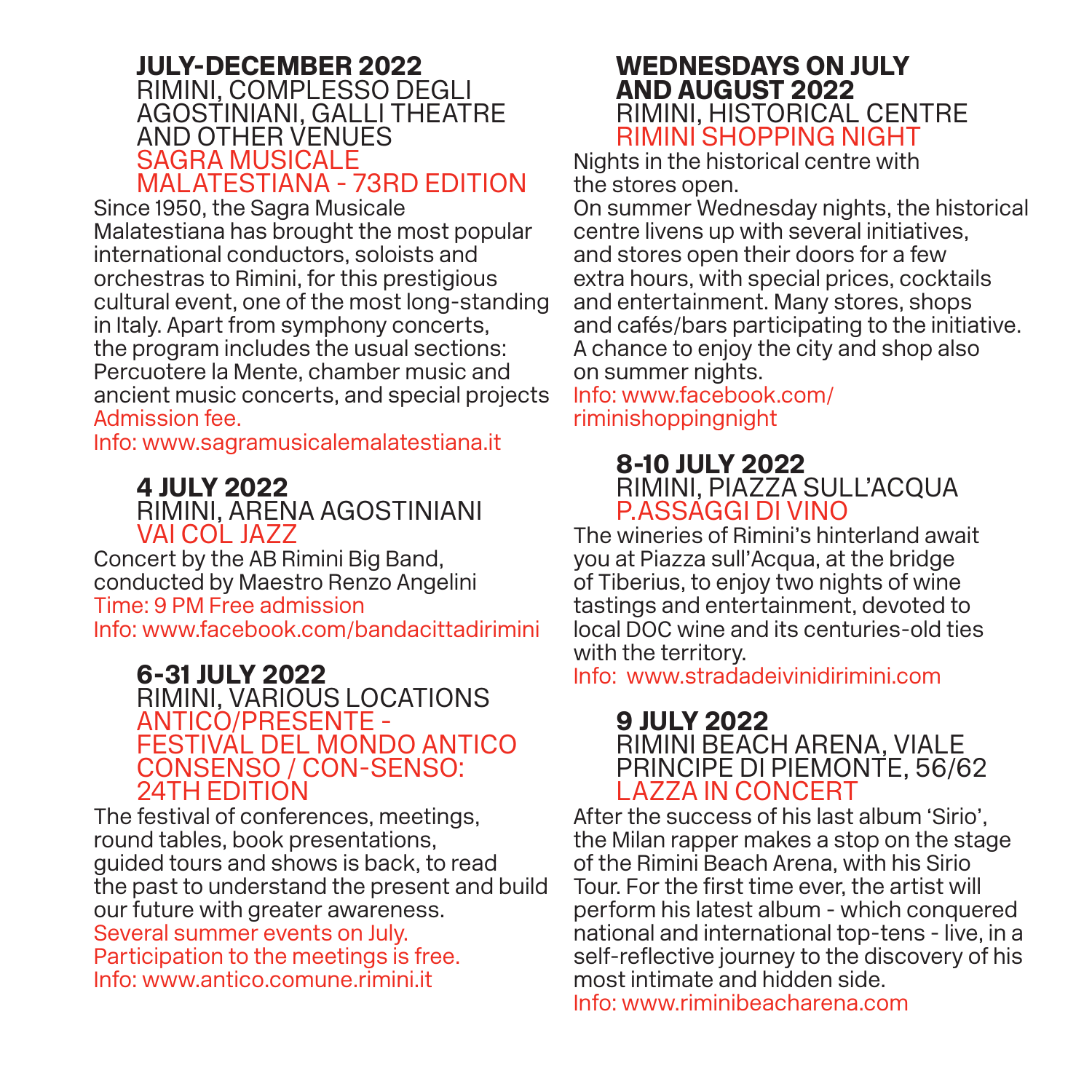#### 10 JULY 2022 RIMINITERME BEACH, VIA PRINCIPE DI PIEMONTE, 56 – RIMINI MIRAMARE FINALMENTE LUCIO - ALBA IN MUSICA, CRISTINA DI PIETRO SINGS BATTISTI

Cristina Di Pietro is back to singing at dawn, with the magic of the sun rising from the sea, on the Riminiterme beach. The concert will be entirely dedicated to Lucio Battisti, with some of his unforgettable songs, in the versions arranged by Mattia Guerra for voice, piano, viola and flute. On the stage with Cristina, Aldo Maria Zangheri, Matteo Salerno and Mattia Guerra. Time: 5 AM. Tickets on the Liveticket circuit. Breakfast options. Info: www.riminiclassica.it

# 10 JULY 2022 RIMINI, CLUB NAUTICO<br>5TH EDITION OF THE 5TH EDITION OF THE TROFEO CITTÀ DI RIMINI - 2ND TROFEO A. CINGOLANI

Offshore race - Dinghies and Catamarans, involving all the local Clubs and all kinds of boats, from small dinghies to big offshore boats.

Info: www.cnrimini.com

11 JULY 2022 RIMINI, CORTE DEGLI AGOSTINIANI CROSSROADS 2022 YOUN SUN NAH & ULF WAKENIUS

Appointment with Korean singer Youn Sun Nath, an exotic presence on European land, which renews her duet with Swedish guitarist Ulf Wakenius. Time: 9:15 PM. Admission fee.

Info: www.crossroads-it.org

#### 11-17 JULY 2022 RIMINI, HISTORICAL CENTRE AND PIAZZALE FELLINI CARTOON CLUB

From 11 to 17 July, the International Festival of Animation Films, Comics and Games is back. For its 38th edition, the Festival will celebrate Diabolik's 60th anniversary, with exhibits, meetings and shows. The topic for the 2022 Edition will be 'Salvaguardia del Pianeta' (saving the Planet), with numerous events dedicated

to the environment. The Festival is widespread in Rimini's most evocative venues. The historical centre, with Piazza Francesca da Rimini, will host the screenings of all participating short films; Corte degli Agostiniani will host previews and award ceremonies; Museo della Città - the Festival's citadel - will come alive with exhibits, meetings, workshops, master-classes and special projects; Piazza sull'Acqua, in front of the historical Ponte di Tiberio, will inaugurate an actual village for children and families, with dedicated events. From 14 to 17 July, we will all be back in Piazzale Federico Fellini in Marina Centro, where the traditional comics market village will be set up, with a big stage for concerts and Cosplay Convention performances; Palazzo del Turismo will host the meetings with authors and field professionals; while the beach will come alive with original live drawing performances.

Info: www.cartoonclubrimini.com

13 JULY 2022 RIMINITERME BEACH, VIA PRINCIPE DI PIEMONTE, 56 – RIMINI MIRAMARE CIAK! MUSICA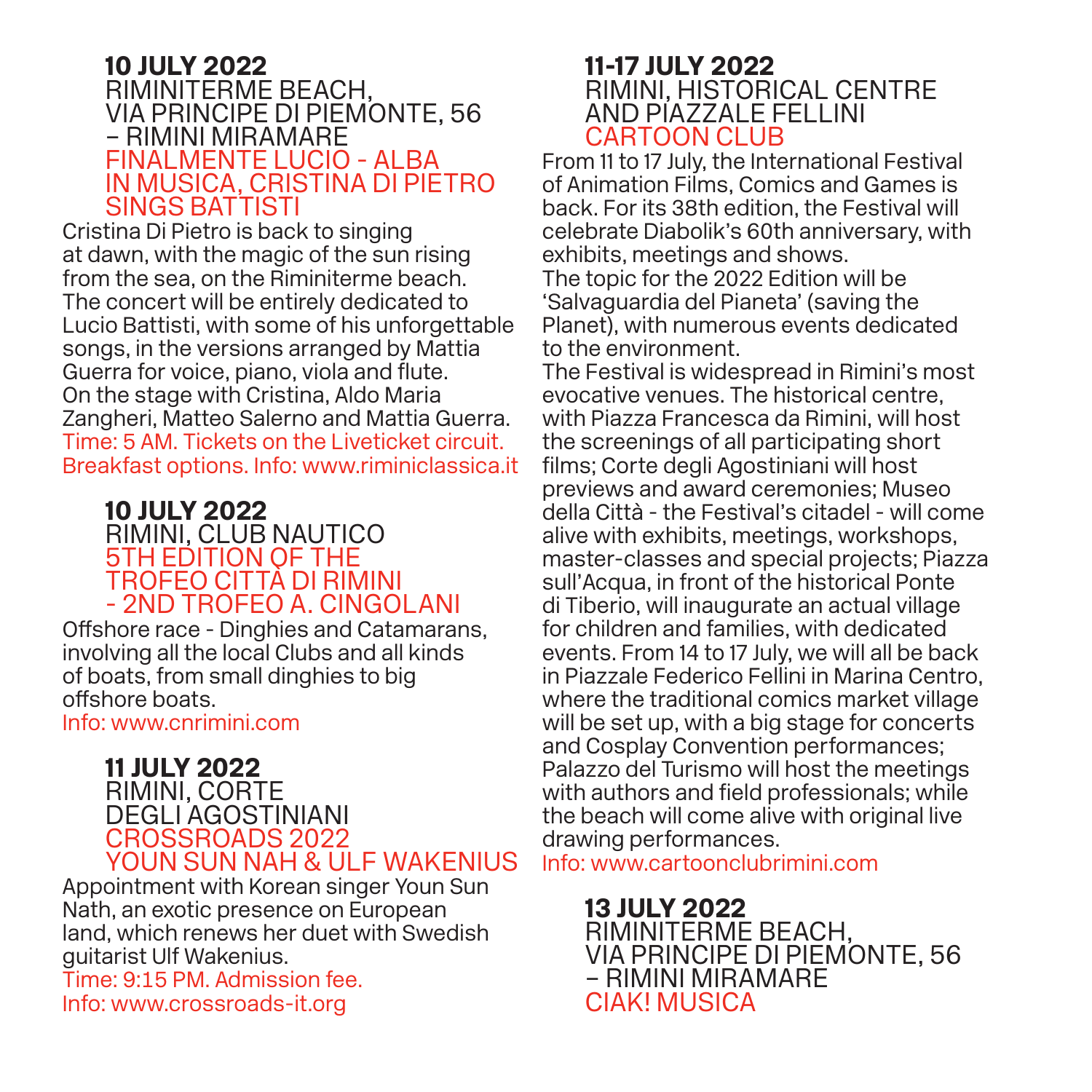Full Moon concert of the Quartetto EoS, with the most famous film soundtracks. alternated with short screenings of the most significant scenes from famous films, by Amarcort Film Festival. Flute Matteo Salerno, Violin Aldo Capicchioni, Viola Aldo Maria Zangheri, Violoncello Anselmo Pelliccioni Time: 9:30 PM Tickets on Liveticket and at the Blue Beach Bar in Riminiterme. Info: www.riminiclassica.it

#### 15-17 JULY 2022 RIMINI FAIR, VIA EMILIA JOY RIMINI

An original container, in the Rimini Fair pavilions, in keeping with Cartoon Club's activities on Piazzale Federico Fellini, and in other city venues, with eSports tournaments, new videogame titles, boardgame trials, meetings with characters, influencers, youtubers, authors, voice actors and artists.

Info: www.joyrimini.com

#### 15 AND 29 JULY 2022 RIMINI, VIALE PRINCIPE DI PIEMONTE, 56/62 RIMINI BEACH ARENA MAMACITA FESTIVAL

The Mamacita Festival arrives at the Rimini Beach Arena with exceptional artists: Ozuna, Tyga Elodie Friday 15 July and Anuel, Myke Towers, Ryan Castro, Fred de Palma Friday 29 July.

Info: www.facebook.com/riminibeacharena/

## 18-23 JULY 2022 RIMINI, GALLI THEATRE RUDOLF NUREEV CONTEST

3rd edition of the International Ballet Contest dedicated to Rudolf Nureev, with the goal

of passing down the memory of these extraordinary choreographic masterpieces which are still part of the repertoire of leading world ballet companies to new generations.

Open to the public. Admission fee for the final event.

Info: concours.rudolfnoureev@gmail.com www.concoursrudolfnoureev.org

#### 23 JULY 2022 RIMINI BEACH ARENA, VIALE PRINCIPE DI PIEMONTE, 56/62 GHALI IN CONCERT

A summer with music for rapper Ghali, who performs in Rimini with a concert produced by Live Nation. The artist brings his new album for Atlantic Warner/Sto Records on tour, available on 20 May and pre-launched by a performance on the notes of the new song, Walo, which involved over 100 dancers in front of Milan's Central Station. Info: www.riminibeacharena.com

#### 23 JULY 2022 RIMINI, PIAZZA SULL'ACQUA PRIVACY ON THE ROAD

A party dedicated to personal data protection in the setting of the old Roman bridge Info: www.associazionedirittiprivacy.it

#### 24 JULY 2022 RIMINI, GALLI THEATRE CROSSROADS 2022 NOA 30TH ANNIVERSARY TOUR

A prominent event with Israeli singer Noa, who will be in Rimini on 24 July for her tour celebrating her 30-year career. The Artist awarded for her efforts for peace and human rights - is accompanied on stage by Gil Dor (guitar), Ruslan Sirota (piano), Or Lubianiker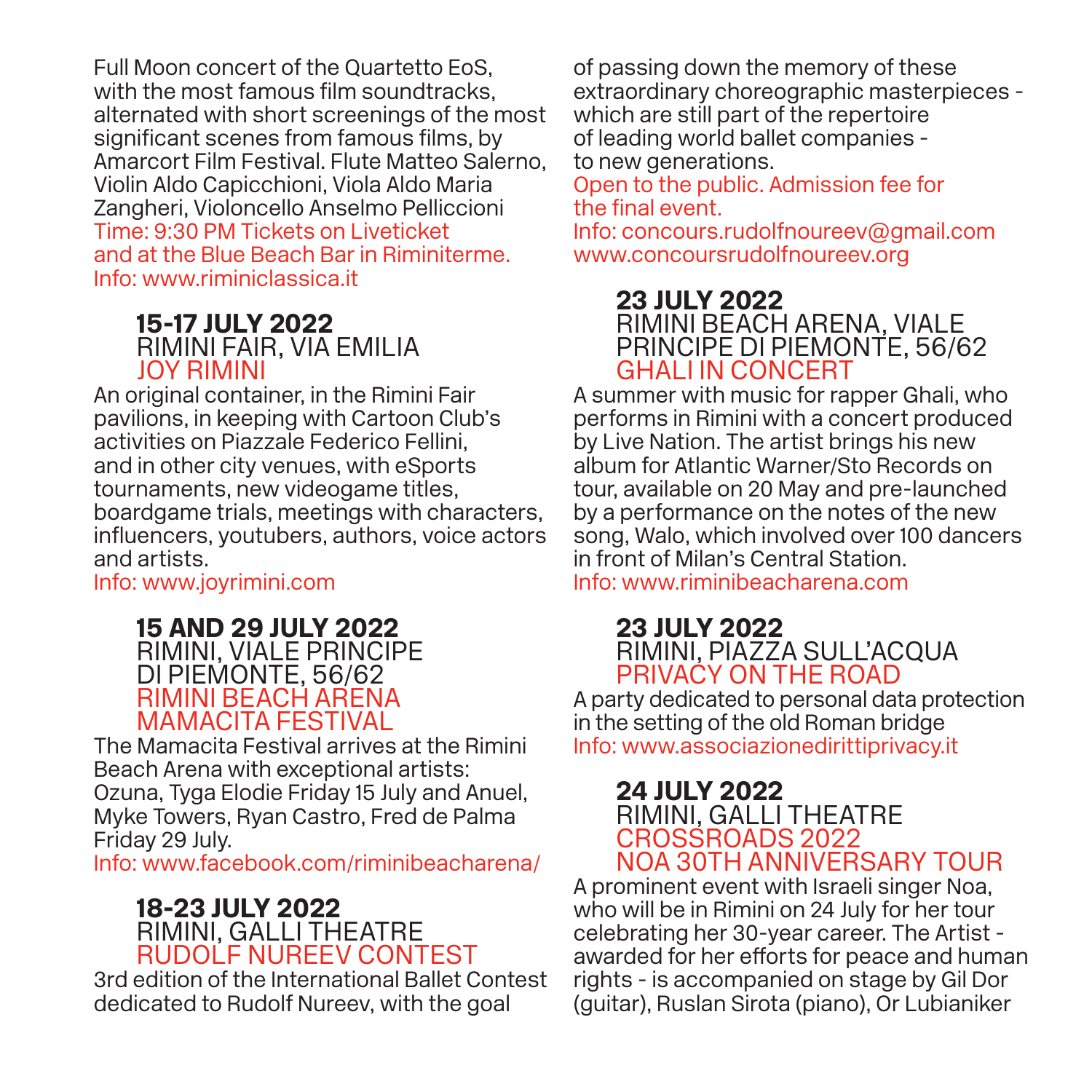(electric bass) and Gadi Seri (drums). The show is organized in partnership with Percuotere la mente.

Time: 9:15 PM. Admission fee. Info: www.crossroads-it.org

#### 29 JULY-15 AUGUST 2022 RIMINI, PIAZZA MALATESTA SHOW IN THE SQUARE

Among the new entries for the 2022 summer, a big show in Piazza Malatesta will transform the outdoor of Museo Fellini into a place where you can dream an eternal present. with a huge event for children and adults who don't want to grow up. Green areas will become Kensington Gardens; water fountains will turn into the gardens' lake the Serpentine - where the adults' boat will sail, with sailboats crossing the sky. The Tower will become an island - the Birds' Island. From the end of June to mid-August, a live show with flying choreographies, images, music and words will bring magic and astonishment to this dream square, by FestiGroup with Monica Manimone's Direction.

Schedule: every Friday and Saturday, from 29 July to 13 August, at 9:30 PM with re-runs also at 10:30 PM-Show re-runs also on Sunday 14 August and Monday 15 August, at the same time (9:30 and 10:30 PM). Info: www.fellinimuseum.it

#### 30 JULY 2022 RIMINI, LUNGOMARE TINTORI SUMMER PRIDE

An event organized and promoted by Arcigay Rimini - non-profit social promotion association, committed to defend and promote civil rights and individual freedom, and acting as a point of reference for

the community, for institutions and for organizations sensitive to LGBTQ+ topics. Info: www.summerpride.it

#### 30 JULY-10 AUGUST 2022 RIMINI'S GRAND HOTEL LA TERRAZZA DELLA DOLCE VITA

In the charming context of the Rimini's Grand Hotel gardens, a set of meetings with important figures from the world of entertainment and contemporary culture, interviewed by journalist Giovanni Terzi. Info: www.grandhotelrimini.com

# 6 AUGUST 2022 RIMINI, ARENA AGOSTINIANI NON DIMENTICA LA SOLIDARIETÀ

The Banda Città di Rimini performs, conducted by Maestro Jader Abbondanza, in partnership with CSV Volontarimini and Fondazione Isal. Time: 9 PM - Free admission. Info: www.facebook.com/bandacittadirimini

#### 12-15 AUGUST 2022 RIMINI, PARCO FELLINI BIRRIMINI

Festival dedicated to the hop fruit and its craft processing. Four days, in the heart of Marina Centro, hosting the stands of Italian craft breweries, and also street food stands - the perfect complement for beer.

Info: info@assovespucci.com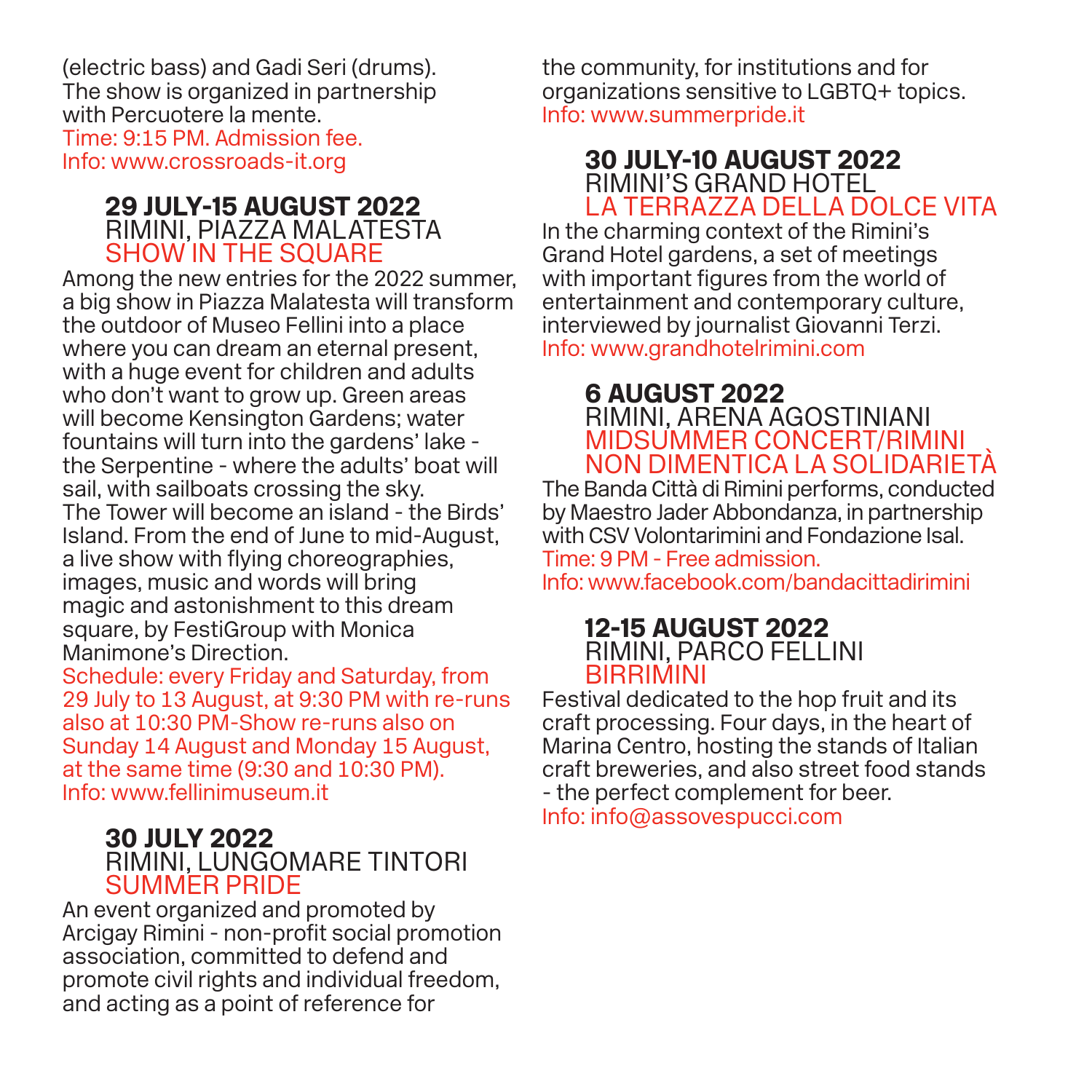#### 14 AUGUST 2022 RIMINI, VIALE PRINCIPE DI PIEMONTE, 56/62, BEACH ON THE FORMER COLONIA MARINA BOLOGNESE RIMINI BEACH ARENA SOCIAL MUSIC CITY RIMINI ON THE BEACH

The biggest techno DJs, on Rimini's beach. Rimini Beach Arena becomes the stage for the biggest underground event of the entire season, with a top-level lineup, and artists such as Paul Kalkbrenner - star o f the night - Loco Dice, Marco Carola, Salmo. Also, Armonica and Brina Knauss will be at the console.

Time: from 4 PM to 2 AM. Info: www.riminibeacharena.com

#### 20-25 AUGUST 2022 RIMINI FAIR AND HISTORICAL CENTRE MEETING PER L'AMICIZIA TRA I POPOLI (MEETING FOR FRIENDSHIP AMONG PEOPLES)

Summer festival with events, exhibits, music and shows. A markedly international festival, a melting pot of culturally-diverse accounts and experiences: this unique event tackles crucial topics, in a free open dialogue with the most interesting cultural, political and religious figures.

Titled "Una passione per l'uomo" (*Passion for mankind*), the 43rd edition of the Meeting prompts people to confront themselves and take part in a rich event calendar. On the final night, 24 August, presented by Lorenzo Baglioni, the winners of the Meeting Music Contest - 2nd edition (the musical contest for music artists and bands who want to get out there and win the important prize pool)

will be announced (in partnership with Mei-Meeting by Edichette Indipendenti di Faenza).

Info: www.meetingrimini.org

# 21 AUGUST-11 SEPTEMBER 2022 RIMINI, TEATRO DEGLI ATTI VIA CAIROLI 42 AND OTHER VENUES<br>THEATRE AND MUSIC FESTIVAL: LE CITTÀ VISIBILI - 10TH EDITION

Theatre and Music Festival by Tamara Balducci and Riccardo Amadei This year, for its 10th edition, the Festival will open with a special project, dedicated to Pier Vittorio Tondelli's novel, "Rimini" - a 12-hour happening that will be held on 21 August, and through which the city will be transformed by Tondelli's book, with performances throughout the city.

Time: 9 PM - Admission fee. Info: www.lecittavisibili.com

#### 2-4 SEPTEMBER 2022 MARCO SIMONCELLI MISANO WORLD CIRCUIT SAN MARINO AND RIMINI RIVIERA GRAND PRIX

Engines heat up for the 12th edition of the San Marino and Rimini's Coast Motorcycle Gran Prix, an event that attracts fans from around the world and millions of viewers every year. An extraordinary and spectacular weekend, inside and outside the racing track, in the heart of the Motor Valley. Info: www.misanocircuit.com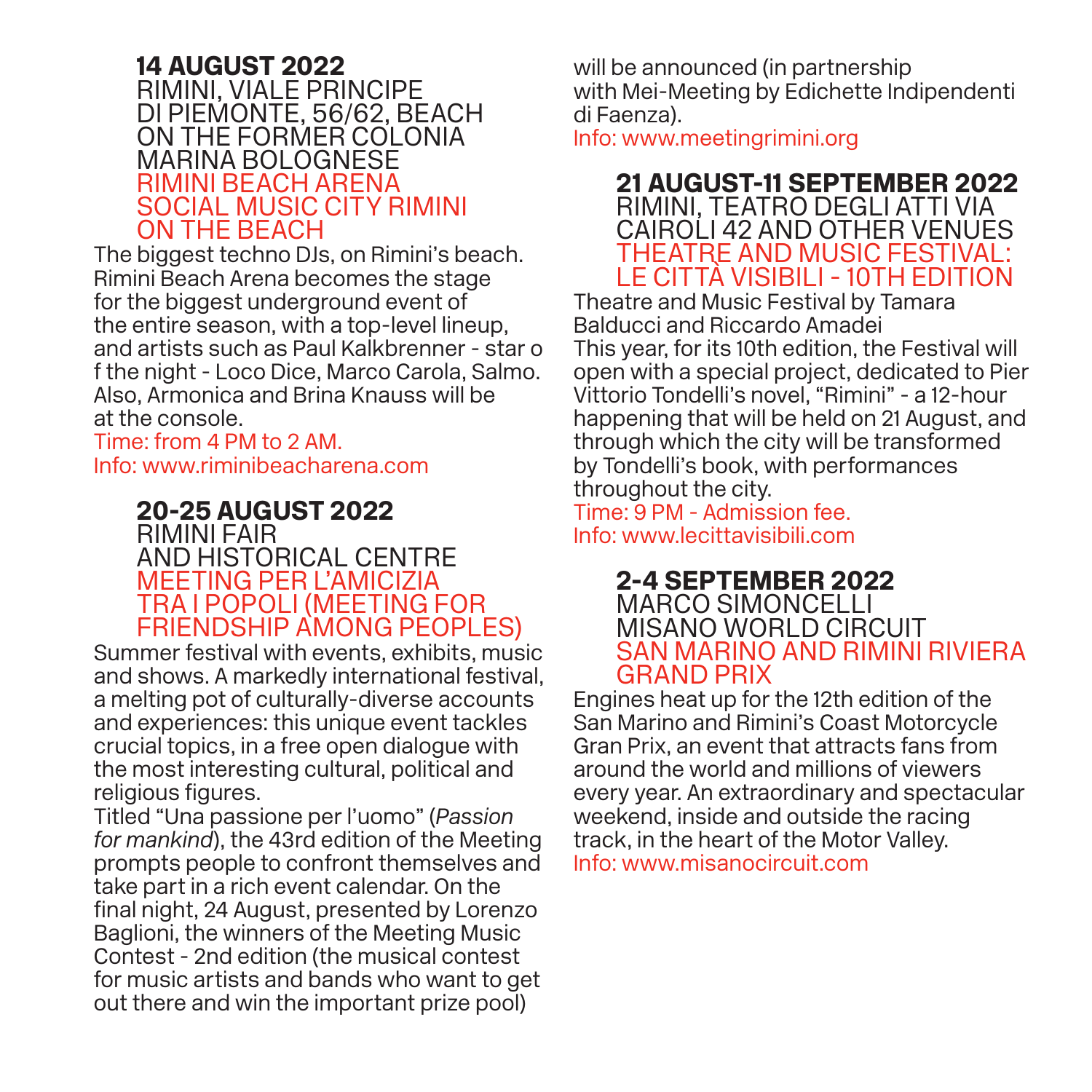#### 7-28 SEPTEMBER 2022 RIMINI, CINETECA AND GALLERIA DELL'IMMAGINE CLARA CALAMAI

A festival and exhibit dedicated to Clara Calamai, a 1930s diva. Born in Prato, the Actress - unforgettable protagonist of Luchino Visconti's *Ossessione* - pioneer film of the Neo Realism season - is buried in Rimini's cemetery.

#### 9-11 SEPTEMBER 2022 RIMINI, CLUB NAUTICO 2022 AQUABIKE ITALIAN **CHAMPIONSHIP**

Circuit – Endurance – Freestyle - 5th Trofeo Citta' di Rimini Aquabike The spectacular aquabike race is back, with over 120 participants. Info: www.cnrimini.com

#### 12-13 SEPTEMBER 2022 RIMINI, PIAZZALE FELLINI RAID SUISSE -RIMINI

An exciting international vintage car rally - a sports rally from the Alps to the sea: from Klosters to Rimini, where cars will be parked in front of the legendary Grand Hotel Info: www.raid.ch/de/raid/home

#### 16-18 SEPTEMBER 2022 RIMINI, PIAZZA SULL'ACQUA GIARDINI D'AUTORE – AUTUMN EDITION

The gardening fair with the best Italian gardeners is back in Rimini for its autumn edition.

Next to the gardeners, artisans, artists and designers, with many great ideas and suggestions to decorate your home and garden. Gardening workshops for adults

and children, decorating classes, book presentations, cultural walks and a great culinary offer.

Info: www.giardinidautore.net

#### 16-18 SEPTEMBER 2022 RIMINI HISTORICAL CENTRE AND PARCO FFLLINI 32ND GRAN PREMIO NUVOLARI

International regularity race for vintage cars. Classic cars from all over the world are engaged in a 1000 km race through the most charming historical centres, and, as usual, they will stop in Rimini, where they will parade in the historical centre and remain on display on Piazzale Fellini. Schedule: 16/09: arrival at 9 PM. 17/09: departure at 7 AM and return at 7 PM. 18/09: departure at 7 AM Info: www.gpnuvolari.it - org@gpnuvolari.it

#### 17-18 SEPTEMBER 20222 RIMINI, CLUB NAUTICO CROSS-ZONAL O'PEN SKIFF

2nd Adriatic Cross-Zonal - National Ranking Info: www.cnrimini.com

#### 22- 25 SEPTEMBER 2022 RIMINI, VARIOUS LOCATIONS GLORY DAYS IN RIMINI

The most awaited events by Bruce Springsteen's fans, which gathers hundreds of people from all over Italy and Europe, to take part in this event, in the sing of the New Jersey Rocker's music. The 23rd edition features four days of music, concerts, conferences, photo exhibits, book presentations, and the special participation of American rocker Willie Nile and his band. Some events are free, while others are subject to an admission fee.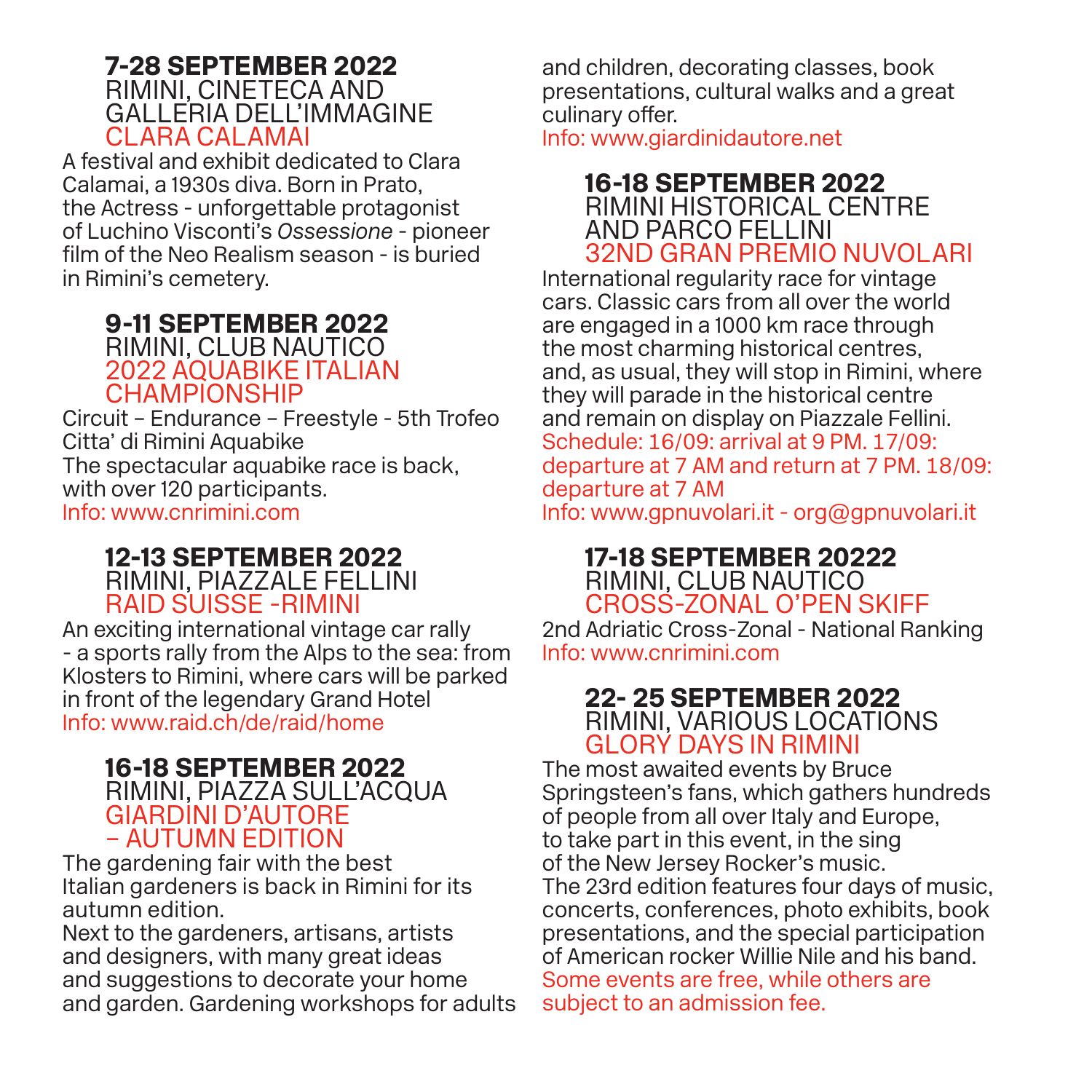Info: www.glorydaysinrimini.net - www.facebook.com/glorydaysrimini

#### 23 SEPTEMBER 2022 RIMINI, NUOVO PALAZZO DELLO SPORT (RDS STADIUM), PIAZZALE PASOLINI 1/C SFERA EBBASTA IN CONCERT FAMOSO TOUR

Popular Italian rapper Sfera Ebbasta - sales recordman in Italy and beyond - arrives in Rimini with a tour that reaches the main Italian cities, presenting a unique, futuristic show, in line with Sfera Ebbasta's international standards.

Postponed from April.

Info and tickets on TicketOne.

Time: 9 PM - Admission fee. Info: +39 0541 395698 info@stadiumrimini.net

#### 23-25 SEPTEMBER 2022 RIMINI, PARCO FELLINI MTI RIMINI EXPO

Expo fair dedicated to two-wheel tourism. Tourist and local promotion associations, manufacturing companies, and sector leaders meet enthusiasts and field professionals, in the unique setting of the Transitalia Marathon events and start. Two-wheel lovers will have the chance to interact directly with the display stands and the Federazione Motociclistica Italiana, to discover the news and enjoy the demo ride service offered by the motorbike companies present.

Info: www.mototurismoitaliaexpo.com

24-25 SETTEMBRE 2022 RIMINI, CLUB NAUTICO 19TH TROFEO CITTA' DI RIMINI Big Game in Drifting - Circuit Igfa Catch & Release Important big game in drifting, with equipment from all over Italy. Info: www.cnrimini.com

#### 25-26 SEPTEMBER 2022 RIMINI, PARCO FELLINI TRANSITALIA MARATHON

Recognized by the Federazione Internazionale Motociclistica as the main event of the Adventouring Tourism calendar worldwide, this non-competitive, itinerant, tourism event features a Rally-style navigation formula. The route crosses 6 regions, with 4 stops and over 1000 km to cover, to introduce the Italian peninsula's traditions. Among 2022's news: a new category - C1 Concept - entirely on secondary roads, crossing the most typical towns, with a special attention devoted to local wine and food products. The event will depart from the MTI Expo's Village, in Piazzale Fellini.

Participants will set off from Parco Fellini on Monday 26 September, at 8:30 AM. Info: www.transitaliamarathon.com

#### 27-30 SEPTEMBER 2022 RIMINI FAIR, VIA EMILIA TECNA

International Tile Industry Technologies and Supplies Exhibit. Every two years, this event showcases the best aesthetic and process innovations in the field, by hosting all the major companies and attracting a high quality of international buyers to Rimini. Info: www.tecnaexpo.com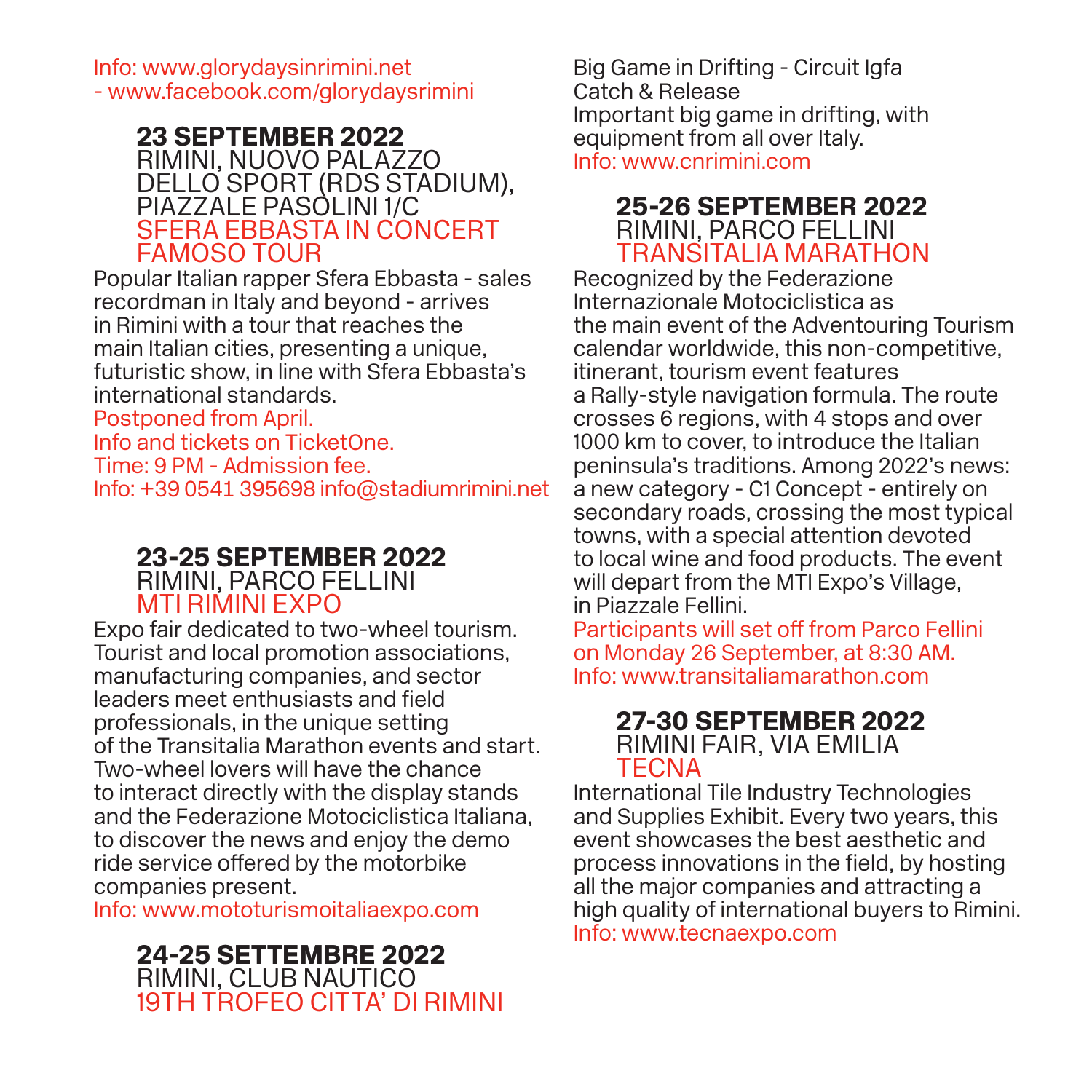#### OCTOBER-APRIL 2022 RIMINI, GALLI THEATRE AND TEATRO DEGLI ATTI AMINTORE GALLI THEATRE PLAYS AND BALLETS SEASON

The spotlights on Rimini's stages are back on, with a schedule filled with classic and contemporary titles, and the best performers in the Italian scene, performing at the renovated Galli Theatre and at the Teatro degli Atti.

Shows info: www.teatrogalli.it

#### 12-14 OCTOBER 2022 RIMINI FAIR, VIA EMILIA TTG - TRAVEL EXPERIENCE / SIA HOSPITALITY DESIGN / SUN BEACH & OUTDOOR STYLE

59th edition of the TTG Travel Experience, a B2B International Tourism Trade Fair, the most important event for Italian tourism products and to showcase international destinations to the market. Simultaneously, the 71st edition of the SIA Hospitality Design and the 40th edition of the SUN Beach & Outdoor Style, which complete the marketplace with services and furniture for the hospitality and beach tourism sector. A full schedule of events, talks, and conferences, to provide updated and perspective tools to travel intermediaries and hospitality companies, on the way to innovation: the tourism marketplace in Italy Info: www.ttgexpo.it - www.siaexpo.it www.sunexpo.it

#### 12-14 OCTOBER 2022 RIMINI FAIR, VIA EMILIA

– EAST ENTRANCE **SUPERFACES** 

The B2B marketplace dedicated to innovative interior, design and architecture

materials. An event to discover the new horizons of architecture and interior design. and develop business opportunities with field professionals. Info: www.superfaces.it.

#### 12-14 OCTOBER 2022 RIMINI FAIR, VIA EMILIA IBE INTERMOBILITY AND BUS EXPO

The main Mediterranean and Southern Europe bus sector fair, showcasing public and private road transportation companies. On its 10th edition, IBE has become a reference show for the entire tourism and line transportation field, and a qualified event for debates on the most challenging topics of the bus travel industry. Info: www.internationalbusexpo.it

#### 8-11 NOVEMBER 2022 RIMINI FAIR, VIA EMILIA ECOMONDO – KEY ENERGY

International Material and Energy Recovery and Sustainable Development Fair Ecomondo is the reference European event for sustainable transition and the new circular and regenerating economy models. Key Energy is the reference fair for renewable energy, accumulation systems, energy efficiency, urban regeneration, sustainable mobility, lighting and smart grid. Info: www.ecomondo.com www.keyenergy.it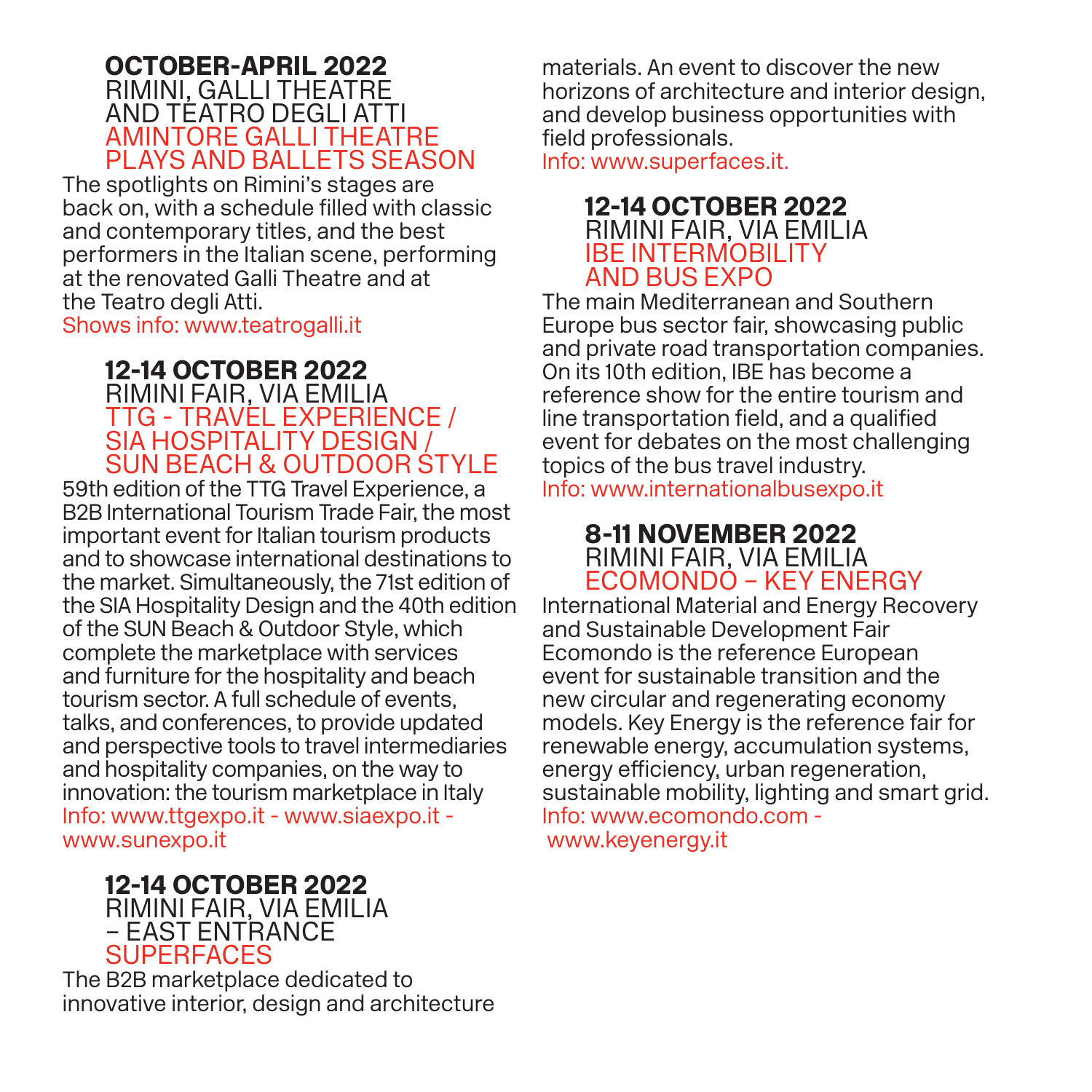#### 11 AND 13 NOVEMBER 2022 RIMINI, TEATRO AMINTORE GALLI, PIAZZA CAVOUR, 22 DON GIOVANNI AMINTORE GALLI THEATRE 2022 OPERA SEASON

From the 18th century theatre of the Versailles Palace, Don Giovanni arrives in the acclaimed set by director Ivan Alexandre - a return to the origins of this playful drama, created in partnership between Lorenzo Da Ponte and Wolfgang Amadeus Mozart in 1787. The shows sheds a new light on the figure of the legendary seducer, immortalized in a masterpiece that will take a place in opera's history and the collective imagination. On stage, an international cast accompanied by the "Luigi Cherubini" Choir and Junior Orchesta. With sets and costumes by Antoine Fontaine, and evocative light design by Tobias Hagström-Ståhl. Schedule: Friday 11 November at 8 PM; Sunday 13 November at 3:30 PM Admission fee. Info: +39 0541 793811 biglietteriateatro@comune.rimini.it

# 19 NOVEMBER 2022 RIMINI, PALAZZO DELLO SPORT **LUCHÈ IN CONCERT**

Luchè brings the songs from his new album, 'Dove volano le Aquile' in tour, with a series of live shows, produced by BPM Concerti and Trident Music. The first show in Rimini, between hits and historical songs. This album is Luchè's big return on stage, more than three years from his last studio album. The Neapolitan Artist's trophy case includes 18 platinum albums and 9 golden albums, for over 627 million users in streaming.

Time: 9 PM Info: www.tridentmusic.it www.stadiumrimini.net

#### 22-27 NOVEMBER 2022 RIMINI, TEATRO DEGLI ATTI AND OTHER VENUES AMARCORT FILM FESTIVAL

15th edition of the Short Film Festival dedicated to Federico Fellini. A week of appointments in various settings of the historical centre, with screenings of all the finalist short films in the 9 sections. "Un Felliniano nel Mondo" award to one of Fellini's historical friends and collaborators. Special cinema-related events with international quests.

Time: every day, from 10 AM to 11:30 PM. Info: +39 327 9537101 www.amarcort.it

# 27 NOVEMBER 2022<br>RIMINI RIMINI 11TH TROFEO CITTÀ DI RIMINI INDOOR

Interregional archery competition A.S.D. Arcieri Citta' di Rimini - Seven Arrows. Info: www.fitarco-italia.org

#### 3-4 DECEMBER 2022 RIMINI, PALAZZO DELLO SPORT, PIAZZALE PASOLINI 1/C LE CIRQUE ALIS CHRISTMAS – GALA

The Alis revelation-show, with international modern circus stars. An international Gran Gala of contemporary circus excellence. The Alis show is presented by Le Cirque World's Top Performers, a project that interprets and promotes a modern, animal-free circus. For 90 minutes, tightrope walkers, acrobats, jugglers, clowns, singers and musicians will be on stage, representing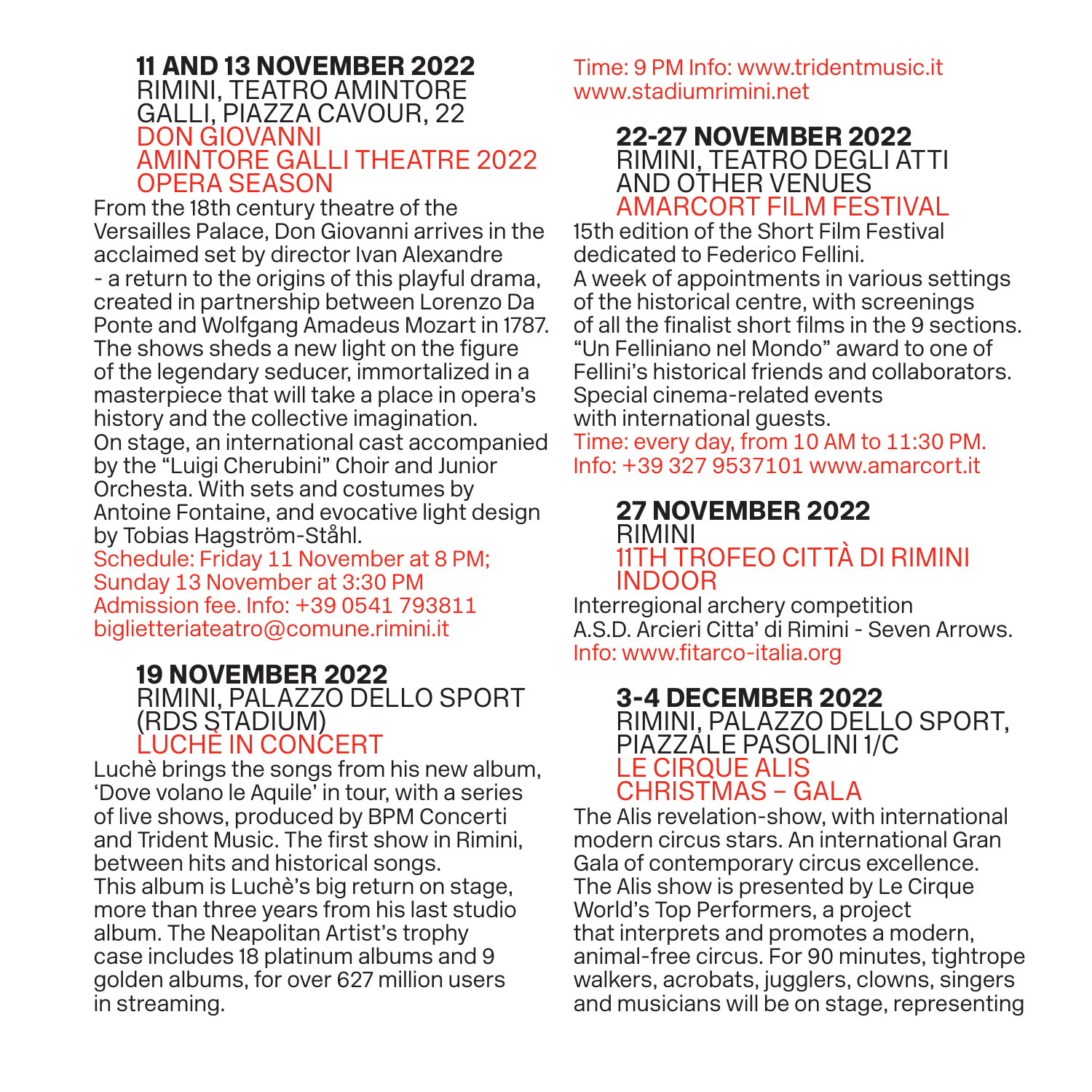the global elite of contemporary circus arts. Time: 9 PM Since this is a postponed event, previously purchased tickets remain valid for the new date. Tickets on www.ticketone.it - www.alisticket.it Info: www.lecirquewtp.it

#### 1 DECEMBER 2022- 6 JANUARY 2023 RIMINI, THE LONGEST NEW YEAR'S EVE IN THE WORLD

The light displays, exhibitions, Christmas markets, traditional and sand nativity scenes fire up the atmosphere of the most anticipated holidays, making the entire City shine with a new and welcoming light. A month of music, art, shows and Christmas events, which will end on 31 December, with many 'widespread' New Year's Eves, from the beach to the historical centre.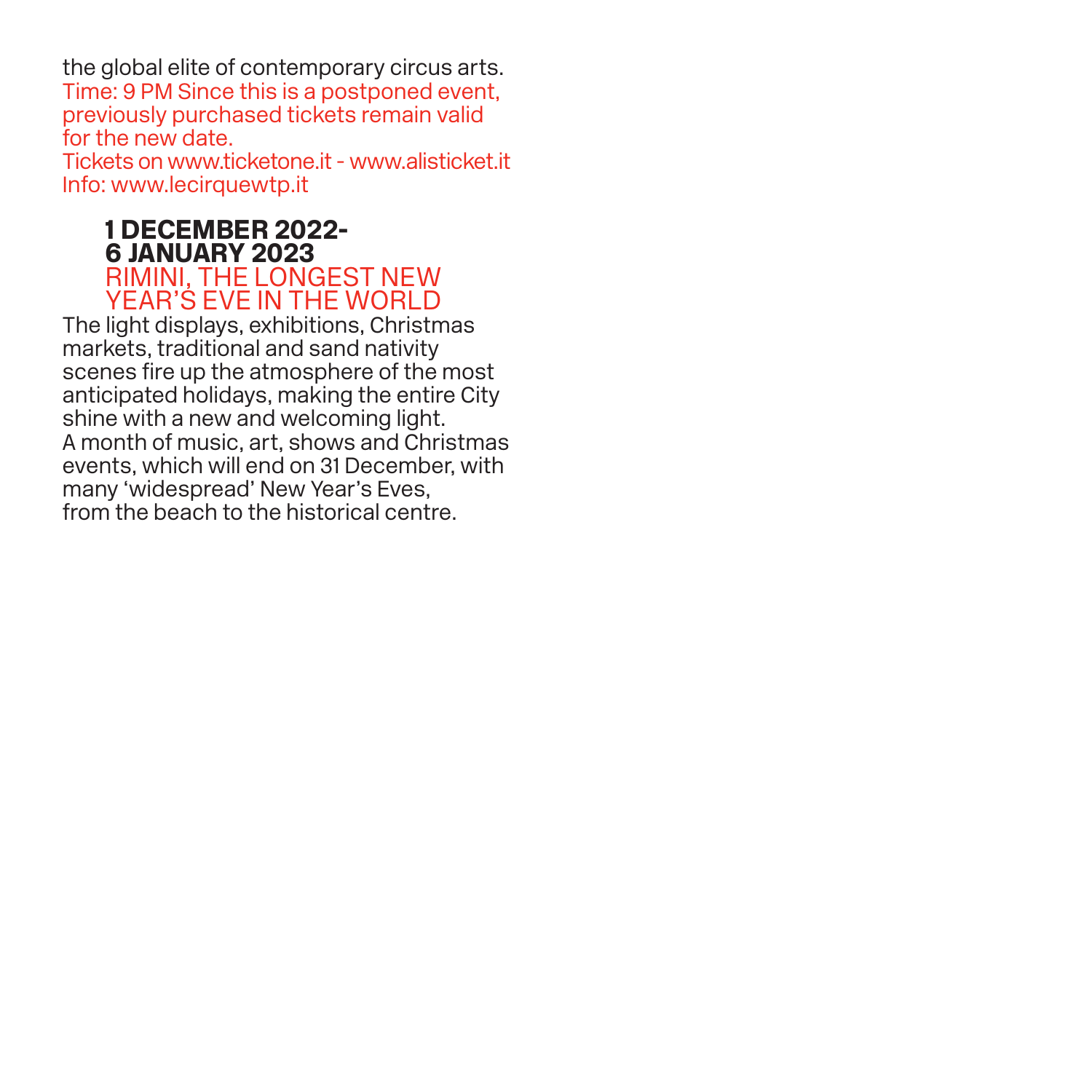# All year long Rimini Museums

#### ALL YEAR LONG RIMINI, PIAZZA MALATESTA, CASTEL SISMONDO FM - FELLINI MUSEUM

Fellini Museum is the place where you can meet and rediscover Federico Fellini's oneof-a-kind universe, a Museum of imaginary that interprets the Director's cinema as the key to "You can imagine anything", rather than a completed work. It is the greatest museum project dedicated to the Director from Rimini, combining the poetic sensitivity of Fellini's cinema, with the latest technology and urban set-ups. A museum widespread on three spaces: Castel Sismondo, the big urban area of Piazza Malatesta, with green areas, show and art exhibit arenas, and Palazzo del Fulgor, with the historical movie theatre on the ground floor, and spaces devoted to information, study and research on the upper floors, with the Digital Archive, the World Room, the Cinemino, the Convivio, and other Fellini-like visions on the third floor. Caste opening hours, September to May: Tuesday to Friday 10 AM - 1 PM and 4 - 7 PM; Saturday, Sunday and Holidays 10 AM

- 7 PM; closed on Mondays (except on bank holidays). June to August: From Tuesday to Sunday and Holidays 10 AM - 7 PM. Palazzo del Fulgor visiting hours: Tuesday to Sunday: 10 AM - 7 PM; closed on Monday (except on bank holidays). Tickets: €12 (full price) - €8 (discounted price). Palazzo del Fulgor only: €3 Info: +39 0541.704494 www.fellinimuseum.it

#### ALL YEAR LONG RIMINI, VIA L. TONINI 1 AND PIAZZA FERRARI MUNICIPAL MUSEUMS AND SURGEON'S HOUSE

The Surgeon's House and the City Museum invite you to visit the excavation site on Piazza Ferrari, where the taberna medica with the richest Roman surgical kit known - and now exhibited in the City Museum close-by - was found. Here, Rimini's history is told through the archaeological, medieval and modern section. The Museum offers you the thrill to discover the Malatestian Rimini, through the paintings of the 14th Century Rimini School, Bellini's famous Pietà, the works by Agostino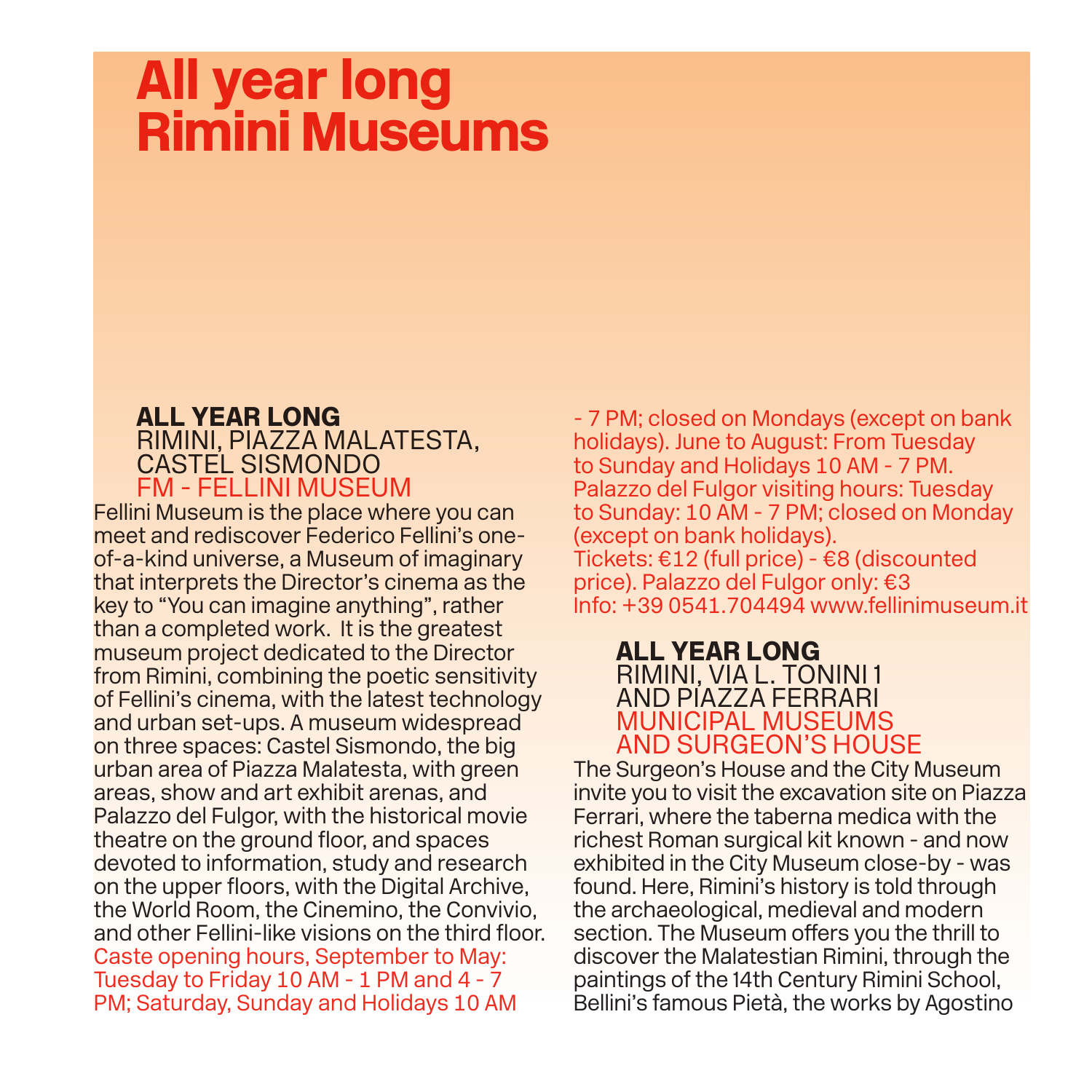di Duccio and Ghirlandaio, and the paintings of the 17th Century Romagna School, in the works by Cagnacci, Centino and Guercino. A unique dream of elegance and seduction given by René Gruau, famous advertisement creator for the most important 20th century fashion magazines.

Admission fee:  $\epsilon$  7 full price, € 5 discounted price. Winter opening hours: Tuesday to Friday 10 AM - 1 PM and 4 PM - 7 PM; Saturday, Sunday and holidays 10 AM - 7 PM. Summer opening hours (June - August): Tuesday to Sunday and holidays 10 AM -7 PM; night openings on Wednesday and Friday 9 - 11 PM. Closed on Monday (except on bank holidays).

**Museo degli Sguardi**, one of the main Italian museums dedicated to extra-European cultures from Africa, Oceania and pre-Columbian America, hosted in Villa Alvarado, on the Covignano hill, can be visited on request. Info: 0541.793851

www.museicomunalirimini.it

#### ALL YEAR LONG RIMINI, PIAZZA CAVOUR PART, PALAZZI DELL'ARTE RIMINI

A museum space where the ancient envelops contemporary arts, in a mutual enriching embrace. Where ancient is the exhibit space of the Arengo and Podestà medieval palaces - brought back to their original splendour, by a renovation and architectural enhancement project. And contemporary is the eclectic and variegated offer of major 20th century and new millennium artworks, created by Fondazione San Patrignano. A growing

collection, thanks to the generosity of collectors, art dealers and artists. These spaces also house a fresco - a masterpiece of Italian Medieval art. The exhibit space also spreads to an outdoor public space, which can be accessed for free during the museum opening hours, and dedicated to contemporary art: the **Giardino delle Sculture**.

Winter opening hours: Tuesday to Friday 10 AM - 1 PM and 4 PM - 7 PM; Saturday, Sunday and holidays 10 AM - 7 PM. Summer opening hours: Tuesday to Sunday and holidays 10 AM - 7 PM; night openings on summer Wednesday and Friday 9 - 11 PM. Closed on Monday (except for bank holidays). Admission fee. Info: www.palazziarterimini.it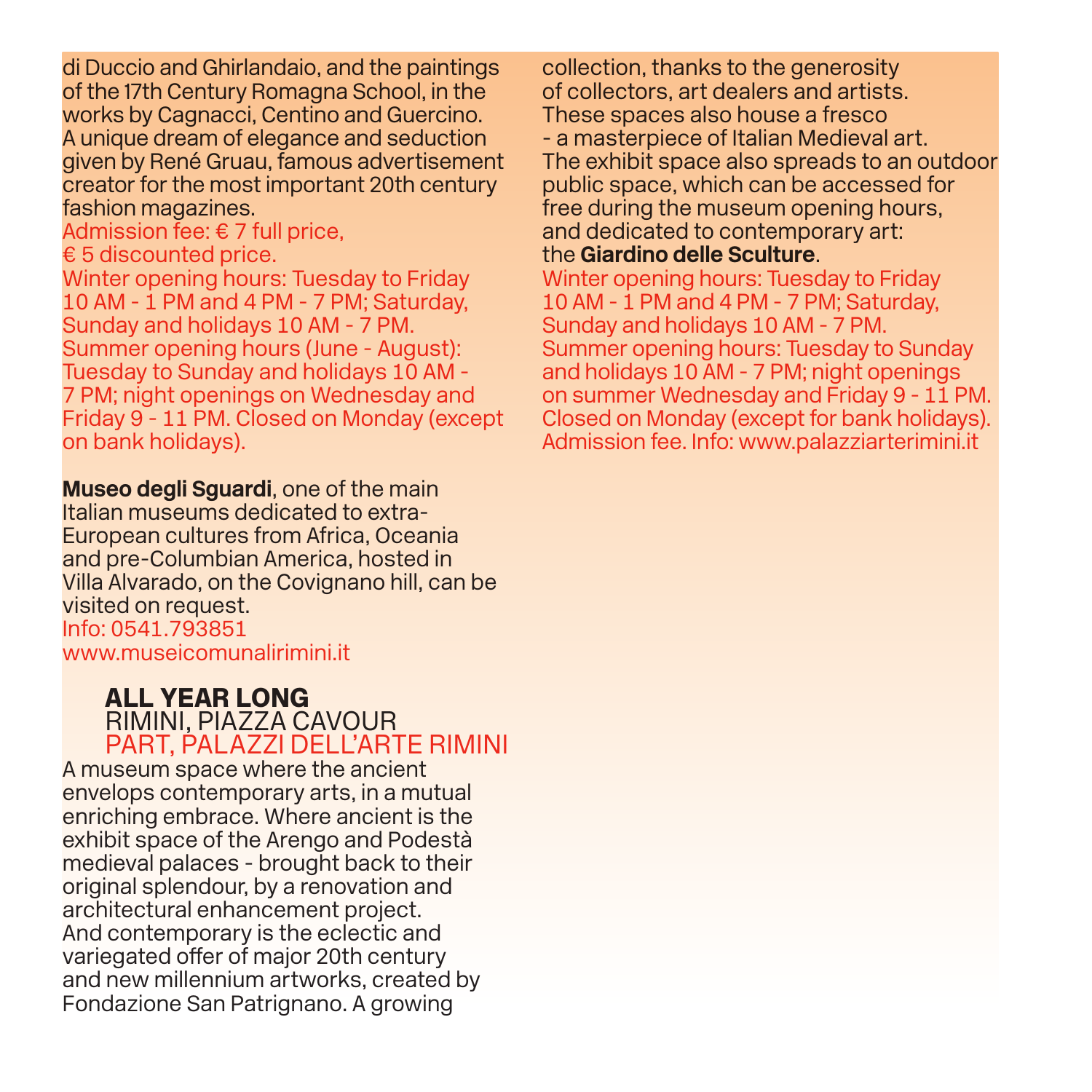# Guided tours

#### SATURDAY AND SUNDAY RIMINI, FELLINI MUSEUM CASTEL SISMONDO GUIDED TOURS

Guided tours to discover Fellini's world inside the newly-inaugurated Fellini Museum. Time: 5 PM. Fee: €8, duration: 1 hour, for up to 15 participants. Booking required on www.ticketlandia. com/m/event/fm-visiteguidate Info: +39 0541 793781 www.fellinimuseum.it

#### **SATURDAY** RIMINI, PIAZZA CAVOUR PART PALAZZI DELL'ARTE RIMINI GUIDED TOURS

The guided tours will take you to the discovery of the eclectic collection of contemporary artworks donated by artists, collectors and art dealers to Fondazione San Patrignano, and Giovanni da Rimini's Giudizio Universale - an exceptional 14th century fresco, exceptionally exhibited here. Time: 5 PM. Duration: 1 hour. Fee: € 6 For info and reservations: +39 0541.793879 www.ticketlandia.com/m/musei-rimini

#### **SUNDAY** RIMINI, PIAZZA FERRARI SURGEON'S HOUSE GUIDED TOURS

In the heart of Rimini, a small Pompei that revealed, under the ashes of a fire, the house and clinic of Eutyches, a doctor who moved to Ariminum in the 4th century, after a long experience following the Roman legions. We can know more about him from the one-of-a-kind surgical kit with over 150 instruments that Eutyches kept in his taberna medica. A prestigious domus, decorated by mosaics, frescoes and sophisticated furniture, such as the precious and rare glass picture with fishes on a sea background.

#### Time: 10:30 AM. Fee: € 5 Duration: approx. 1 hour.

For info and reservations: +39 0541. 793851 www.ticketlandia.com/m/musei-rimini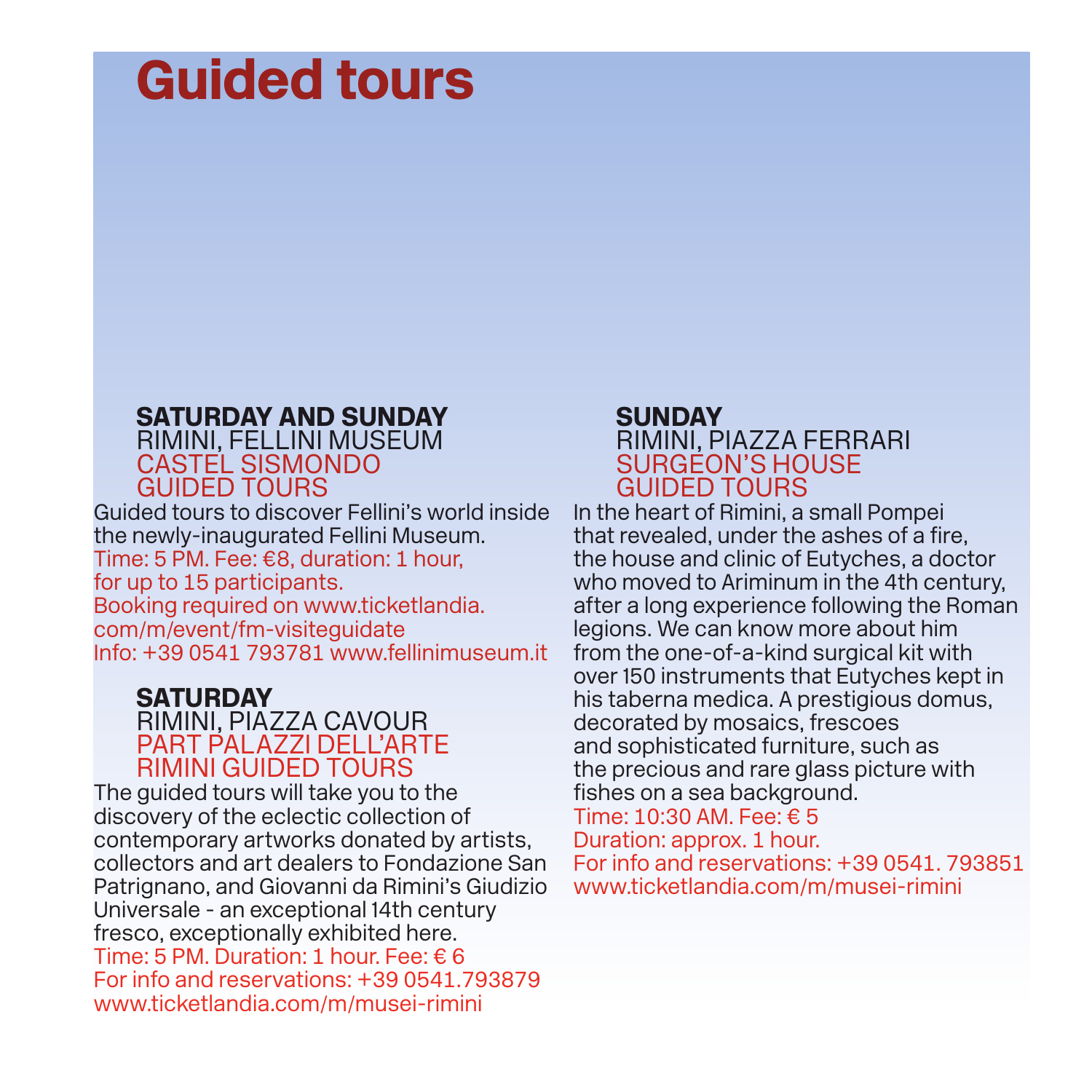#### **SUNDAY** RIMINI, GALLI THEATRE, PIAZZA CAVOUR GALLI THEATRE GUIDED TOURS

The history of 19th century Theatre, designed by Modena architect Luigi Poletti and inaugurated in 1857 by Giuseppe Verdi, crosses the history of Rimini and one of its most prestigious spaces, the municipal square, and with the events of World War II and the debate that accompanied the Theatre's reconstruction "as it was and where it was", in 2018.

Time: 11 AM. Fee: € 5 Duration: 45 minutes. For info and reservations: +39 0541.793879 www.ticketlandia.com/m/musei-rimini

#### EVERY LAST SATURDAY OF THE MONTH BIBLIOTECA GAMBALUNGA, VIA GAMBALUNGA 27, RIMINI HISTORICAL CENTRE MERAVIGLIOSA BIBLIOTECA: FREE GUIDED TOUR OF THE ANCIENT HALLS TO DISCOVER BIBLIOTECA GAMBALUNGA'S HISTORICAL HERITAGE

An invitation to visit the ancient halls of the 17th century Gambalunga palace, which preserves prestigious books and precious furniture of the first public library in Italy. Guided tour time: 11 AM. Admission is limited. Booking required at +39 0541 704326 (from the 15th day of each month, subject to availability). Free guided tours for groups can be requested by writing an email to fondi.antichi@comune.rimini.it. Admission limited to 10 people at once. Info: gambalunghiana@comune.rimini.it

#### MAY WEEK-ENDS, EXCEPT FOR 7 MAY 2022 MEETING POINT: VISITOR CENTER, CORSO DI AUGUSTO 235 – RIMINI RIMINI CITY TOUR

Visit Rimini's "Rimini City Tours" are back. They can be booked up to a few minutes before they start, to discover the best of Rimini. Tours depart from the Visitor Center and take participants on a journey throughout the city, with 90-minute cultural strolls outdoors. You will see some of the most evocative places in Rimini, accompanied by tourist guides and art historians. Time: Saturday afternoon or Sunday morning. Fee-charging.

For info and reservations: +39 0541 51441 www.visitrimini.com/esperienze-rimini/

#### EVERY WEDNESDAY, MAY-SEPTEMBER 2022 RIMINI, VISERBA FISHING OFF THE COAST OF RIMINI

An opportunity both for expert fisherman, and for anyone who has never tried before and wants to do this experience out at sea. Rimini's water are filled with mackerels, horse mackerels, frigate tuna, bluefish and - with a little bit of luck - a lot more. Accompanied by a skipper, this will be the perfect chance to get to know the different fishing methods, such as spinning and bottom fishing, and spend a pleasant morning, fishing on the Adriatic sea. If you don't want to bring your own fishing rod, equipment and baits are available

Time: 6 AM. Admission fee. Info: +39 0541.53399 www.visitrimini.com/esperienze-rimini/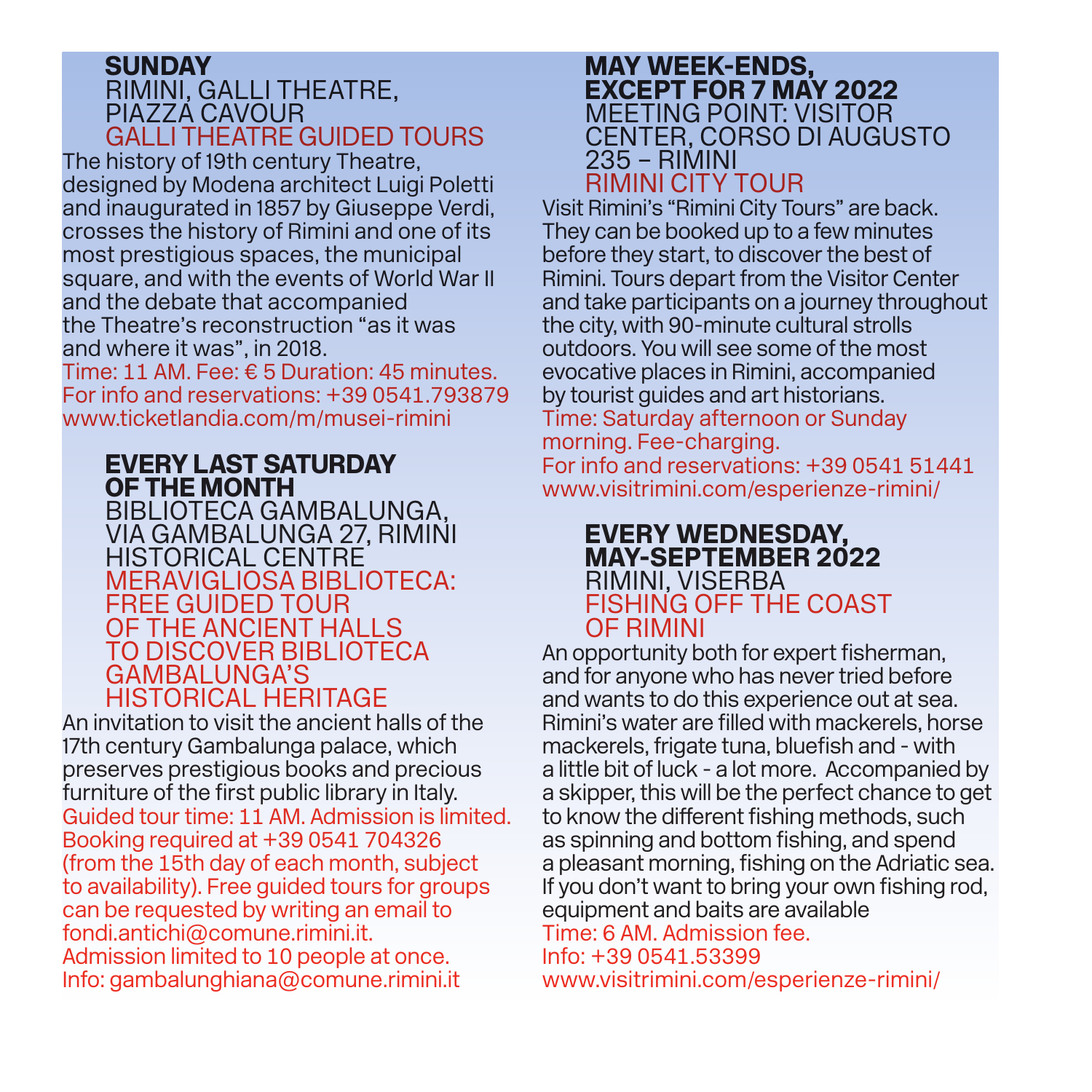#### EVERY WEDNESDAY NIGHT, FROM JUNE TO MID-SEPTEMBER 2022 RIMINI, MEETING POINT: VISITOR CENTER, CORSO DI AUGUSTO 235 RIMINI CITY TOUR: RIMINI'S WONDERS

To the discovery of "I Tesori di Rimini" (Rimini's treasures): Roman Rimini, between the Arco di Augusto, the Amphitheatre, the Surgeon's House (outside only), and Ponte di Tiberio. Renaissance Rimini, with the Malatestian Temple and Castel Sismondo (outside only), walking on the streets of the historical centre, alongside Piazza Cavour, with its renovated Galli Theatre, up until the Cinema Fulgor, whose story is partially tied to famous director Federico Fellini, and Castel Sismondo with the Palazzo del Fulgor, which hosts the new Fellini Museum. Time: 21 AM. Fee-charging. Visits are held in Italian and English. Info: 0541.53399 www.visitrimini.com/esperienze/301963 rimini-city-tour-le-meraviglie-di-rimini

#### MONDAY, THURSDAY, FRIDAY AND SATURDAY, BETWEEN 13 JUNE AND MID-SEPTEMBER 2022 RIMINI, BORGO SAN GIULIANO, NEWS-STAND AT PONTE DI TIBERIO, VISITOR CENTER IN CORSO D'AUGUSTO AND VISERBA PIAZZA PASCOLI TO THE DISCOVER OF RIMINI - GUIDED TOURS

Weekly tours to discover the city, with Cristian Savioli, tourist and hiking guide. **Monday** 9 PM, from the Ponte - Rimini, Federico's city: a walk in the historical

centre, in the places tied to great director Federico Fellini's day-to-day life, and those rebuilt in his films, such as Amarcord. **Tuesday** 9 PM - Viserba, a surprise on the sea: one of Rimini's beach districts with more history, between mythical villas, the new promenade, the tiny port, the mills pit, Piazza Pascoli, the historical hotels, and finally the stories linked to great tenor from Cesena, Alessandro Bonci, and to poet Elio Pagliarani, from Viserba. Without forgetting string making and... poetry in dialect. **Friday** 9 PM from the Visitor Center - Rimini, a constant surprise: to the discovery of two sides of the same coin: the Roman Rimini and the 'renovated' Rimini of the last years. An ancient heart embraced by the beauty and the atmospheres of the new urban redevelopments.

**Saturday** 9 PM - Borgo San Giuliano: a walk between the streets of the most fascinating district of the city, among Fellini-inspired stories, murales, memories and seafaring traditions, departing from the mythical Ponte di Tiberio.

For info and reservations: +39 333 4844496 cristiansavioli@protonmail.com

#### EVERY THURSDAY AND FRIDAY EVENING, FROM 16 JUNE TO 15 SEPTEMBER 2022 RIMINI, ARCO D'AUGUSTO (MEETING AND DEPARTING POINT) NOTTURNO D'ARTE (ART NIGHT TOUR)

The summer night walk is back, among fascinating lights and scenes, between the streets and squares of the historical centre, accompanied by Michela Cesarini, art historian and certified guide. This guided tour will lead you to a first discovery of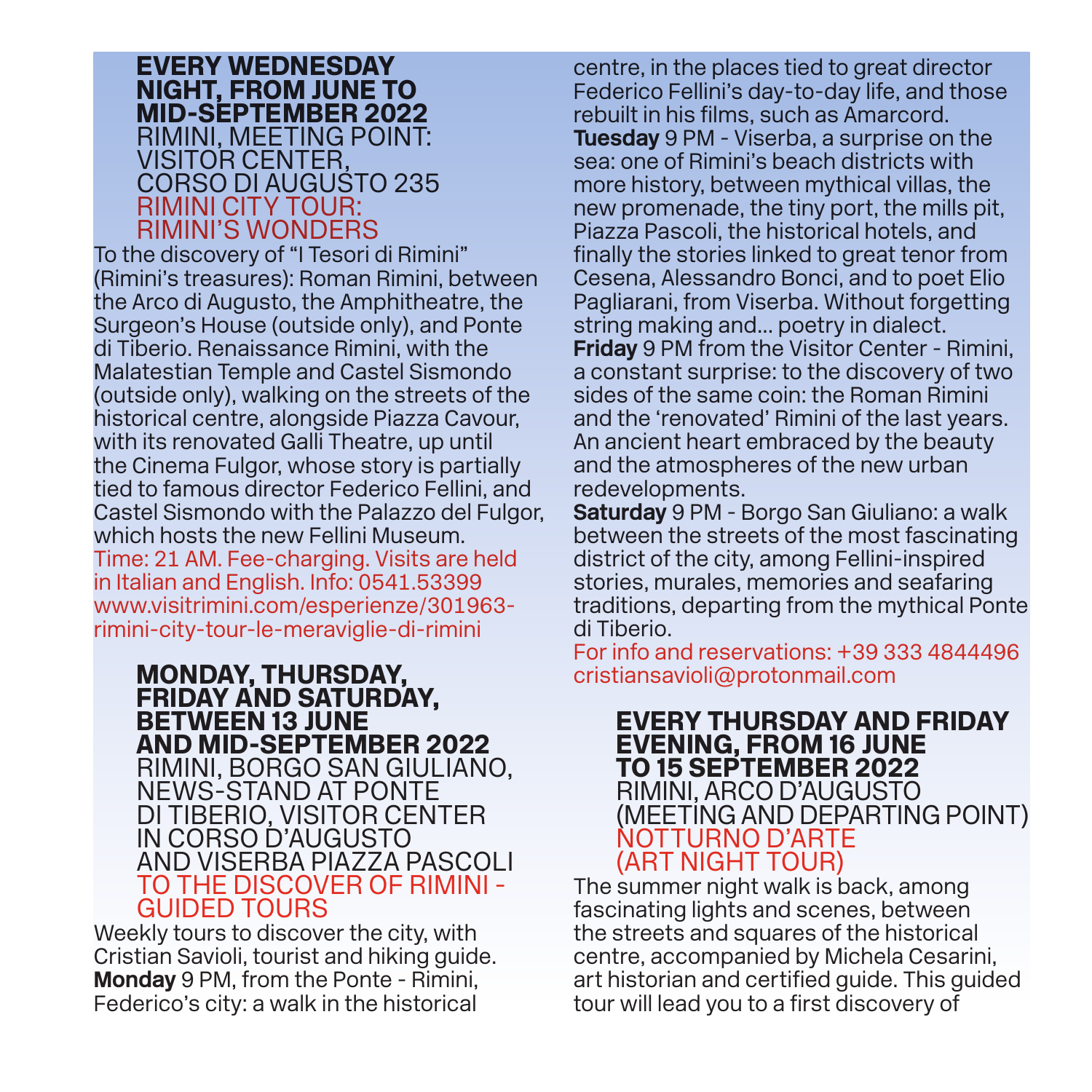Rimini's history and monuments, revealing their beauty and historical importance, and resuming the tales of famous people linked to the city.

Friday night: Art Night Tour Focus on, an in-depth guided tour dedicated to famous people, places and special or little-known monuments, and important periods of Rimini's history (until 9 September). Fee-charging. Mandatory booking the day before the tour.

Tours in English also available on request. In case of adverse weather, the tours are cancelled.

For info and reservations: +39 333 7352877 michela.cesarini@discoverrimini.it

#### SUMMER FRIDAYS, FROM 17 JUNE TO THE END OF AUGUST 2022

RIMINI, MEETING POINT: VISITOR CENTER, CORSO D'AUGUSTO 235 RIMINI - ROMAN RIMINI CITY TOUR

To the discovery of two sides of the same coin: the Roman Rimini, and the 'renovated' one, after the recent makeover, with a new heart. An ancient heart embraced by the beauty and the atmospheres of the new urban redevelopments.

#### Time: 21 AM. Fee-charging.

Info: +39 0541.53399 www.visitrimini.com/ esperienze-rimini/

#### WEDNESDAYS ON JULY AND AUGUST 2022 RIMINI, DEPARTURE FROM ARCO D'AUGUSTO INSOLITOURIMINI DRAMATIZED GUIDED TOURS TO DISCOVER RIMINI'S HISTORICAL CENTRE

Unique guided tours to discover a Rimini filled with history, through unusual routes and little-known districts, talking about oddities and anecdotes. During the tour, led by tourist guide Barbara Zaghini, fun dramatized incursions with a Felliniesque and dream-like atmosphere, by AlexiaBianchi, Francesca Airaudo, Gianluca Reggiani e Marco Sanchini, will surprise the participants, involving them in an exciting experience, and giving them a new vision of Rimini.

Tours depart from the Arco di Augusto symbol of Rimini - and cross unique paths through the historical centre, ending in the amazing Borgo San Giuliano, with a tasty drink at sunset, by the Ristorante Retroborgo, overlooking the Ponte di Tiberio.

Time: from 6 to 8:15 PM, meeting at 5:45 PM. Fee-charging. Minimum participants: 20. Booking: WhatsApp +39 349 1074979 tourinsolitorimini@gmail.com We kindly ask you to download the App to

your smartphone, to be used with your own earphones, during the tour

Android  $\rightarrow$  https://play.google.com/store/ apps/details?id=com.voxtours.vow;  $iPhone \rightarrow https://apps.apple.com/it/app/vox-$ 

connect/id1499323695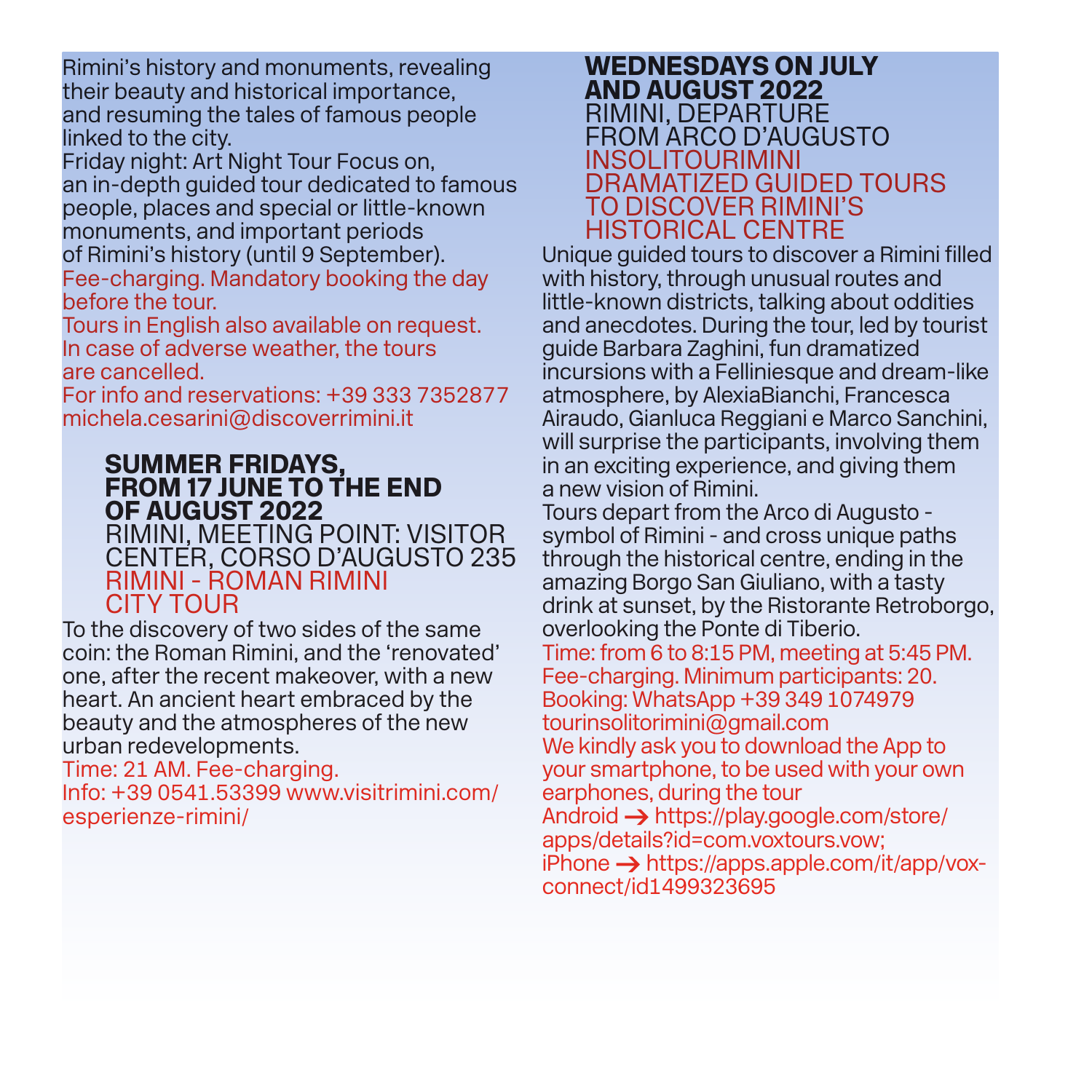# Open-air activities

#### EVERY SUNDAY, MAY-OCTOBER 2022 RIMINI, PIAZZA SULL'ACQUA – PONTE DI TIBERIO HATHA YOGA SUNDAY

An occasion to relax your body and mind, by practising traditional Hatha Yoga, by RiminiYogi. Classes are 70-minute-long, both for beginners and expert practitioners. Time: May, September, and October, every Sunday at 10 AM; June, July and August, every Sunday at 7 PM. There are mats available on site, if you don't have one with you. Book your spot on WhatsApp at +393315285154 or at the Instagram page link www.instagram.com/riminiyogi/ Participation subject to free contribution.

#### ALL WEEKENDS UNTIL 20 SEPTEMBER 2022 RIMINI, CIRCOLO UP TENNIS DI TORRE PEDRERA UP SUMMER CUP

Tennis and padel amateur championship. Teams will compete during summer

week-ends, from Friday to Sunday. After meeting on the beach to play, compete and share a sports vacation, the winning clubs of the different stages will compete for the UPSUMMERCUP trophy, in the final September master. Info: www.facebook.com/

circolouptennistorrepedrera/

#### 2-26 MAY 2022 RIMINI, PIAZZA SULL'ACQUA PONTE DI TIBERIO AND PEDANA IN PIAZZALE BOSCOVICH FLUXO START

Outdoor training at different intensity levels, guided by professional instructors, in Rimini's most evocative places. Time: From Monday to Thursday, 1:30 - 2:30

PM. Fee-charging. Info: +39 347-1224480 www.fluxomovement.it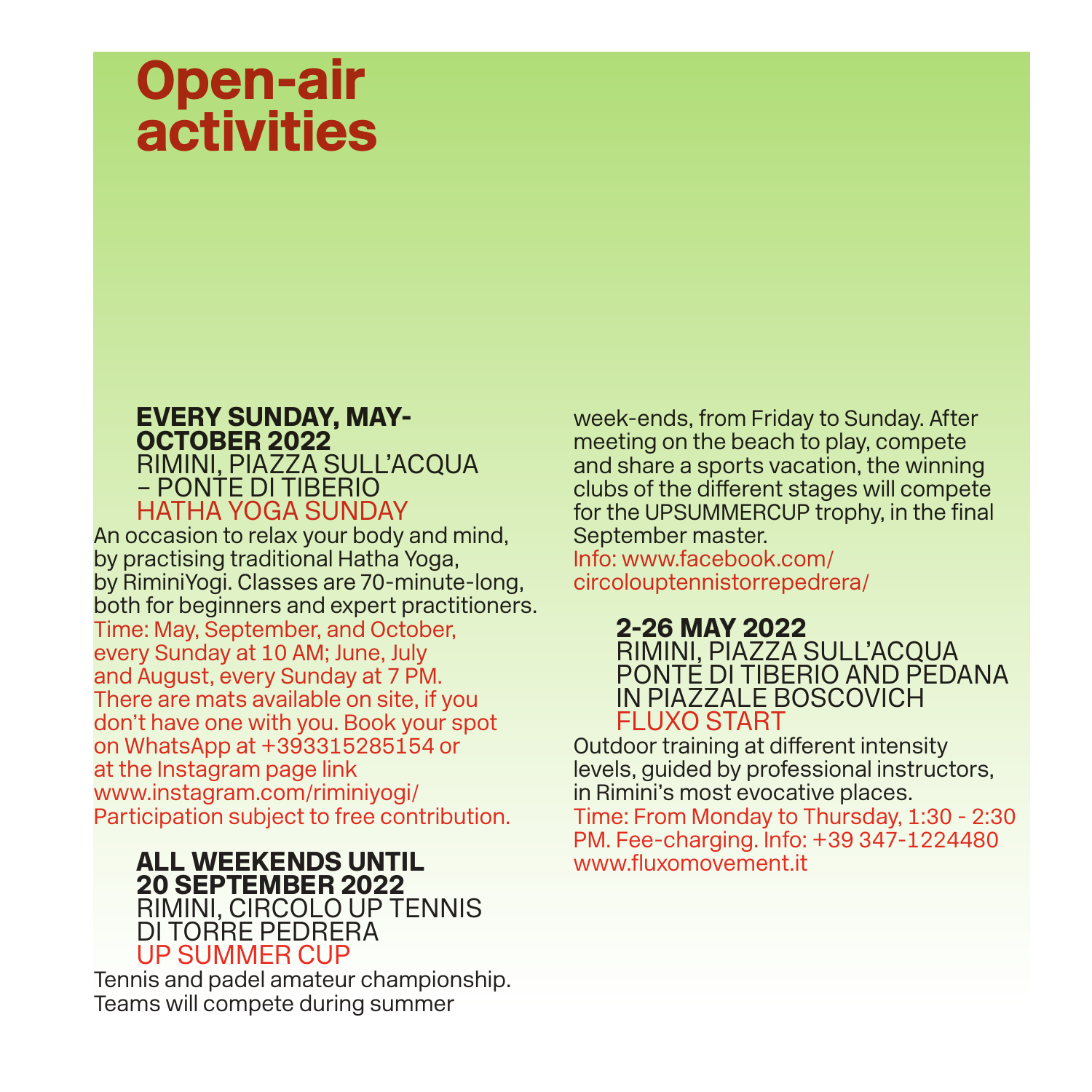#### EVERY WEDNESDAY EVENING AND SATURDAY MORNING, FROM MAY TO SEPTEMBER 2022 RIMINI, BAGNO 26, LUNGOMARE CLAUDIO TINTORI, 30/A WALK ON THE BEACH

50 minutes of power walking on the beach, guided by personal trainer Elen Souza. The perfect activity for anyone who wants to keep their good shape, and do so in good company, without any age limitations, enjoying the beach as an open-air gym Time: May to September: Wednesday at 7:15 PM and Saturday at 8 AM; October - April: Wednesday at 6:30 PM. Fee-charging. Info: +39 348 0981594 info@elensouza.com

#### ALL WEEKENDS OF JUNE, JULY AND AUGUST RIMINI, IN TOUR BETWEEN BEACH RESORTS 1 AND 150 – RIMINI SUD UN MARE DI ENERGIA – 1ST EDITION

Over 80 free workouts on the beach of the new Metabolic Walking discipline, which includes walking, boxing and dance, for athletes of all ages. The event - touring all the beaches partners of the Cooperativa Operatori di Spiaggia - counts on the participation of two dedicated trainers (who invented this discipline), who will conduct open sessions on every Saturday and Sunday evening and morning, for three months.

Opening event: 3 and 4 June Info: +39 0541 389308 info@camminatametabolica.it www.spiaggiarimini.net

#### ALL TUESDAYS FROM 31 MAY TO 9 AUGUST 2022 RIMINI SUD'S BEACH, RESORTS 54-55 FOOTVOLLEY CHAMPIONSHIPS

A regular even in the summer calendar, the FootVolley Championship is back on the beach, in ten stages. The championship opens the summer sports season, which will continue every Tuesday, for ten weeks. A staple of the Rimini coast, FootVolley is a mix between soccer and beach volley, a spectacular discipline, for athletes and public alike. Along with this event, the FootVolley Rimini association - in partnership with Piacere Spiaggia Rimini - holds other outstanding events, such as the SuperCups and the BeTable Tournaments on the beach. Info: www.footvolleyrimini.it

#### EVERY SATURDAY AND WEDNESDAY, FROM 4 JUNE TO 20 AUGUST 2022 RIMINI, SAN GIULIANO FREE BEACH - DARSENA AREA SUP YOGA ON WATER

Rimini is sea and relaxation, the chance to do Yoga on waves, choosing between the morning's energy, with breakfast included, and the sunset's magic, with drinks on the water. Classes are 90 minute long, both for beginners and expert practitioners. By RiminiYogi. Meeting point: "East Coast" kiosk on the beach.

Time: every Saturday morning at 10 AM; every Wednesday evening at 7 PM. Fee: 20 € including brunch / drink. Only 8 seats per class, booking required on WhatsApp at +39 331 528 5154.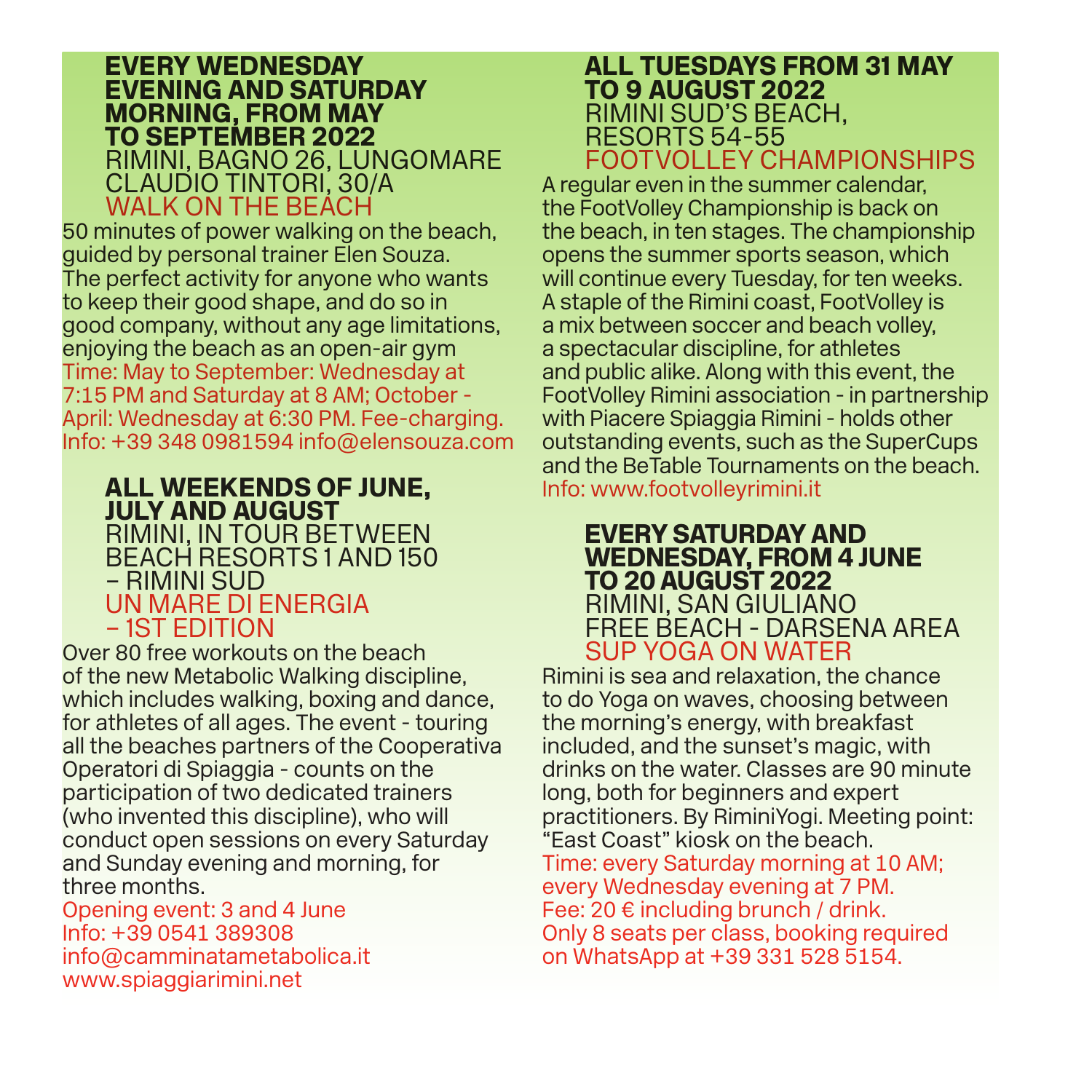#### 13 JUNE-1 SEPTEMBER 2022 RIMINI, PIAZZA SULL'ACQUA, PIAZZALE BOSCOVICH, PARCO DEL MARE MIRAMARE **FLUXO**

Outdoor training at different intensity levels, guided by professional instructors, in Rimini's most evocative locations.

Time: From Monday to Thursday, 7 - 8 AM and 7 - 9 PM Fee-charging. Info: +39 347-1224480 www.fluxomovement.it

#### THE ENTIRE MONTH OF AUGUST 2022 RESORTS 20-150 OF RIMINI SUD'S BEACH UN MARE DI SPORT

For four weeks, a widespread event on the beach facilities. It includes 100 micro sports events, such as foot volley, tavball, beach volley and beach tennis matches, open to all sports aficionados, both professionals and amateurs. Un Mare di Sport will include also important charity events to collect funds for local charities and non-profit organizations. Registration is done directly at the beach resorts involved, and the weekly calendar will be posted on social media.

Free admission. Info: www.spiaggiarimini.net

#### 13 SEPTEMBER-3 NOVEMBER 2022 RIMINI, PIAZZA SULL'ACQUA – PONTE DI TIBERIO FLUXO EXTRA

Outdoor training at different intensity levels, guided by professional instructors, in Rimini's most evocative places.

Time: From Monday to Thursday, 1:30 - 2:30 PM. Fee-charging. Info: +39 347-1224480 www.fluxomovement.it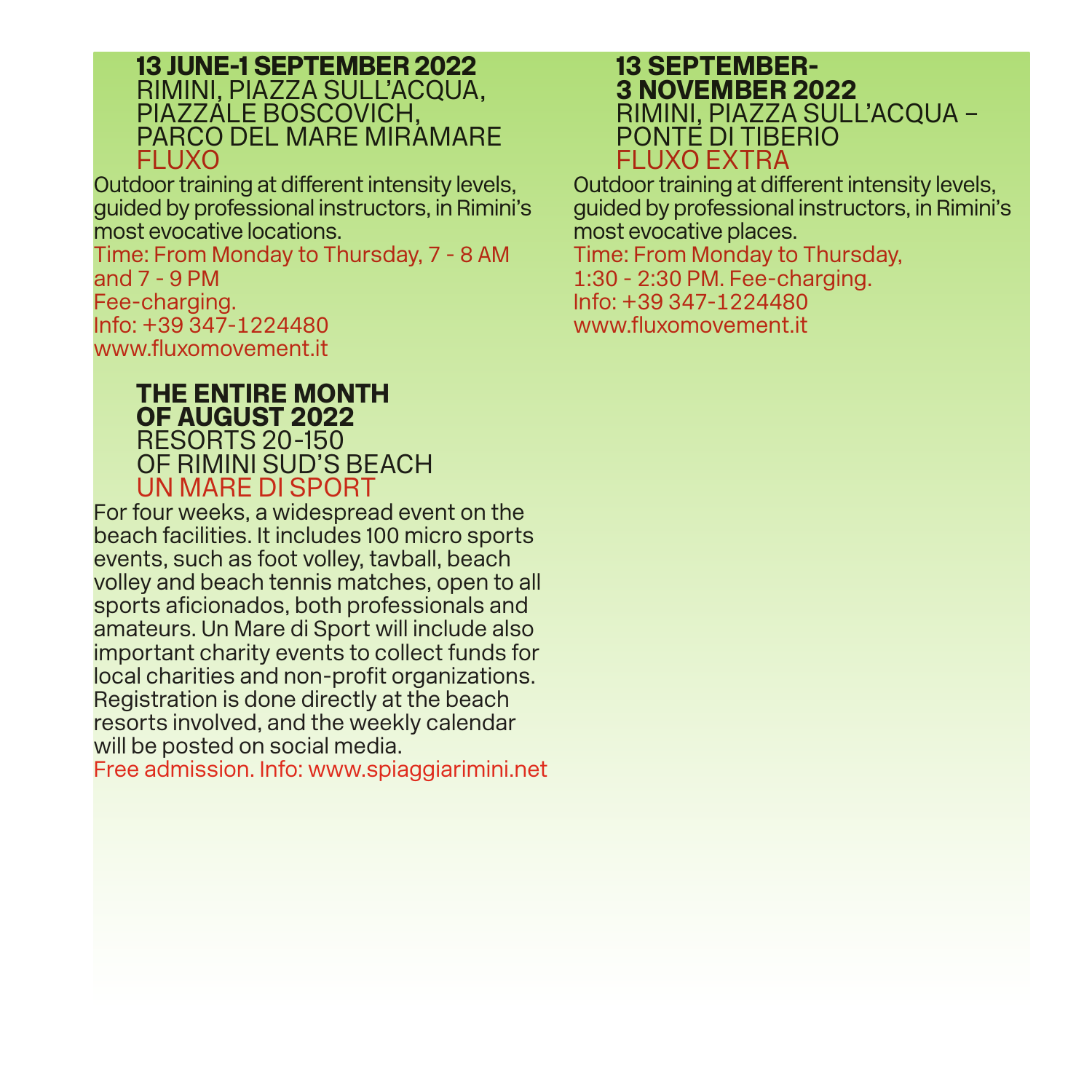# **Markets**

## **IN THE HISTORICAL CENTRE**

#### EVERY LAST SUNDAY OF THE MONTH, EXCEPT FOR JULY AND DECEMBER 2022 RIMINI HISTORICAL CENTRE: PIAZZA TRE MARTIRI, VIA IV NOVEMBRE AND PART OF CORSO D'AUGUSTO RIMINI ANTIQUA ANTIQUE, COLLECTABLE AND VINTAGE ITEM EXHIBITION MARKET

The historical centre hosts an exhibition market of vintage, modern and antique items, where you will find a wide selection of ceramics, glasses, books, furniture, jewels, silverware and many other items. Time: from 9 AM to 6:30 PM. Info: +39 340 3031200 riminiantiqua@gmail.com

#### 22 MAY, 18 SEPTEMBER, 14 AND 23 OCTOBER, 20 NOVEMBER 2022 PIAZZA TRE MARTIRI – RIMINI HISTORICAL CENTRE ARTIGIANI AL CENTRO HANDMADE CRAFT WORKS MARKET

An art, creativity and design event. One Sunday every month, artisans, creators and designer wannabes will wait for you, to show you what their passion and creativity can create, using wood, metals, fabrics, yarns, clay and forgotten object Time: from 9.30 AM to 7 PM. Info: +39 340 3031200 artigianialcentro@gmail.com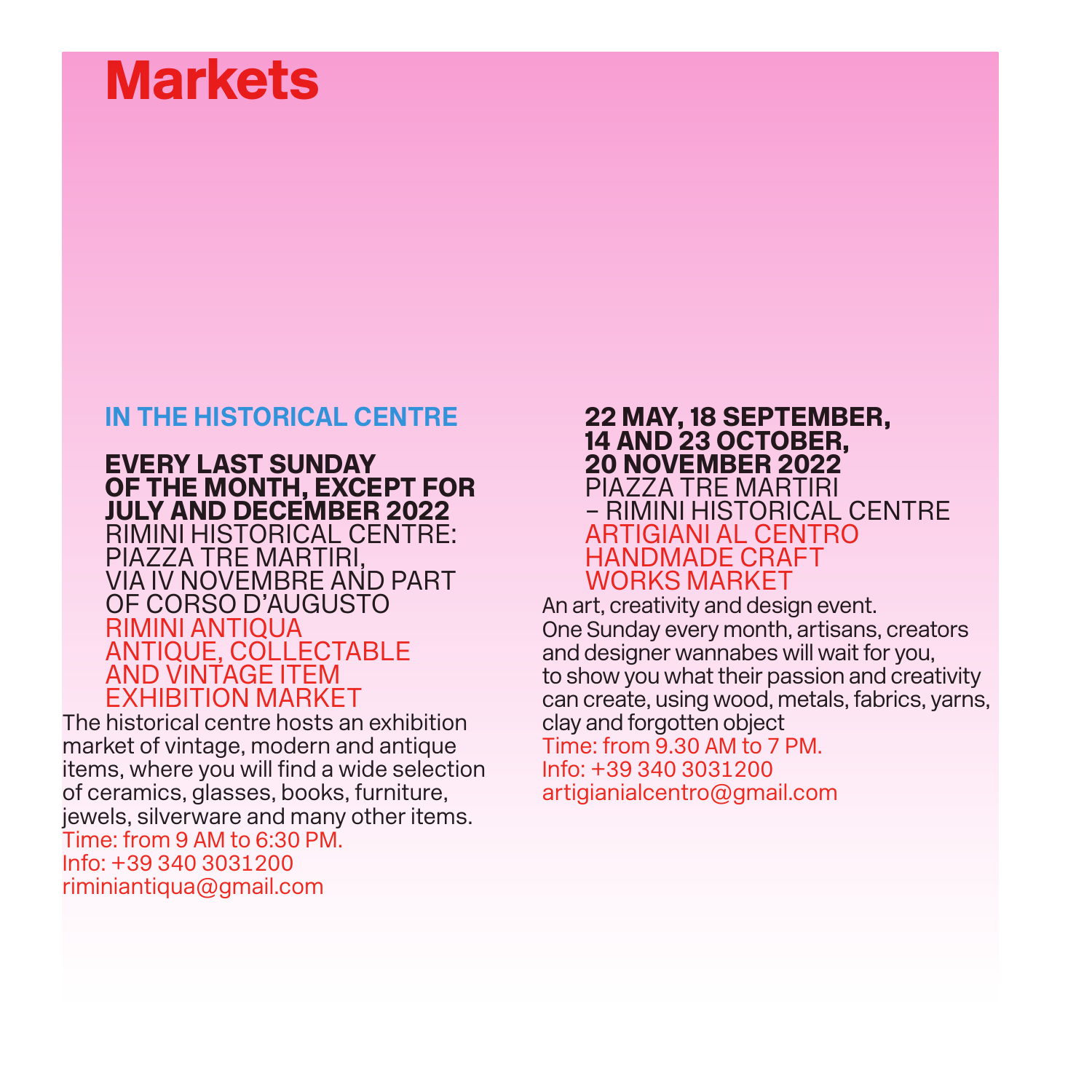#### SUNDAY 29 MAY, 25 SEPTEMBER, 30 OCTOBER AND 27 NOVEMBER 2022 RIMINI, VIA IV NOVEMBRE DOMENICHE AD ARTE

Local art, crafts and collector's item market, by the Associazione Artistica Elio Morri e Goffredo Pizzioli.

Time: from 10 AM to 7 PM. Info: +39 338 8270486 assartisticamorripizzioli@legalmail.it

#### FRIDAYS FROM 3 JUNE TO 9 SEPTEMBER 2022 RIMINI, PIAZZA CAVOUR FRIDAY EVENINGS IN THE CITY CENTRE AND ART FRIDAYS

Antique, vintage, collectibles, artistic craft and artwork market. By Cocap. s.c.a.r.l Time: 6:30 - 11:30 PM

#### EVERY WEDNESDAY FROM 6 JULY TO 27 AUGUST 2022 RIMINI, PIAZZA CAVOUR MEMORIES IN THE ATTIC

In this market, kids between 6 and 12 years of age sell their old toys, videogames, collections, stuffed animals, comic books, books and many other children's items. Time: 5:30 - 11 / 11:30 PM Info: +39 0541.781108 www.cocap.it

# **ON THE BEACH**

# MARINA CITY CENTRE:

Artistic craft market. Summer art crafts, food and miscellaneous market Rimini, viale Vespucci Every Thursday, between 6 PM and Midnight - From 2 June to 15 September 2022, and 20, 21 and 22 May 2022

# TORRE PEDRERA:

Mercatorre, local artworks and antiques market fair Via Tolmetta Every Monday, between 7:30 and 11:30 PM - From 30 May to 12 September 2022

## VISERBA:

'Mercatino degli Artigiani' Piazza Pascoli Every Tuesday, between 6 and 11:30 PM - From 7 June to 6 September 2022.

'Viserba vintage' Piazza Pascoli/via Dati, 180 23, 30 June and 7, 14 July – from 6 to 11:30 PM

# VISERBELLA:

'Mercatino estivo di Viserbella' via Porto Palos between via Pagliarani and via Spina Every Thursday from 8 PM to Midnight - From 26 May to 8 September and on 27, 28 May 2022

'Mercatino delle idee di Viserbella' via Porto Palos between via Duranti and via Marchetti Every Sunday, between 8 PM and Midnight - From 29 May to 11 September 2022.

# RIVABELLA:

'Hand Made. Con le Mani' crafts market. Piazzale Adamello Every Friday, between 6 and 11:30 PM - From 10 June to 16 September 2022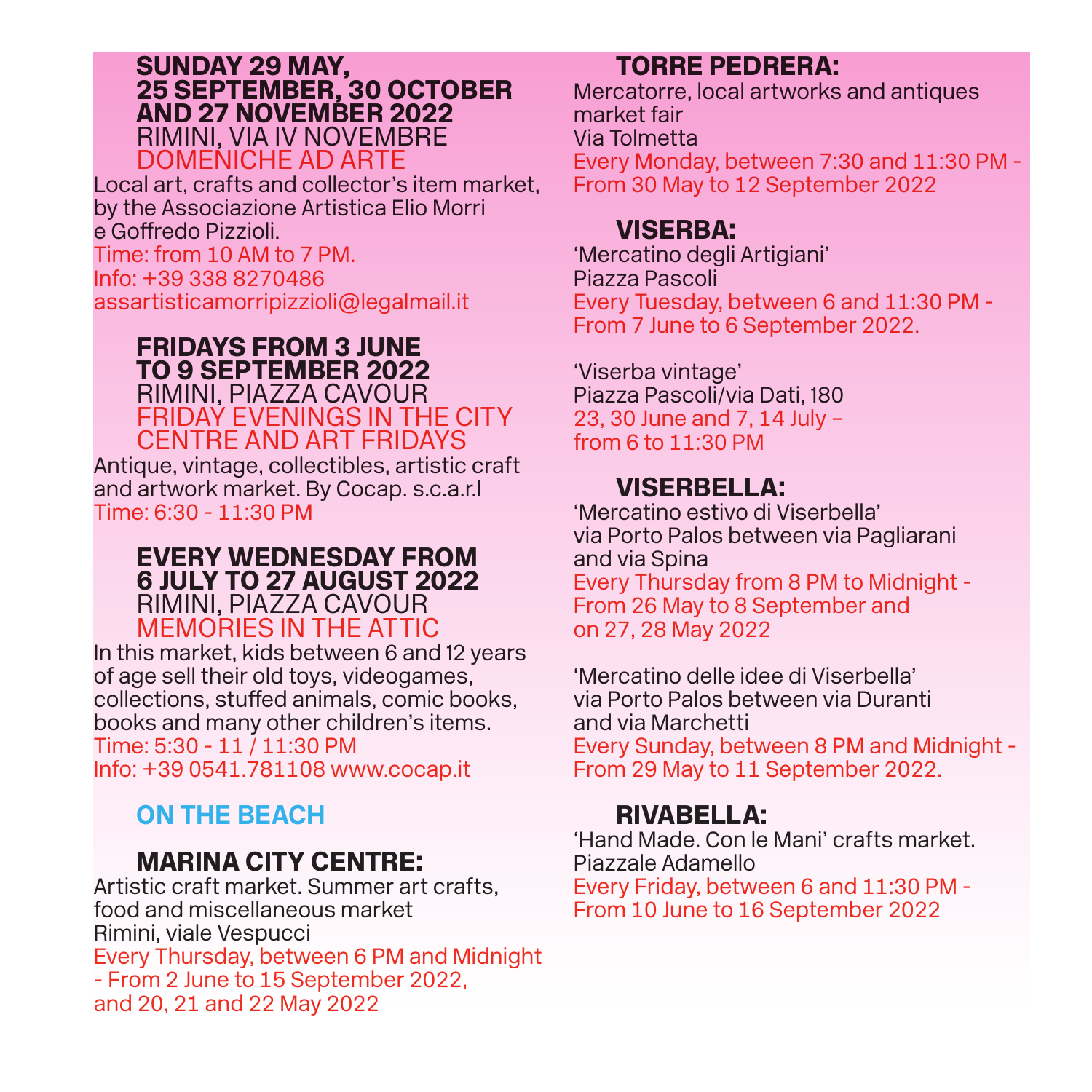## RIVAZZURRA:

'Art'Ingegno' - Crafts, DIY and collection items market fair Giardini, Viale Regina Margherita, from Bagno 120 to 128. Every Monday, between 8 PM and Midnight - From 30 May to 5 September 2022

'Bancarelle al mare' On the promenade, between resorts 120 and 128.

Every Friday, between 6 PM and Midnight - From 3 June to 9 September 2022

## MIRAMARE:

'Miramare's crafts market fair' Lungomare Spadazzi Every Tuesday, between 6 PM and Midnight - From 7 June to 20 September 2022

'La Fiera di Miramare', traditional market Viale Oliveti - beach side Every Thursday, between 5 PM and Midnight - From 9 June to 27 September 2022

'Festa dei Balocchi', toys market for children between 5 and 12 years of age Viale Oliveti - beach side Every Monday, from 6 PM, from 27 June to 5 September 2022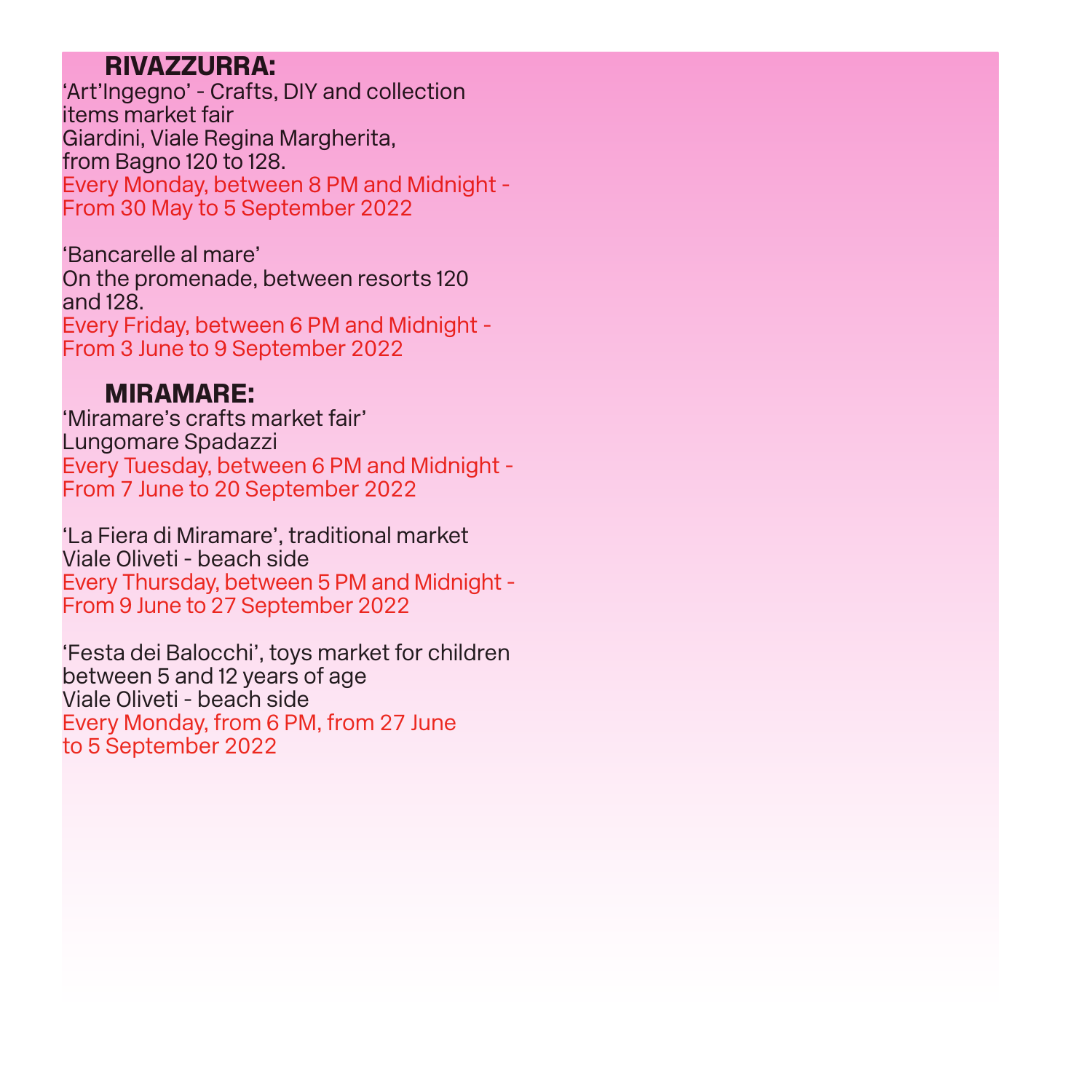# Terra dei Malatesta and Montefeltro

#### ALL YEAR LONG PARCO SASSO SIMONE E SIMONCELLO **MICROCOSMOS**

Festival with events, hikes and meetings, to discover and understand the Parco Naturale Interregionale del Sasso Simone e Simoncello.

Info: +39 328 726 8745 www.parcosimone.it

#### 14-15 MAY 2022 VERUCCHIO, PIAZZA MALATESTA TORNEO DEI MALATESTA

Historical archery competition, held by the Compagnia La Cernia dei Lunghi archi di San Marino.

Admission fee. Info: +39 349 6171624

#### 1-5 JUNE 2022 PENNABILLI ARTISTI IN PIAZZA

International performing arts festival. Info: +39 0541 928003 www.artistiinpiazza.com

#### 18-19 JUNE 2022 POGGIO BERNI ROMAGNA DINNERS

Nights dedicated to Romagna's cuisine. Info: info@prolocopoggioberni.rn.it

#### 23-26 JUNE 2022 SAN GIOVANNI IN MARIGNANO LA NOTTE DELLE STREGHE (WITCHES' NIGHT)

Popular street theatre, shows, medicinal herbs market and the big witch stake on 26 June.

Info: www.lanottedellestreghe.net

#### 1 JULY-24 JULY 2022 SAN LEO, FORTEZZA SAN LEO FESTIVAL

A musical journey, with night concerts, master-classes, kids' events, meetings with figures from the world of art. Info: www.sanleofestival.it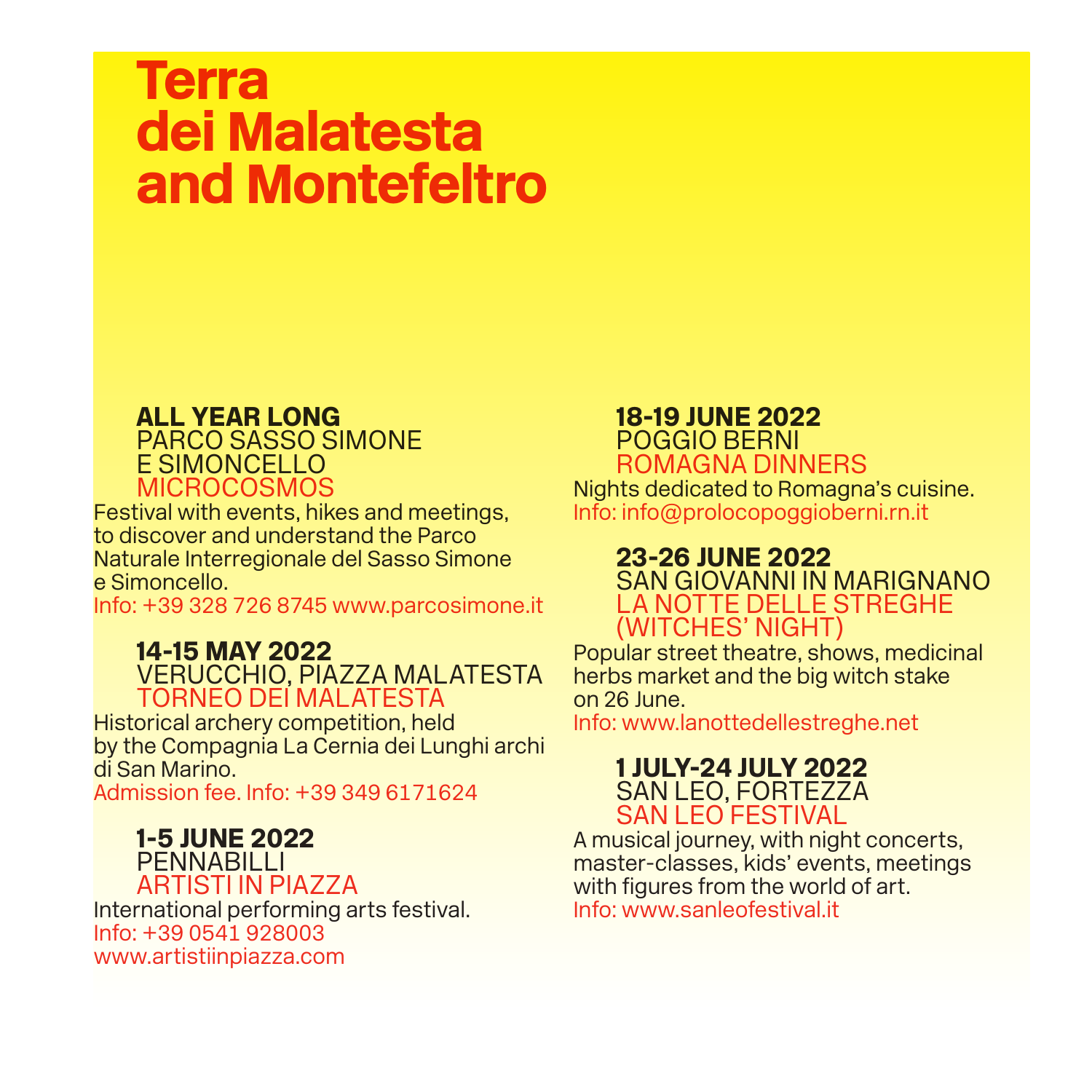#### 3, 10, 17, 24 JULY 2022 SAN CLEMENTE NOTE DI VINO

Local wine and product tasting in the town square, lit up by torches and candles. Info: www.sanclemente.it

#### 8-17 JULY 2022 SANTARCANGELO DI ROMAGNA SANTARCANGELO FESTIVAL

One of the most prestigious and innovative European theatre, ballet and performing art events.

Info: +39 0541 626185

www.santarcangelofestival.com

#### 9-24 JULY 2022 PENNABILLI, HISTORICAL CENTRE SHOPS AND PALACES 51ST MOSTRA MERCATO NAZIONALE D'ANTIQUARIATO

Prestigious exhibit market, involving some of the most qualified Italian and European antique dealers, with items ranging from the Middle Ages to the Modern Era. Info: +39 0541 928578 www.pennabilliantiquariato.net

#### 16-17 JULY 2022 MONTEFIORE CONCA ROCCA DI LUNA

Exciting shows under the moonlight, such as concerts, video installations, theatre plays, meetings, exhibits, screenings and kids' activitie. Info: www.roccadiluna.com

#### SECOND HALF OF JULY 2022 **VERUCCHIO** VERUCCHIO MUSIC FESTIVAL

Quality music without any specific gender, for one of the most interesting music festivals in Italy. Info: +39 0541 670222 www.prolocoverucchio.it

27-28-29 JULY 2022 POGGIO TORRIANA – TORRIANA SCORTICATA, LA COLLINA DEI PIACERI

A showcase of gourmet delicacies, coming from all over Italy, for three days in the sign of good food.

Info: +39 0541.629701 Municipality of Poggio Torriana

#### 5-6 AUGUST 2022 SANTARCANGELO DI ROMAGNA CALICI SANTARCANGELO

Top-quality wine, street food and local products, among the streets of this Malatesta town. nfo: +39 0541 624270

## 13-15 AUGUST 2022 CORIANO

SANGIOVESE STREET FESTIVAL Tasting of the best local wines, street food and entertainment. Time: 6:00 PM - Midnight Info: +39 0541.656255

www.prolococoriano.it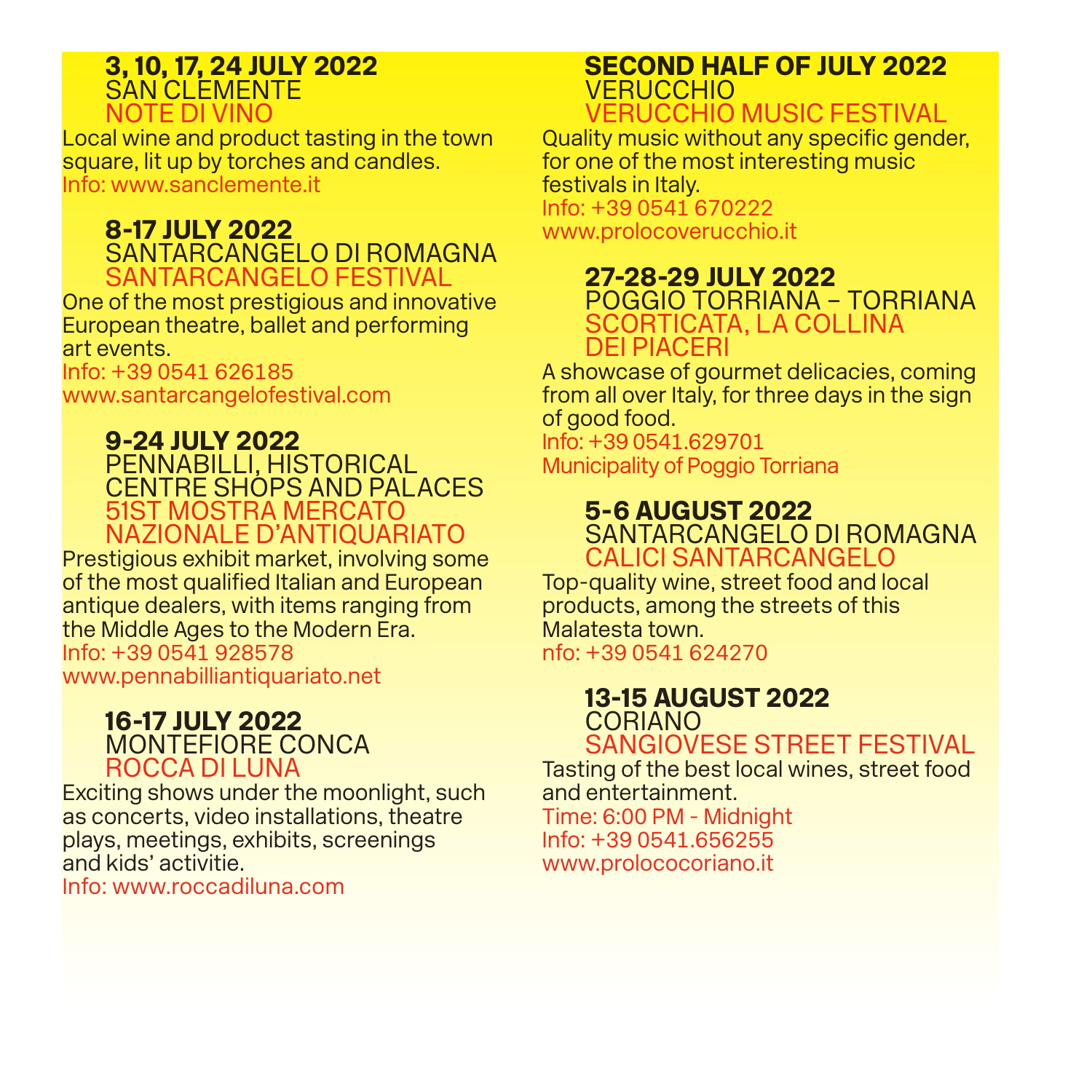#### 18-21 AUGUST 2022 MONDAINO PALIO DEL DAINO

Medieval re-enactment along the streets of the ancient town, competing to win this coveted title.

Info: +39 0541 869046 www.mondainoeventi.it

#### 3-4 SEPTEMBER 2022 POGGIO TORRIANA – MONTEBELLO HONEY FESTIVAL

Two days to taste beehive products, with craft markets and entertainment. Info: +39 0541.629701 Municipality of Poggio Torriana

#### 10-11 SEPTEMBER 2022 VERUCCHIO – HISTORICAL CENTRE FIERA DI SANTA CROCE

Ancient town festival, devoted to husbandry and old trades.

Time: Saturday night and Sunday Info: +39 0541 670222 Pro Loco Verucchio

#### 11-18-25 SEPTEMBER AND 2 OCTOBER 2022 PERTICARA DI NOVAFELTRIA POLENTA AND UNDERBRUSH FRUITS FESTIVAL

Typical food products, with polenta made with over 13 kinds of water-milled maize. Guided tours to Sulphur, Perticara's Mining History Museum, available on request. Info: +39 0541 927576 (proloco Perticara)

#### ALL SUNDAYS IN OCTOBER 2022 SANT'AGATA FELTRIA NATIONAL FESTIVAL OF WHITE TRUFFLE

This precious product is presented through a commercial and gastronomic path, and is enhanced by the sophisticated truffle-based recipes prepared.

Info: www.prolocosantagatafeltria.com

#### 9-16-23-30 OCTOBER 2022 MONTEFIORE CONCA CHESTNUT FESTIVAL

Traditional autumn event for this delicious fruit of the forest. Info: +39 0541 980035 www.comune.montefiore-conca.rn.it

#### 11-12-13 NOVEMBER 2022 SANTARCANGELO DI ROMAGNA, TOWN SQUARES AND STREETS FIERA DI SAN MARTINO

Known as "La Festa dei Becchi", is one of Romagna's most important trade fairs. Once a very popular livestock market, now it is mainly dedicated to food items. Info: +39 0541 624270 www.santarcangelodiromagna.info

## 13 AND 20 NOVEMBER 2022 TALAMELLO, HISTORICAL CENTRE

FORMAGGIO DI FOSSA FESTIVAL

Festival of the cheese matured in pits and called Ambra di Talamello, which, according to tradition, is buried in August and unburied in November.

Info: 0541 920036 www.comune.talamello.rn.it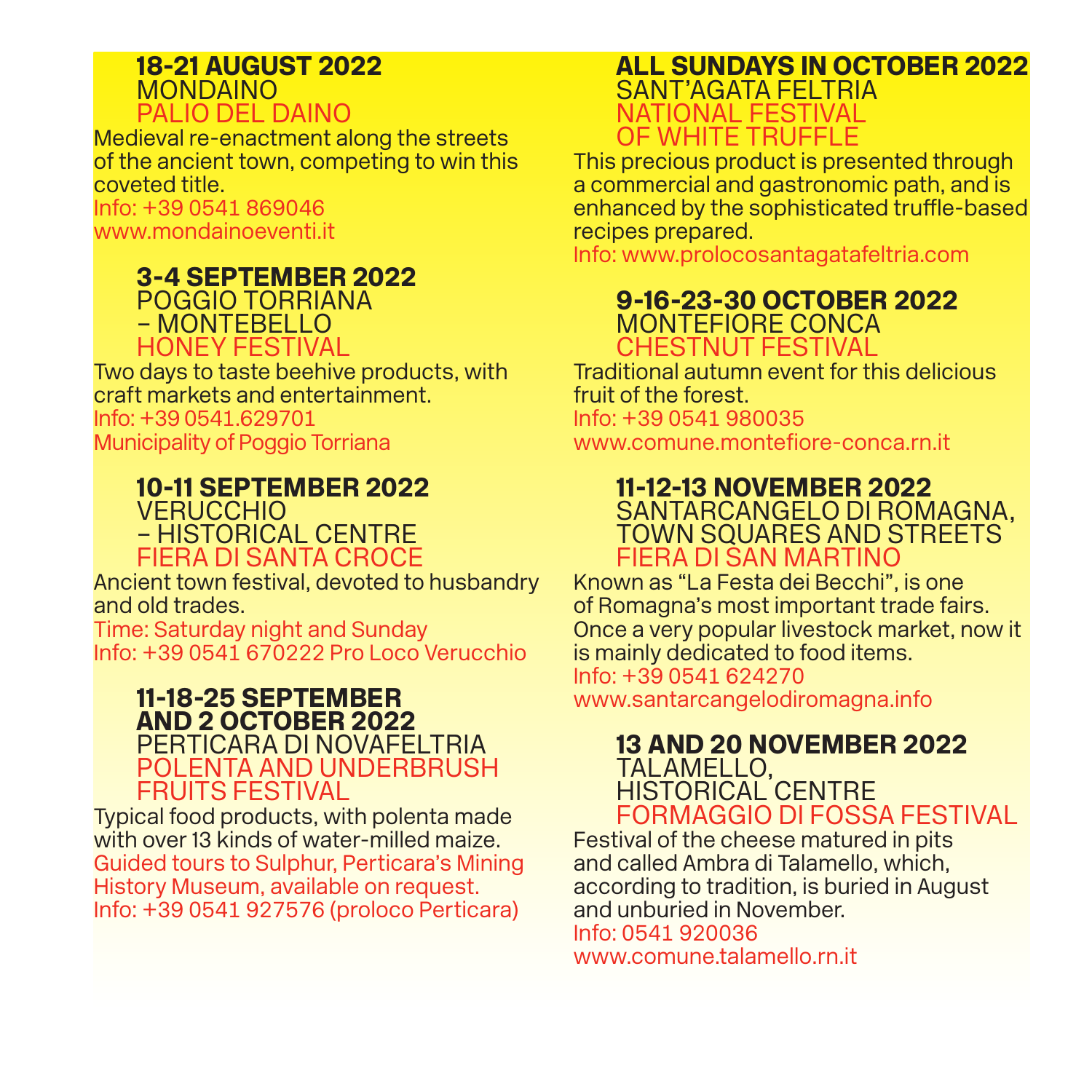#### 20 AND 27 NOVEMBER 2022 CORIANO OLIVE AND AUTUMN PRODUCTS FESTIVAL

Market fair for local and national agro-silvo-pastoral products and crafts. oil tastings, workshops, food wine stalls and the Casa dell'Olio. Info: +39 0541.656255 www.prolococoriano.it

#### 4-8-11-18 DECEMBER 2022 SANT'AGATA FELTRIA IL PAESE DEL NATALE

An atmosphere filled with allure and ancient traditions, with the Christmas market, Santa Claus' home, bagpipes and charming craft nativity scenes.

Info: www.prolocosantagatafeltria.com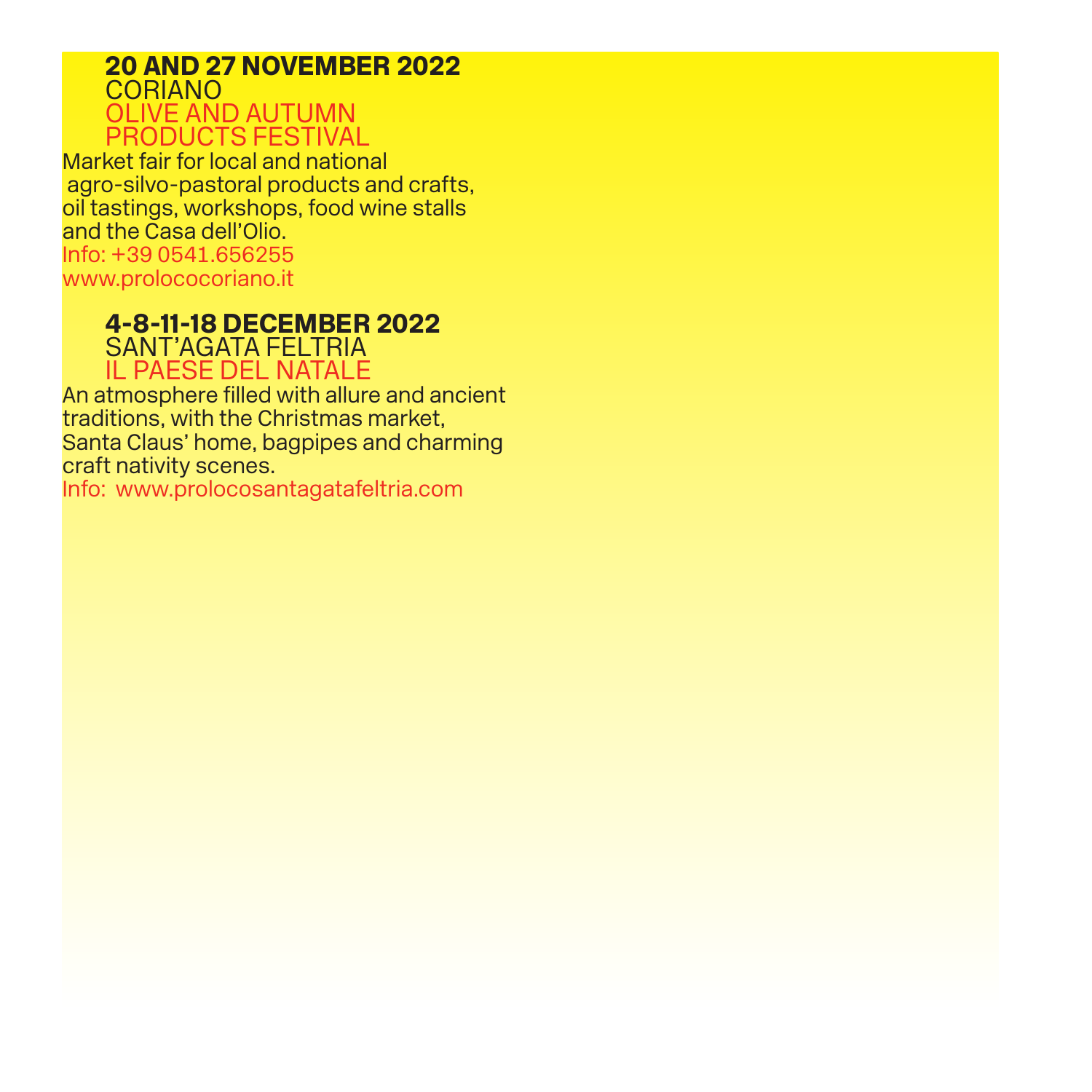# things to remember: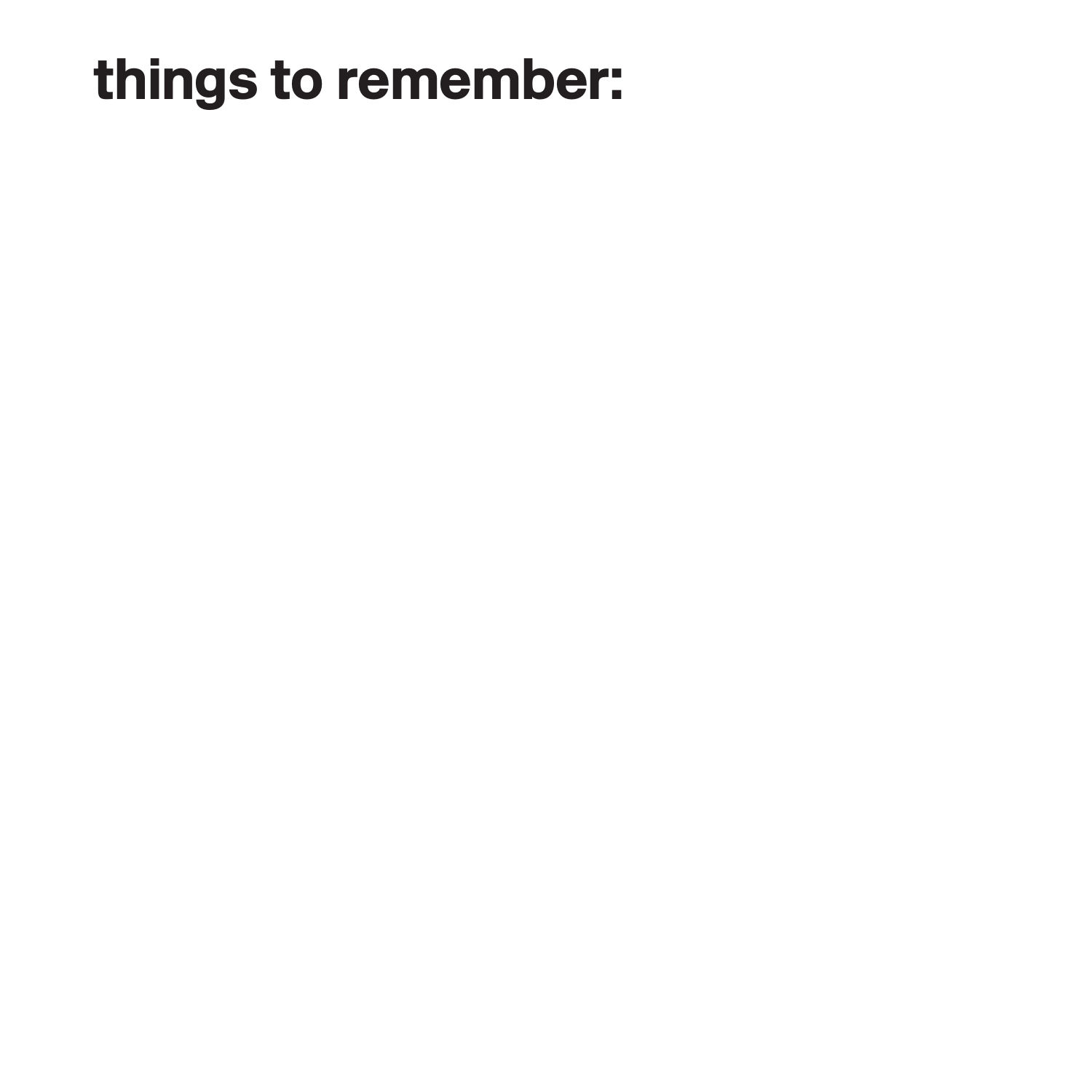